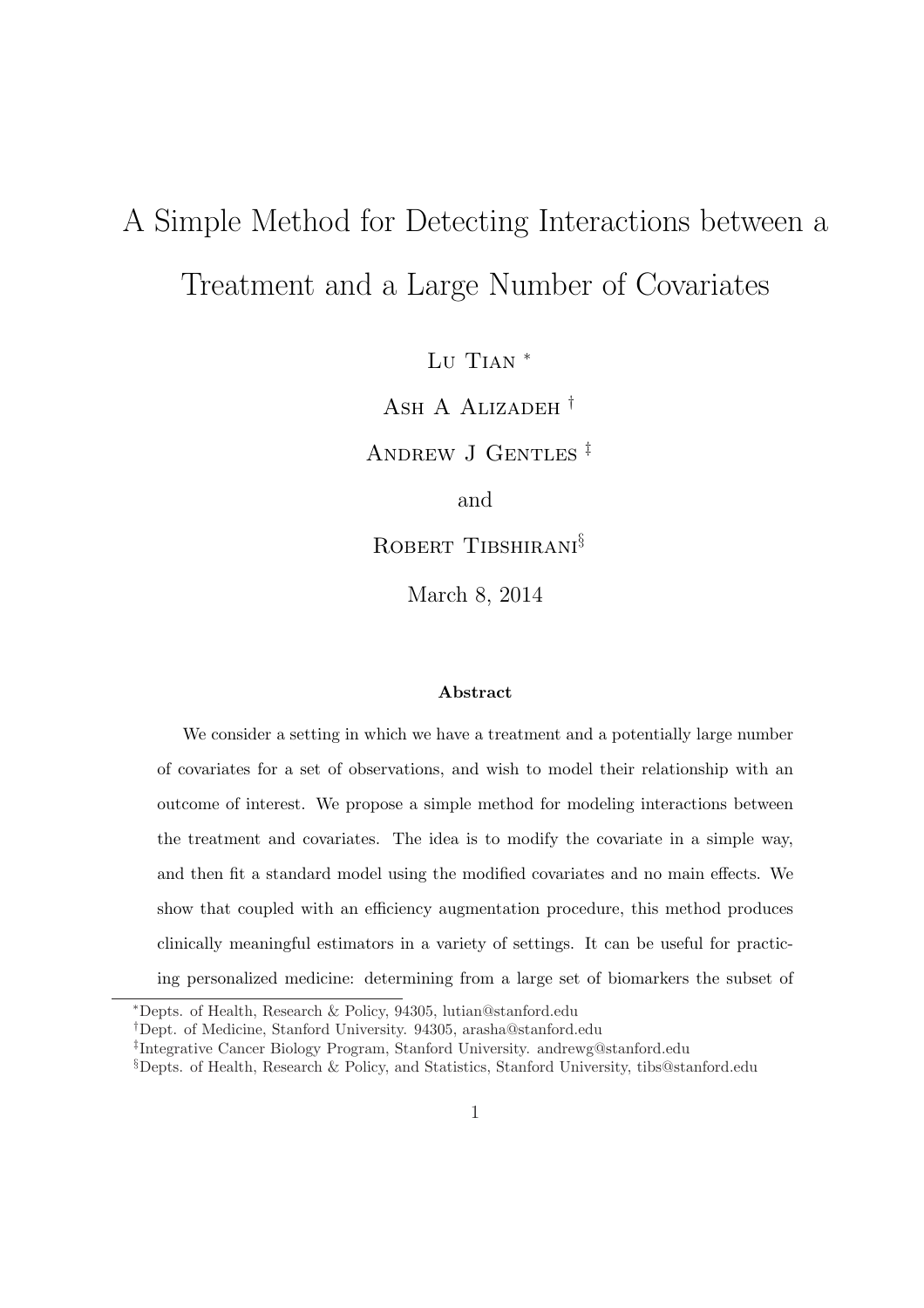patients that can potentially benefit from a treatment. We apply the method to both simulated datasets and real trial data. The modified covariates idea can be used for other purposes, for example, large scale hypothesis testing for determining which of a set of covariates interact with a treatment variable.

### 1 Introduction

To develop strategies for personalized medicine, it is important to identify the treatment and covariate interactions in the setting of randomized clinical trials [Royston and Sauerbrei, 2008]. To confirm and quantify the treatment effect is often the primary objective of a randomized clinical trial. Although important, the final result (positive or negative) of a randomized trial is a conclusion with respect to the average treatment effect on the entire study population. For example, a treatment may not be different from the placebo in the overall study population, but it may still be better for a subset of patients. Identifying the treatment and covariate interactions may provide valuable information for determining this subgroup of patients.

In practice, there are two commonly used approaches to characterize the potential treatment and covariate interactions. First, a panel of simple patient subgroup analyses, where the treatment and control arms are compared in different patient subgroups defined a priori, such as male, female, diabetic and non-diabetic patients, may be performed following the main comparison. Such an exploratory approach is mainly focusing on simple interactions between treatment and a dichotomized covariate. However it often suffers from false positive findings due to multiple testings and can not find complicated treatment-covariates interaction.

In a more rigorous analytic approach, the treatment-covariates interactions can be examined in a multivariate regression analysis where the product of the binary treatment indicator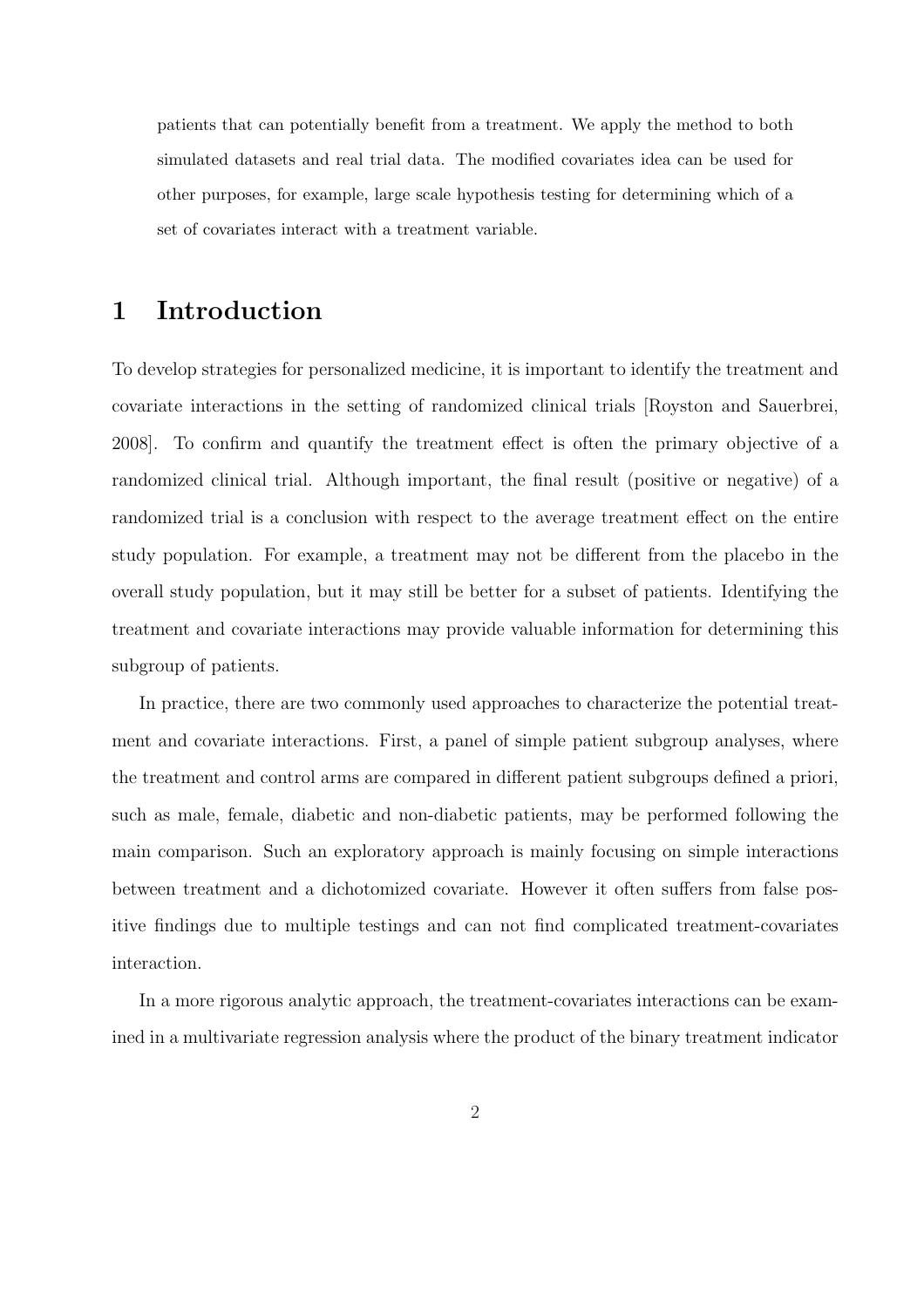and a set of baseline covariates are included in the regression model. Recent breakthroughs in biotechnology make a vast amount of data available for exploring potential interaction effects with the treatment and assisting in the optimal treatment selection for individual patients. However, it is very difficult to detect the interactions between treatment and high dimensional covariates via the direct multivariate regression modeling. Appropriate variable selection methods such as Lasso are needed to reduce the number of covariates having interactions with the treatment. The presence of the main effect, which often have bigger effect on the outcome than the treatment interactions, further compounds the difficulty in dimension reduction since a subset of variables need to be selected for modeling the main effect as well.

Recently, Bonetti and Gelber [2004] formalized the subpopulation treatment effect pattern plot (STEPP) for characterizing interactions between the treatment and continuous covariates. Sauerbrei et al. [2007] proposed an efficient algorithm for multivariate modelbuilding with flexible fractional polynomials interactions (MFPI) and compared the empirical performance of MFPI with STEPP. Su et al. [2008] proposed the classification and regression tree method to explore the covariates and treatment interactions in survival analysis. Tian and Tibshirani [2010] proposed an efficient algorithm to construct an index score, the sum of selected dichotomized covariates, to stratify the patient population according to the treatment effect. In a more recent work, Zhao et al. [2012] proposed a novel approach to directly estimate the optimal treatment selection rule via maximizing the expected clinical utility, which is equivalent to a weighted classification problem. There are also rich Bayesian literatures for flexible modeling nonlinear, nonadditive or interaction covariate effects [LeBlanc, 1995, Chipman et al., 1998, Gustafson, 2000, Chen et al., 2012]. However, most of these existing methods except for the one proposed by Zhao et al. [2012], are not designed to deal with high-dimensional covariates.

In this paper, we propose a simple approach to estimate the covariates and treatment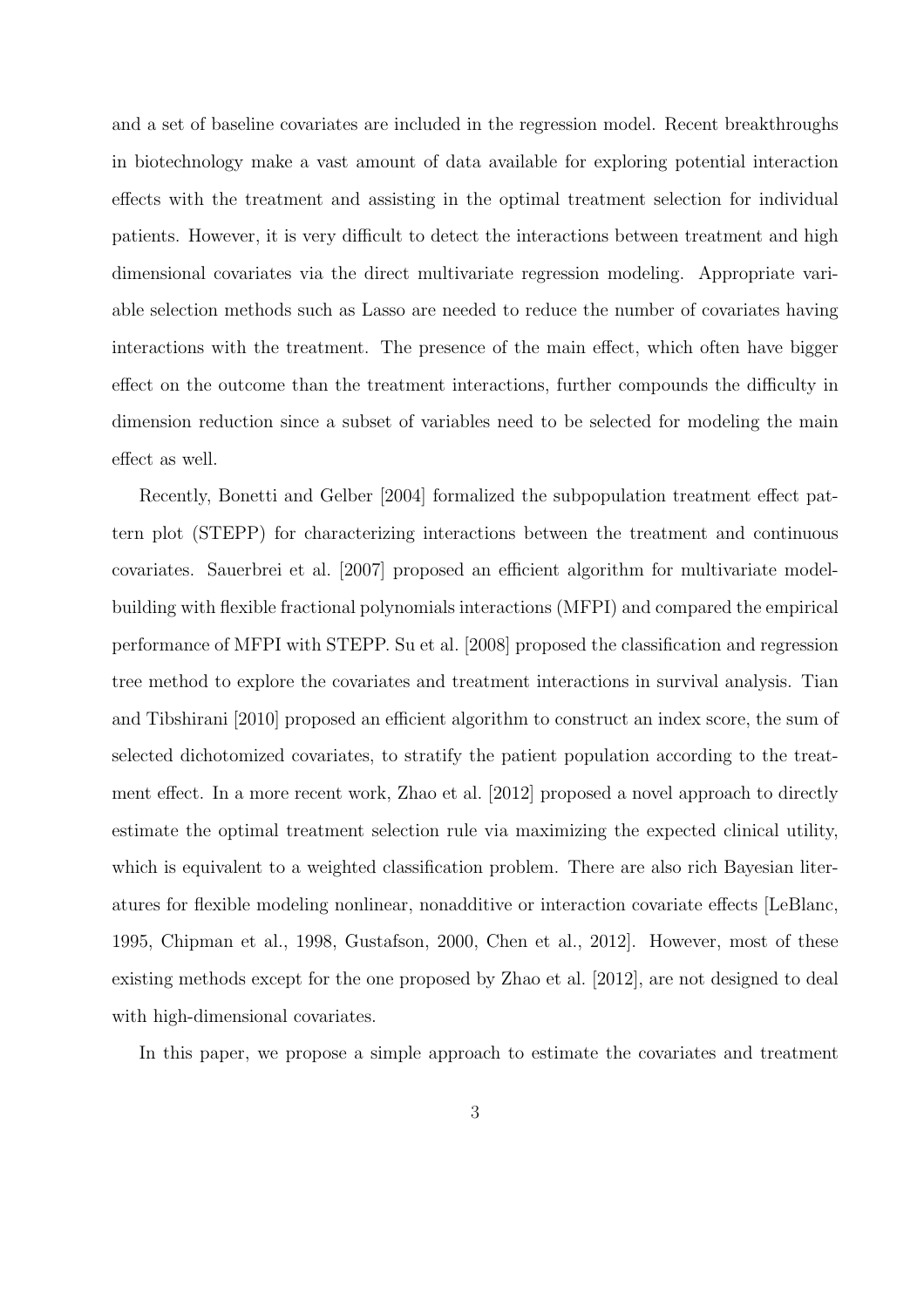interactions without the need for modeling the main effects in analyzing data from a randomized clinical trial. The idea is simple, and in a sense, obvious. We simply code the treatment variable as  $\pm 1$  and then include the products of this variable with each covariate in an appropriate regression model.

Figure 1 gives a preview of the results of our method. The data consist of baseline covariates including various biomarker measurements and medical history for patients with stable coronary artery disease and normal or slightly reduced left ventricular function, who were randomized to either the angiotensin converting enzyme(ACE) inhibitor or placebo arm. Our proposed method constructs a numerical score using baseline information on a training set to reveal covariates-treatment interactions. The panels show the estimated survival curves for patients in a separate validation set, overall and stratified by the score. Although there is no significant survival difference between two arms in the overall comparison (hazard ratio=0.95,  $p = 0.67$ , we see that patients with low scores have better survival with the ACE inhibitor treatment than with the placebo (hazard ratio=0.74,  $p = 0.06$ ). This type of information after appropriate validation could be very useful in clinical practice.

In section 2, we describe the methods for the continuous, binary as well as survival type of outcomes. We also establish a simple casual interpretation of the proposed method in several cases. In section 3, the finite sample performance of the proposed method has been investigated via extensive numerical studies. In section 4, we apply the proposed method to two real data examples. Finally, limitation and potential extensions of the method are discussed in section 5.

### 2 Method

In the following, we let  $T = \pm 1$  be the binary treatment indicator and  $Y^{(1)}$  and  $Y^{(-1)}$  be the potential outcome if the patient received treatment  $T = 1$  and  $-1$ , respectively. We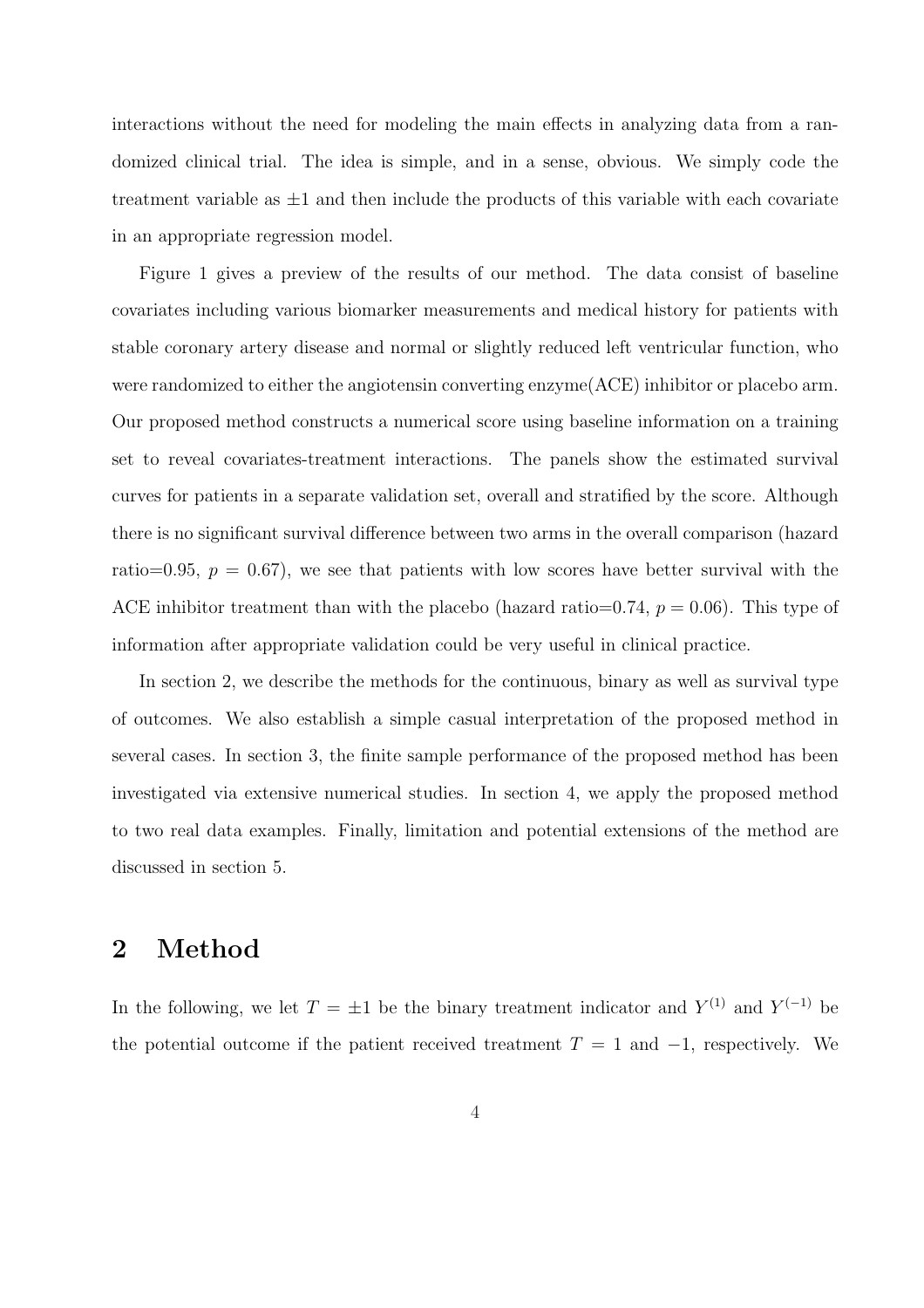only observe  $Y = Y^{(T)}$ , T and Z, a q-dimensional baseline covariate vector. Here we assume that the treatment is randomly assigned to a patient, i.e.,  $T$  and  $\mathbf{Z}$  are independent. The observed data consist of N independent and identically distributed copies of  $(Y, T, \mathbf{Z})$ ,  $\{(Y_i, T_i, \mathbf{Z}_i), i = 1, \cdots, N\}$ . Furthermore, we let  $\mathbf{W}(\cdot) : R^q \to R^p$  be a p dimensional functions of baseline covariates **Z** and always include an intercept. In practice,  $\mathbf{W}(\cdot)$  may include spline basis functions and interactions selected by the users. We denote  $\mathbf{W}(\mathbf{Z}_i)$  by  $\mathbf{W}_i$  in the rest of the paper. Here the dimension of  $W_i$  could be large relative to the sample size N. For simplicity, we assume that  $\text{Prob}(T = 1) = \text{Prob}(T = -1) = 1/2$ .

#### 2.1 Continuous Response Model

When Y is a continuous response, a simple multivariate linear regression model for characterizing the interactions between the treatment and covariates is

$$
Y = \beta_0' \mathbf{W}(\mathbf{Z}) + \gamma_0' \mathbf{W}(\mathbf{Z}) \cdot T/2 + \epsilon,\tag{1}
$$

where  $\epsilon$  is the mean zero random error. In this simple model, the interaction term  ${\bm \gamma}_0' {\bf W}(Z){\cdot}T$ models the heterogeneous treatment effect across the population and the linear combination of  $\gamma_0'W(Z)$  can be used for identifying the subgroup of patients who may or may not benefit from the treatment. Note that since the vector  $W(Z)$  contains an intercept, the main effect for treatment is always included in the model. Specifically, under model (1), we have

$$
\Delta(\mathbf{z}) = \mathbf{E}(Y^{(1)} - Y^{(-1)}|\mathbf{Z} = \mathbf{z})
$$
  
=  $\mathbf{E}(Y|T = 1, \mathbf{Z} = \mathbf{z}) - \mathbf{E}(Y|T = -1, \mathbf{Z} = \mathbf{z})$   
=  $\gamma_0' \mathbf{W}(\mathbf{z}),$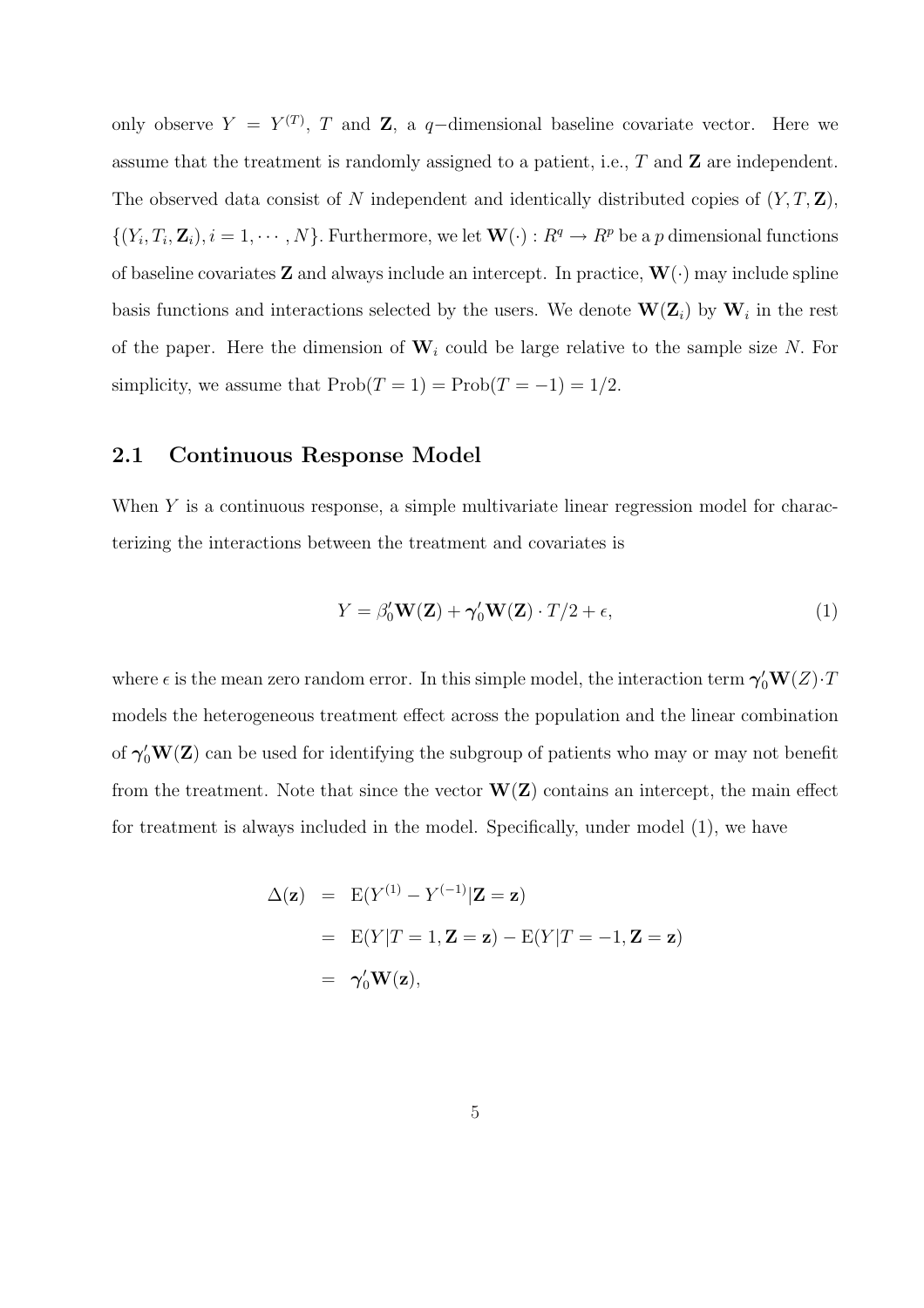i.e.,  $\gamma_0' W(z)$  measures the causal treatment effect for patients with the baseline covariate **Z**. With observed data,  $\gamma_0$  can be estimated along with  $\beta_0$  via the ordinary least squares (OLS) method.

On the other hand, noting the relationship that

$$
E(2YT|Z = z) = \Delta(z),
$$

one may estimate  $\gamma_0$  by directly minimizing

$$
N^{-1} \sum_{i=1}^{N} (2Y_i T_i - \gamma' \mathbf{W}_i)^2.
$$
 (2)

We call this the modified outcome method, where  $2YT$  can be viewed as the modified outcome, which has been first proposed in the Ph.D thesis of James Sinovitch, Harvard University.

Under the simple linear model (1), estimators from both methods are consistent for  $\gamma_0$ , and the full least squares approach in general is more efficient than the modified outcome method. In practice, the simple multivariate linear regression model is often just a working model approximating the complicated underlying probabilistic relationship among the treatment, baseline covariates and outcome variables. It comes as a surprise that even when model (1) is mis-specified, the multivariate linear regression and modified outcome estimators still converge to the same deterministic limit  $\gamma^*$ , which is a non-random vector determined by the joint distribution of  $(Y^{(1)}, Y^{(-1)}, \mathbf{Z})$ . Furthermore, the score  $\mathbf{W}(\mathbf{z})' \boldsymbol{\gamma}^*$  is a sensible estimator for the interaction effect in the sense that it seeks the "best" function of z in a functional space F to approximate  $\Delta(z)$  by solving the optimization problem:

$$
\min_{f} \mathbf{E} \{ \Delta(\mathbf{Z}) - f(\mathbf{Z}) \}^2,
$$

subject to 
$$
f \in \mathcal{F} = {\{\gamma' \mathbf{W}(\mathbf{z}) | \gamma \in R^p\}}
$$
,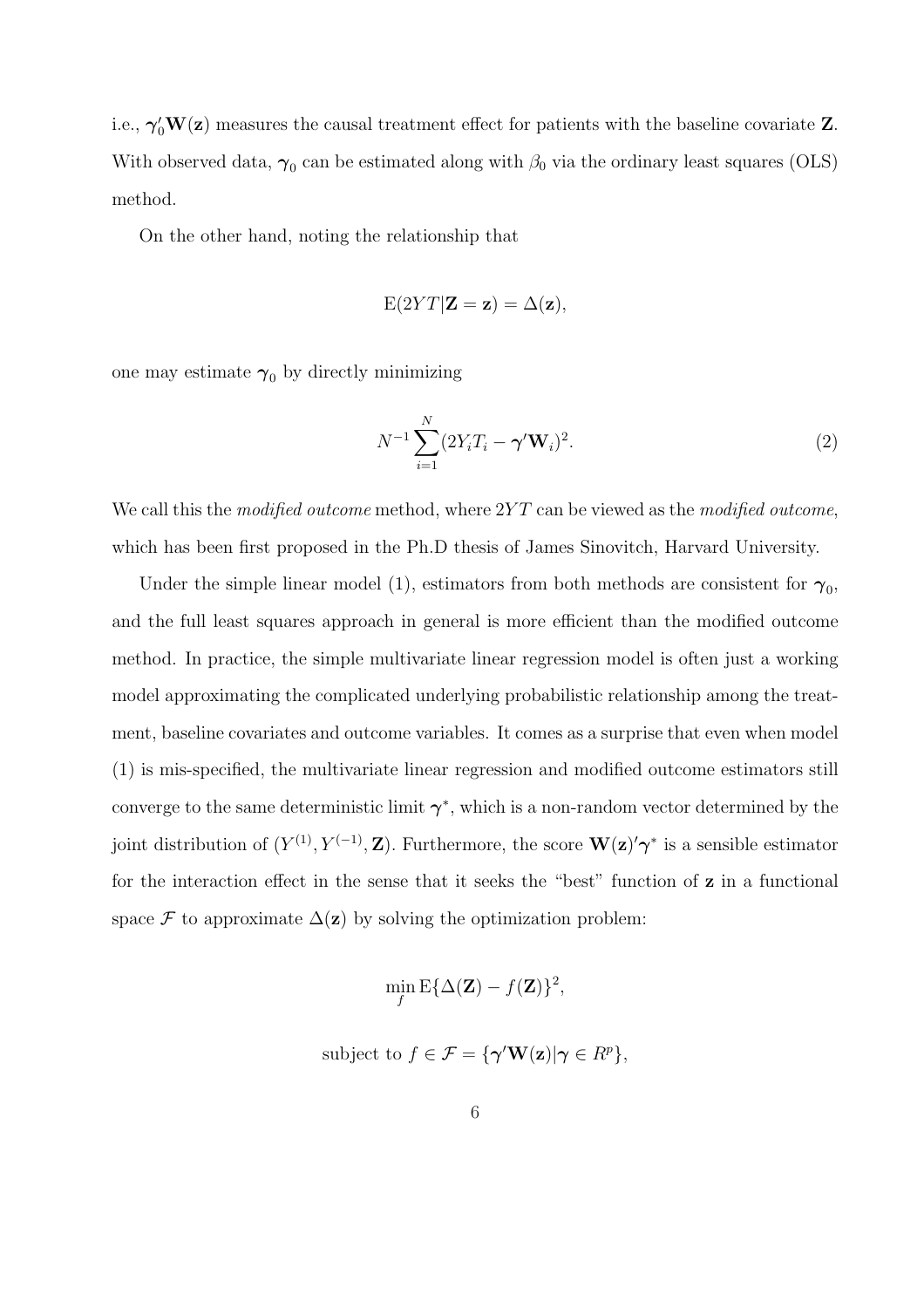where the expectation is with respect to **Z**.

#### 2.2 The Modified Covariate Method

The modified outcomes estimator defined above is useful for the Gaussian case, but does not generalize easily to more complicated models. Hence we propose a new estimator which is equivalent to the modified outcomes approach in the Gaussian case and extends easily to other models. This is the main proposal of this paper.

We consider the simple working model

$$
Y = \alpha_0 + \gamma'_0 \frac{\mathbf{W}(\mathbf{Z}) \cdot T}{2} + \epsilon,\tag{3}
$$

where  $\epsilon$  is the mean zero random error. Based on model (3), we propose the modified *covariate* estimator  $\hat{\gamma}$  as the minimizer of

$$
\frac{1}{N} \sum_{i=1}^{N} \left( Y_i - \gamma' \frac{\mathbf{W}_i \cdot T_i}{2} \right)^2.
$$
\n(4)

The fact that we can directly estimate  $\gamma_0$  in model (3) without considering the intercept  $\alpha_0$  is due to the orthogonality between  $\mathbf{W}(\mathbf{Z}_i) \cdot T_i$  and the intercept, which again is the consequence of the randomization. That is, we simply multiply each component of  $W_i$  by one-half the treatment assignment indicator  $(=\pm 1)$  and perform a regular linear regression. Now since

$$
\frac{1}{N}\sum_{i=1}^N\left\{Y_i-\gamma'\frac{\mathbf{W}_i\cdot T_i}{2}\right\}^2=\frac{1}{4N}\sum_{i=1}^N\left\{2Y_iT_i-\gamma'\mathbf{W}_i\right\}^2,
$$

the modified outcome and modified covariate estimates are identical and share the same causal interpretations. Operationally, we can omit the intercept and perform a simple linear regression with the modified covariates. In general, we proposed the following modified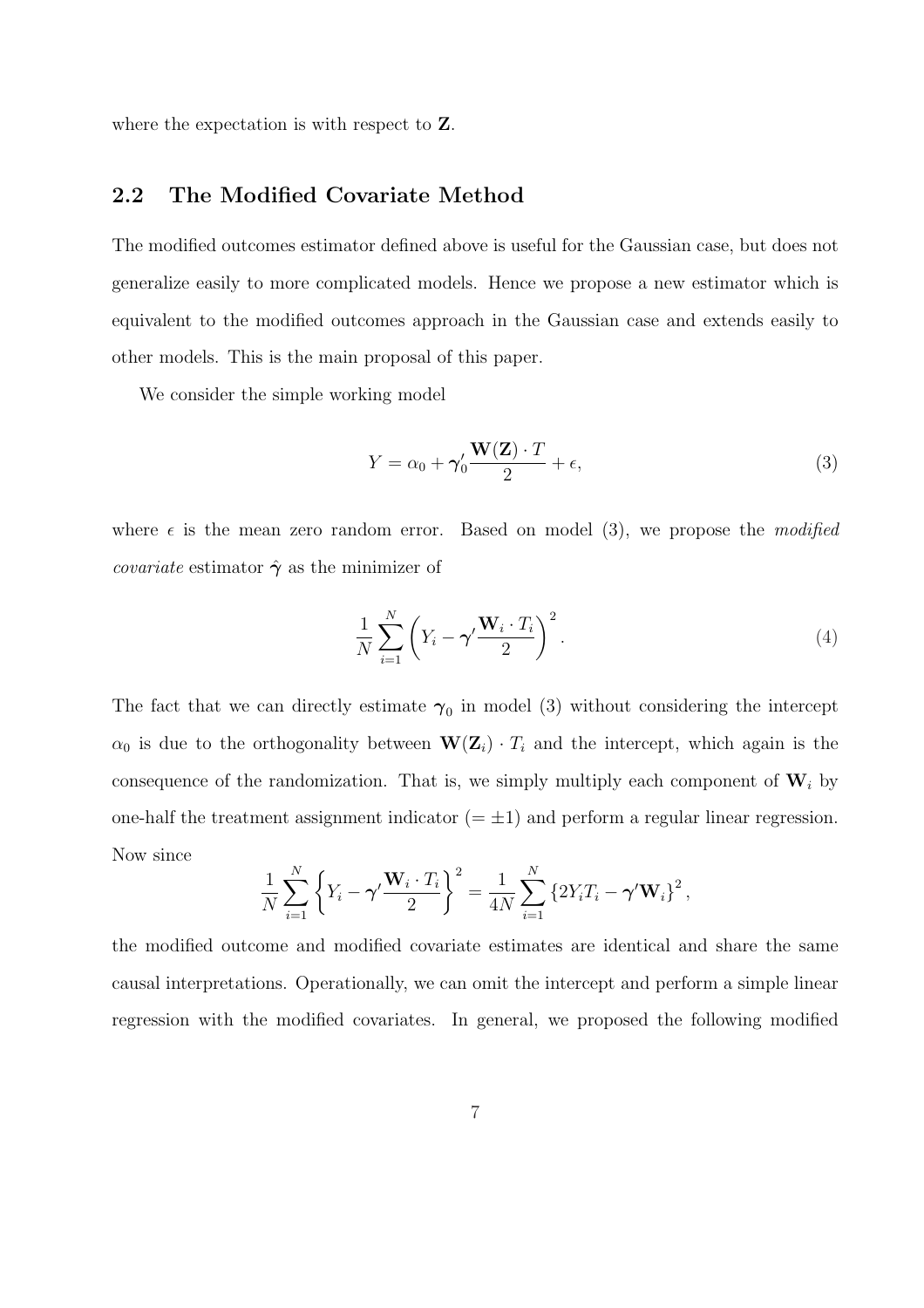covariate approach

1. Modify the covariate

$$
Z_i \to \mathbf{W}_i = \mathbf{W}(\mathbf{Z}_i) \to \mathbf{W}_i^* = \mathbf{W}_i \cdot T_i/2
$$

2. Perform appropriate regressions

$$
Y \sim \gamma_0' \mathbf{W}^* \tag{5}
$$

based on the modified observations

$$
(\mathbf{W}_i^*, Y_i) = \{ (\mathbf{W}_i \cdot T_i)/2, Y_i \}, i = 1, 2, \dots N.
$$
\n(6)

3.  $\hat{\gamma}'\mathbf{W}(\mathbf{z})$  can be used to stratify patients for individualized treatment selection.

Figure 2 illustrates how the modified covariate method works for a single covariate Z in two treatment groups. The raw data are shown on the left and the data with modified covariate are shown on the right. The regression line computed in the right panel estimates the treatment-covariate interaction.

The advantage of this new approach is twofold: it avoids having to directly model the main effects and it has a causal interpretation for the resulting estimator regardless of the adequacy of the assumed working model (3). Furthermore, unlike the modified outcome method, it is straightforward to generalize the new approach to other types of outcome.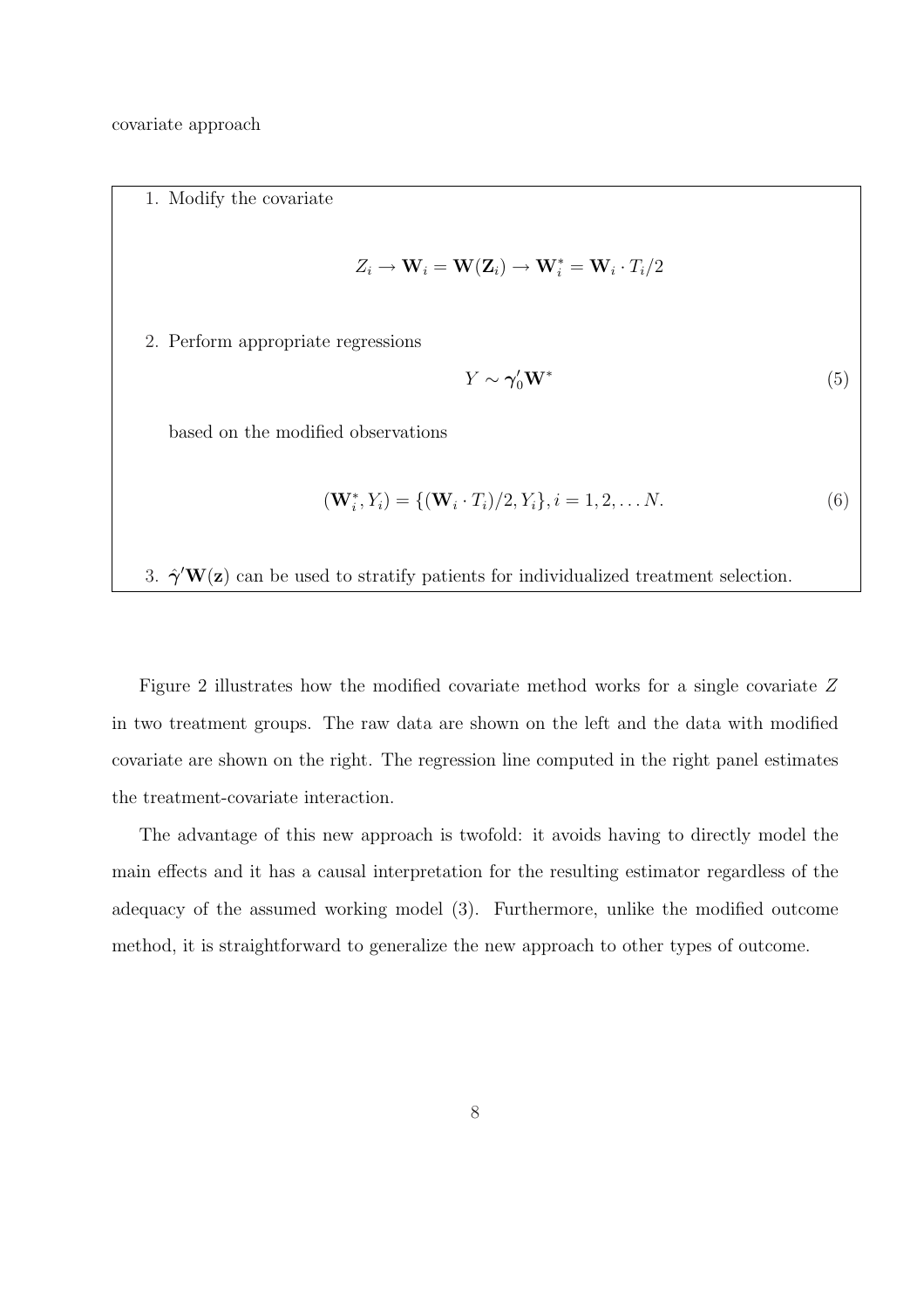#### 2.3 Binary Responses

When Y is a binary response, in the same spirit as the continuous outcome case, we propose to fit a multivariate logistic regression model with modified covariates  $\mathbf{W}^* = \mathbf{W}(\mathbf{Z}) \cdot T/2$ generalized from (5):

$$
\text{Prob}(Y=1|\mathbf{Z},T) = \frac{\exp(\boldsymbol{\gamma}_0'\mathbf{W}^*)}{1+\exp(\boldsymbol{\gamma}_0'\mathbf{W}^*)}.\tag{7}
$$

If model (7) is correctly specified, then

$$
\Delta(\mathbf{z}) = \text{Prob}(Y^{(1)} = 1|\mathbf{Z} = \mathbf{z}) - \text{Prob}(Y^{(-1)} = 1|\mathbf{Z} = \mathbf{z})
$$

$$
= \text{Prob}(Y = 1|T = 1, \mathbf{Z} = \mathbf{z}) - \text{Prob}(Y = 1|T = -1, \mathbf{Z} = \mathbf{z})
$$

$$
= \frac{\exp{\{\gamma_0' \mathbf{W}(\mathbf{z})/2\} - 1}}{\exp{\{\gamma_0' \mathbf{W}(\mathbf{z})/2\} + 1}},
$$

and thus  $\gamma'_0 \mathbf{W}(\mathbf{z})$  has an appropriate causal interpretation. However, even when model (7) is not correctly specified, we still can estimate  $\gamma_0$  by treating (7) as a working model. In general, the maximum likelihood estimator (MLE) of the working model converges to a deterministic limit  $\gamma^*$  and  $\mathbf{W}(\mathbf{z})' \gamma^* / 2$  can be viewed as the solution to the following optimization problem

$$
\max_{f} \mathbf{E}\left\{ Y f(\mathbf{Z}) T - \log(1 + e^{f(\mathbf{Z})T}) \right\}
$$

subject to 
$$
f \in \mathcal{F} = \{ \gamma' \mathbf{W}(\mathbf{z})/2 | \gamma \in R^p \},\
$$

where the expectation is with respect to  $(Y, T, \mathbf{Z})$ . Therefore, if  $\mathbf{W}(\mathbf{z})$  forms a "rich" set of basis functions,  $\mathbf{W}(\mathbf{z})' \boldsymbol{\gamma}^*/2$  is an approximation to the minimizer of  $E\left\{Y f(\mathbf{Z}) T - \log(1 + e^{f(\mathbf{Z})T})\right\}$ ª . In the appendix 6.1, we show that the latter can be represented as

$$
f^*(\mathbf{z}) = \log \left\{ \frac{1 - \Delta(\mathbf{z})}{1 + \Delta(\mathbf{z})} \right\}
$$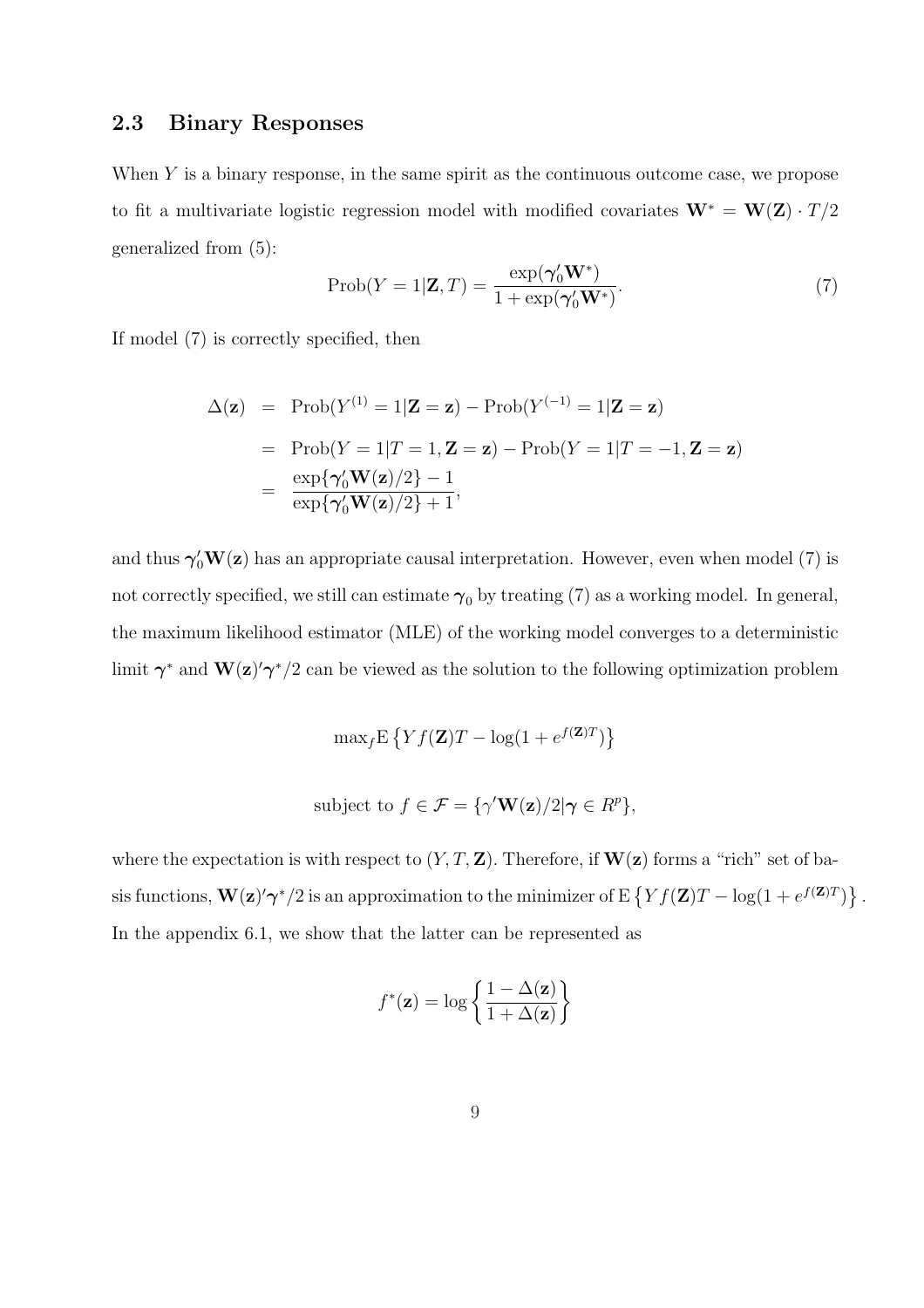under very general assumptions. Therefore,

$$
\hat{\Delta}(\mathbf{z}) = \frac{\exp\{\hat{\boldsymbol{\gamma}}'\mathbf{W}(\mathbf{z})/2\} - 1}{\exp\{\hat{\boldsymbol{\gamma}}'\mathbf{W}(\mathbf{z})/2\} + 1}
$$

may serve as an estimate for the covariate-specific treatment effect and used to stratify the patient population, regardless of the validity of the working model assumptions.

As described above, the MLE from the working model (7) can always be used to construct a surrogate to the personalized treatment effect measured by the "risk difference"

$$
\Delta(\mathbf{z}) = E(Y^{(1)} - Y^{(-1)}|\mathbf{Z} = \mathbf{z}).
$$

On the other hand, different measures for individualized treatment effects such as relative risk may also be of interest. For example, if we consider an alternative approach for fitting the logistic regression working model (7) by letting

$$
\hat{\boldsymbol{\gamma}} = \operatorname{argmin}_{\boldsymbol{\gamma}} \sum_{i=1}^{N} \left\{ (1 - Y_i) \boldsymbol{\gamma}' \mathbf{W}^* + Y_i e^{-\boldsymbol{\gamma}' \mathbf{W}_i^*} \right\},
$$

then  $\hat{\gamma}$  converges to a deterministic limit  $\tilde{\gamma}^*$  and  $\exp\{\mathbf{W}(\mathbf{z})'\tilde{\gamma}^*(\mathbf{z})/2\}$  can be viewed as an approximation to

$$
\widetilde{\Delta}(\mathbf{z}) = \frac{\text{Prob}(Y^{(1)} = 1|\mathbf{Z} = \mathbf{z})}{\text{Prob}(Y^{(-1)} = 1|\mathbf{Z} = \mathbf{z})},
$$

which measures the treatment effect using "relative risk" rather than "risk difference". This loss function is motivated by the fact that the logistic regression model (7) can be fitted by solving the estimating equation

$$
N^{-1}\sum_{i=1}^N \left[\mathbf{W}_i^* \left\{ (1-Y_i) - Y_i e^{-\boldsymbol{\gamma}' \mathbf{W}_i^*} \right\} \right] = 0,
$$

which is the derivative of the proposed loss function. The detailed justification is given in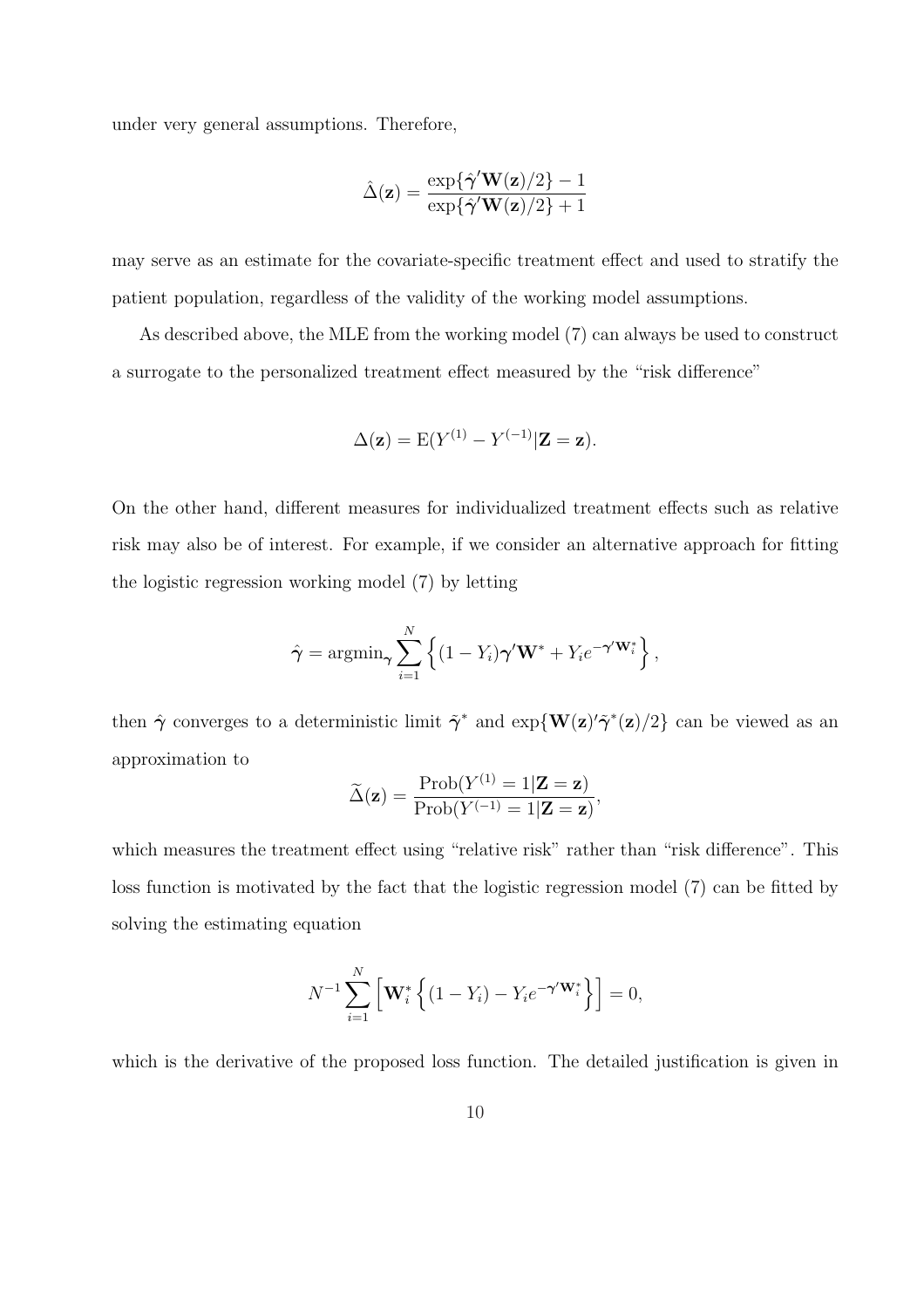appendix 6.1.

#### 2.4 Survival Responses

When the outcome variable is survival time, we often do not observe the exact outcome for every subject in a clinical study due to incomplete follow-up. In this case, we assume that the outcome Y is a pair of random variables  $(X, \delta) = {\{\tilde{X} \wedge C, I(\tilde{X} \lt C)\}}$ , where  $\tilde{X}$  is the survival time of primary interest, C is the censoring time and  $\delta$  is the censoring indicator.

Firstly, we propose to fit a Cox regression model with modified covariates

$$
\lambda(t|\mathbf{Z},T) = \lambda_0(t)e^{\boldsymbol{\gamma}'\mathbf{W}^*}
$$
\n(8)

where  $\lambda(t|\cdot)$  is the hazard function for survival time  $\tilde{X}$  and  $\lambda_0(\cdot)$  is a baseline hazard function free of  $Z$  and  $T$ . When model  $(8)$  is correctly specified,

$$
\Delta(\mathbf{z}) = \frac{\mathrm{E}\{\Lambda_0(\tilde{X}^{(1)})|\mathbf{Z} = \mathbf{z}\}}{\mathrm{E}\{\Lambda_0(\tilde{X}^{(-1)})|\mathbf{Z} = \mathbf{z}\}}
$$

$$
= \frac{\mathrm{E}\{\Lambda_0(\tilde{X})|T = 1, \mathbf{Z} = \mathbf{z}\}}{\mathrm{E}\{\Lambda_0(\tilde{X})|T = -1, \mathbf{Z} = \mathbf{z}\}}
$$

$$
= \exp\{-\gamma_0'\mathbf{W}(\mathbf{z})\}
$$

and  $\gamma_0'$ **W**(z) can be used to stratify the patient population according to  $\Delta(z)$ , where  $\Lambda_0(t)$  =  $\mathbf{r}^t$  $\int_0^t \lambda_0(u) du$  is a monotone increasing function (the baseline cumulative hazard function). Under the proportional hazards assumption, the maximum partial likelihood estimator  $\hat{\gamma}$  is a consistent estimator for  $\gamma_0$  and semiparametric efficient. Moreover, even when model (8) is mis-specified, we still can "estimate"  $\gamma_0$  by maximizing the partial likelihood function. In general, the resulting estimator,  $\hat{\gamma}$ , converges to a deterministic limit  $\gamma^*$ , which is the root of a limiting score equation [Lin and Wei, 1989]. More generally,  $\mathbf{W}(\mathbf{z})' \boldsymbol{\gamma}^*/2$  can be viewed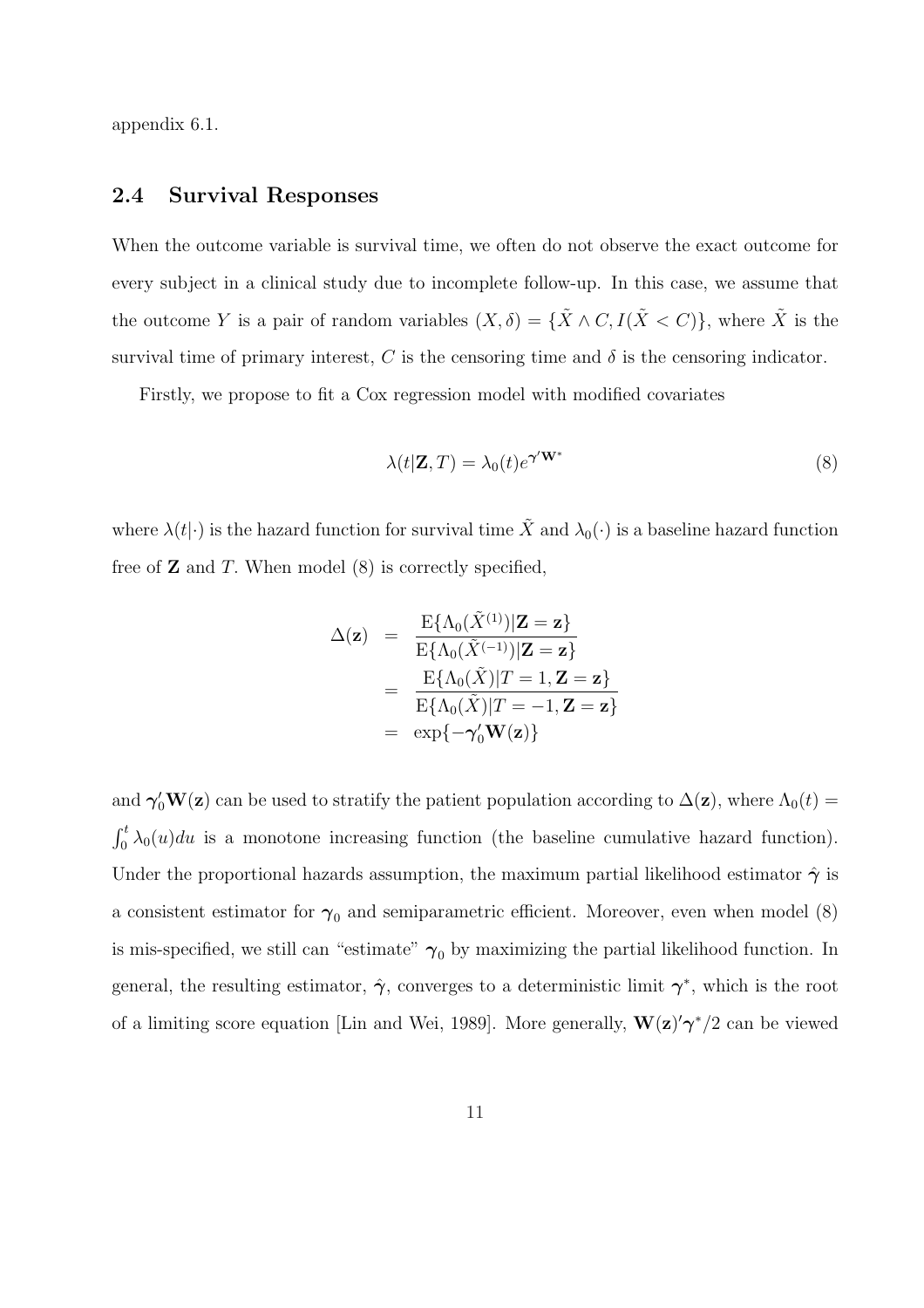as the solution of the optimization problem

$$
\max_{f} \mathbf{E} \int_{0}^{\tau} \left( f(\mathbf{Z})T - \log[\mathbf{E}\{e^{f(\mathbf{Z})T}I(X \ge u)\}] \right) dN(u)
$$
  
subject to  $f \in \mathcal{F} = \{ \gamma' \mathbf{W}(\mathbf{z})/2 | \gamma \in R^{p} \},$ 

where  $N(t) = I(\tilde{X} \le t)\delta$ ,  $\tau$  is a fixed time point such that  $\text{Prob}(X \ge \tau) > 0$ , and the expectations are with respect to  $(Y, T, \mathbf{Z})$ . Therefore,  $\mathbf{W}(\mathbf{z})' \gamma^* / 2$  can be viewed as an approximation to

$$
f^*(\mathbf{z}) = \operatorname{argmax}_{f} \mathbf{E} \int_0^{\tau} \left( f(\mathbf{Z})T - \log[\mathbf{E}\{e^{f(\mathbf{Z})T}I(X \ge u)\}] \right) dN(u).
$$

In appendix 6.1, we show that if the censoring time does not depend on  $(\mathbf{Z}, T)$ , then the minimizer  $f^*$  satisfies

$$
e^{f^*(\mathbf{z})} \mathbf{E}\{\Lambda^*(\tilde{X}^{(1)})|\mathbf{Z} = \mathbf{z}\} - e^{-f^*(\mathbf{z})} \mathbf{E}\{\Lambda^*(\tilde{X}^{(-1)})|\mathbf{Z} = \mathbf{z}\}
$$

$$
= \text{Prob}(\delta = 1|T = 1, \mathbf{Z} = \mathbf{z}) - \text{Prob}(\delta = 1|T = -1, \mathbf{Z} = \mathbf{z})
$$

for a monotone increasing function  $\Lambda^*(u)$ . Thus, when censoring rates are balanced between the two arms, e.g., the hazard rate is low and most of the censoring is due to administrative reasons,  $\overline{a}$ 

$$
f^*(\mathbf{z}) \approx -\frac{1}{2} \log \left[ \frac{\mathrm{E}\{\Lambda^*(\tilde{X}^{(1)})|\mathbf{Z}=\mathbf{z}\}}{\mathrm{E}\{\Lambda^*(\tilde{X}^{(-1)})|\mathbf{Z}=\mathbf{z}\}} \right]
$$

can be used to characterize the covariate-specific treatment effect and stratify the patient population even when the working model (8) is mis-specified.

#### 2.5 Regularization for the High Dimensional Data

When the dimension of  $W^*$ , p, is high, we can easily apply appropriate variable selection procedures based on the corresponding working model. For example,  $L_1$  penalized (Lasso)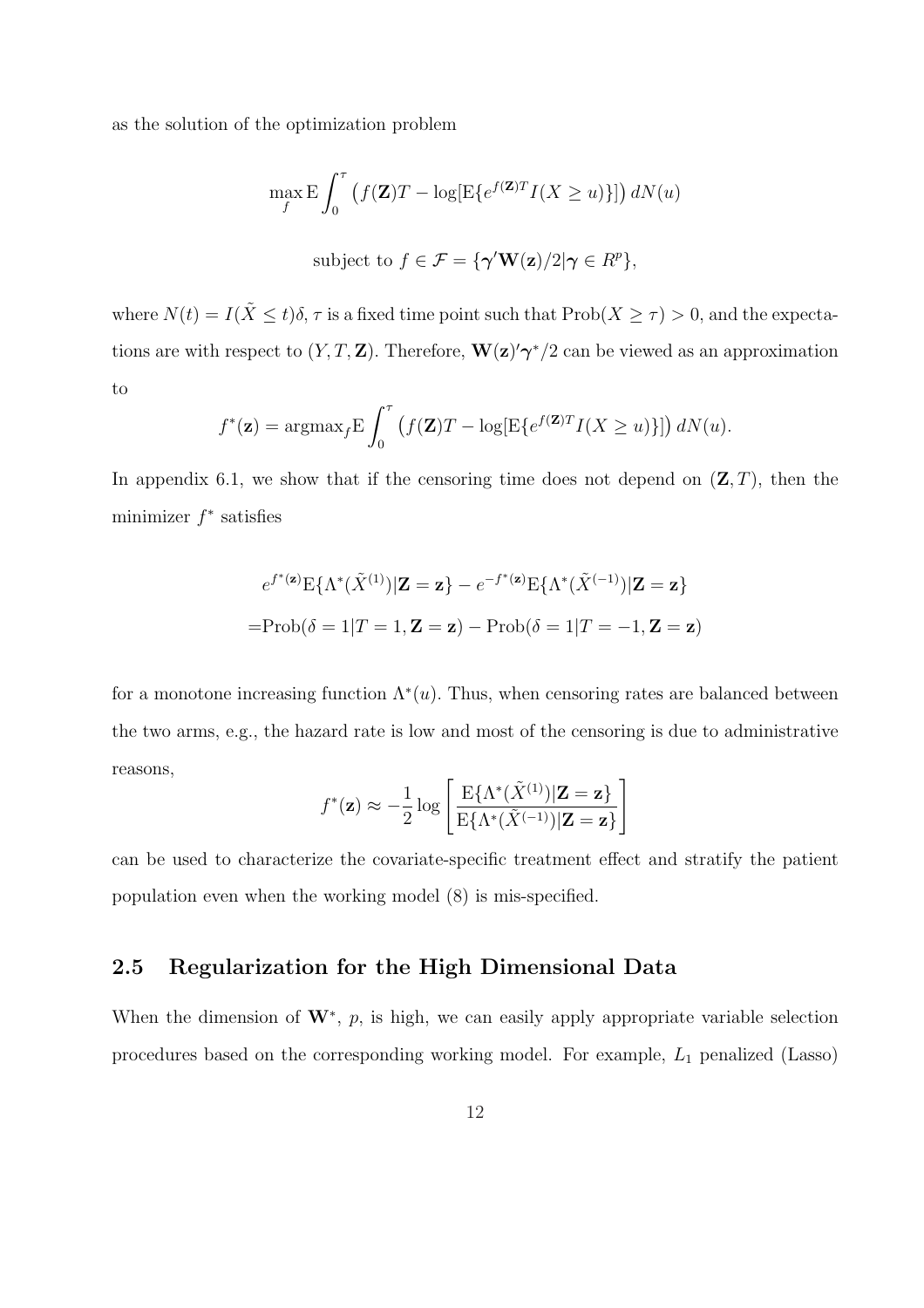estimators proposed by Tibshirani [1996] can be directly applied to the modified data (6). In general, one may estimate  $\gamma$  by minimizing

$$
\frac{1}{N} \sum_{i=1}^{N} l(Y_i, \boldsymbol{\gamma}' \mathbf{W}_i^*) + \lambda_N ||\boldsymbol{\gamma}||_1,
$$
\n(9)

where  $\|\gamma\|_1 = \sum_i^p$  $\sum_{j=1}^p |\gamma_j|$  and

 $\overline{ }$ 

$$
l(Y_i, \gamma' \mathbf{W}_i^*) = \begin{cases} \frac{1}{2} (Y_i - \gamma' \mathbf{W}_i^*)^2 & \text{for continuous responses} \\ -\{Y_i \gamma' \mathbf{W}_i^* - \log(1 + e^{\gamma' \mathbf{W}_i^*})\} & \text{for binary responses} \\ -\left[\gamma' \mathbf{W}_i^* - \log\{\sum_{j=1}^N e^{\gamma' \mathbf{W}_j^*} I(X_j \ge X_i)\}\right] \delta_i & \text{for survival responses} \end{cases}
$$

The resulting lasso regularized estimator may share the appealing finite sample oracle properties [Van De Geer, 2008, Zhang and Huang, 2008, Van De Geer and Buhlmann, 2009, Negahban et al., 2012]. For example, for continuous outcomes, if we select the penalty parameter  $\lambda_n = O({\log(p)/N})^{1/2}$  and the covariates  $\mathbf{W}(\mathbf{Z}_i)T_i/2, i = 1, \cdots, N$  satisfy the restricted eigenvalue condition, then

$$
\operatorname{Prob}\left(\|\hat{\boldsymbol{\gamma}}_{\lambda_N}-\boldsymbol{\gamma}^*\|_2^2 \leq c_3(\#\boldsymbol{\gamma}^*)\left\{\frac{\log(p)}{N}\right\}\right) \geq 1-c_1e^{-c_2N\lambda_N^2},
$$

where  $\|\gamma\|_2^2 =$  $\bigtriangledown p$  $j=1 \gamma_j^2$ ,  $\hat{\gamma}_{\lambda_N}$  is the corresponding lasso regularized estimator,  $\#\gamma^*$  is the number of non-zero components in the vector  $\gamma^*$ , and  $c_i$ ,  $i = 1, 2, 3$  are positive constants depending on the joint distribution of  $(Y, W(Z), T)$  [Negahban et al., 2012]. Therefore, although the dimension p may be big,  $\gamma^*$  can always be approximated by the lasso estimator with an approximation error proportional to only the number of its non-zero components, which is small if  $\gamma^*$  is sparse. Following the Corollary 3 of Negahban et al. [2012], similar results hold when  $\gamma^*$  is not exactly sparse but can be approximated by a sparse vector. One consequence is that if  $\mathbf{W}(\cdot)$  is adequately rich such that  $|\boldsymbol{\gamma}^*\mathbf{W}(\mathbf{z}) - f^*(\mathbf{z})|$  is small and  $\boldsymbol{\gamma}^*$  is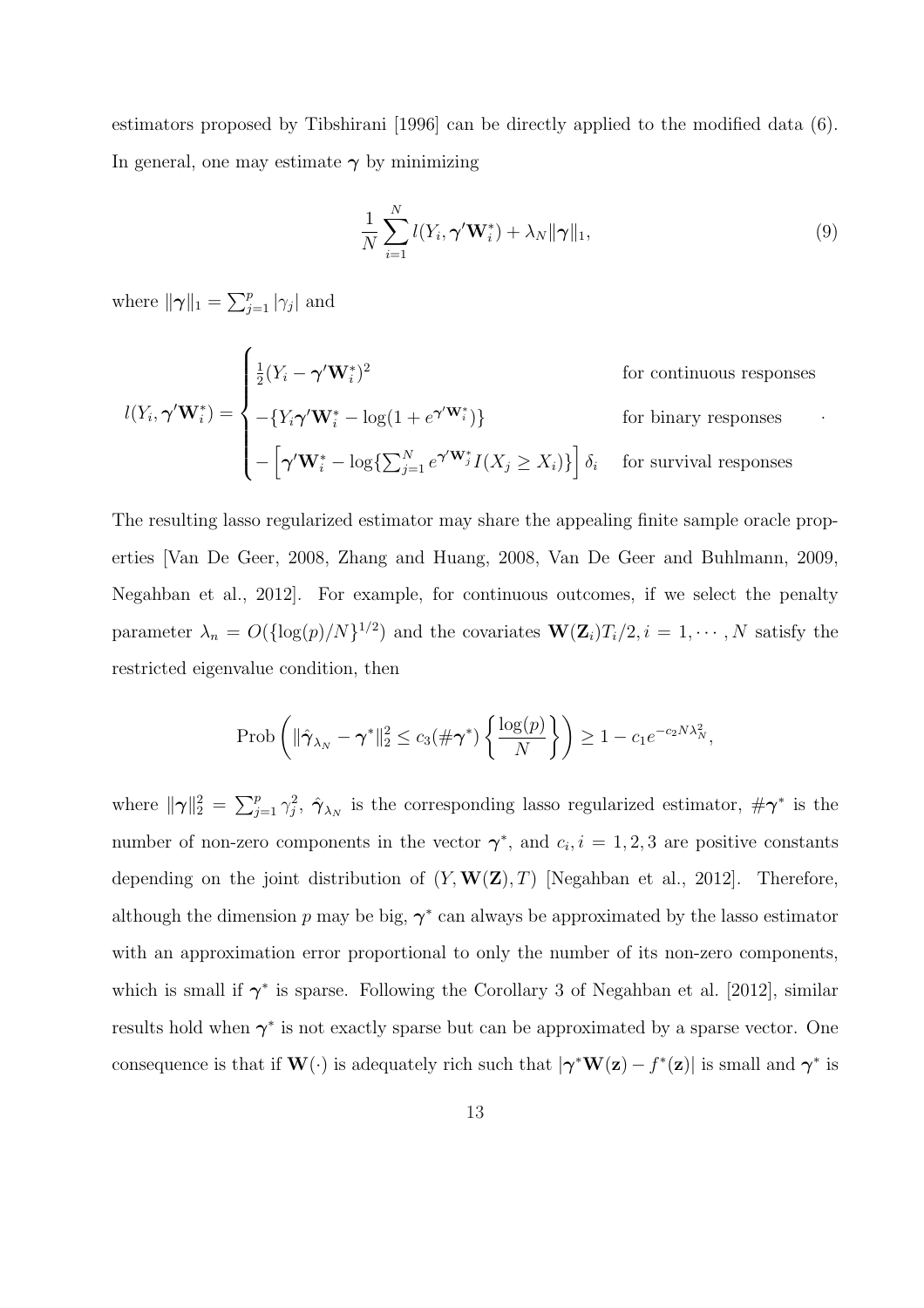either exact or approximately sparse, then  $\hat{\gamma}'_{\lambda_N}$ **W**(**z**) is a good approximation of  $f^*(\mathbf{z})$  with a high probability, where  $f^*(z)$  is a monotone transformation of the individualized treatment effect  $\Delta(\mathbf{z})$ . This property holds for any pair of finite N and p with a sufficiently small ratio  $\log(p)/N$  and does not depend on the correct specification of the working model. A similar result for the expected utility in the patient population with the estimated optimal treatment assignment rule has been established in Qian and Murphy [2011]. This result can be extended to the binary case, with appropriate regularity condition on the covariates  $\mathbf{W}(\mathbf{Z}_i)T_i/2$  to ensure that the negative log-likelihood function satisfies a form of restricted strong convexity [Negahban et al., 2012]. For the survival case, parallel results have been established for lasso-regularized maximum partial likelihood estimator under the assumption that the multiplicative Cox model is correctly specified [Kong and Nan, 2012, Huang et al., 2013]. The finite sample properties of the lasso estimator for mis-specified Cox model are still unknown and warrants further study.

It might be reasonable to suppose that the covariates interacting with the treatment will more likely be the ones exhibiting important main effects themselves. Therefore, one could also apply the adaptive Lasso procedure [Zou, 2006] with feature weights  $\hat{w}_j$  proportional to the reciprocal of the univariate "association strength" between the outcome  $Y$  and the j<sup>th</sup> component of  $W(Z)$ . Specifically, one may modify the penalty in (9) as

$$
\lambda_N \sum_{j=1}^p \frac{|\gamma_j|}{\hat{w}_j},\tag{10}
$$

where  $\hat{w}_j = |\hat{\theta}_i|^{-1}$  or  $(|\hat{\theta}_{-1i}| + |\hat{\theta}_{1i}|)^{-1}$ . Here  $\hat{\theta}_{j1}$ ,  $\hat{\theta}_{j(-1)}$  and  $\hat{\theta}_j$ , are the estimated regression coefficients of the j<sup>th</sup> component of  $W(Z)$  in appropriate univariate regression analysis with observations from the group  $T = 1$ , the group  $T = -1$ , and the combined group, respectively. Other regularization methods such as elastic net may also be used [Zou and Hastie, 2005].

Interestingly, one can treat the modified data (6) just as generic data and hence couple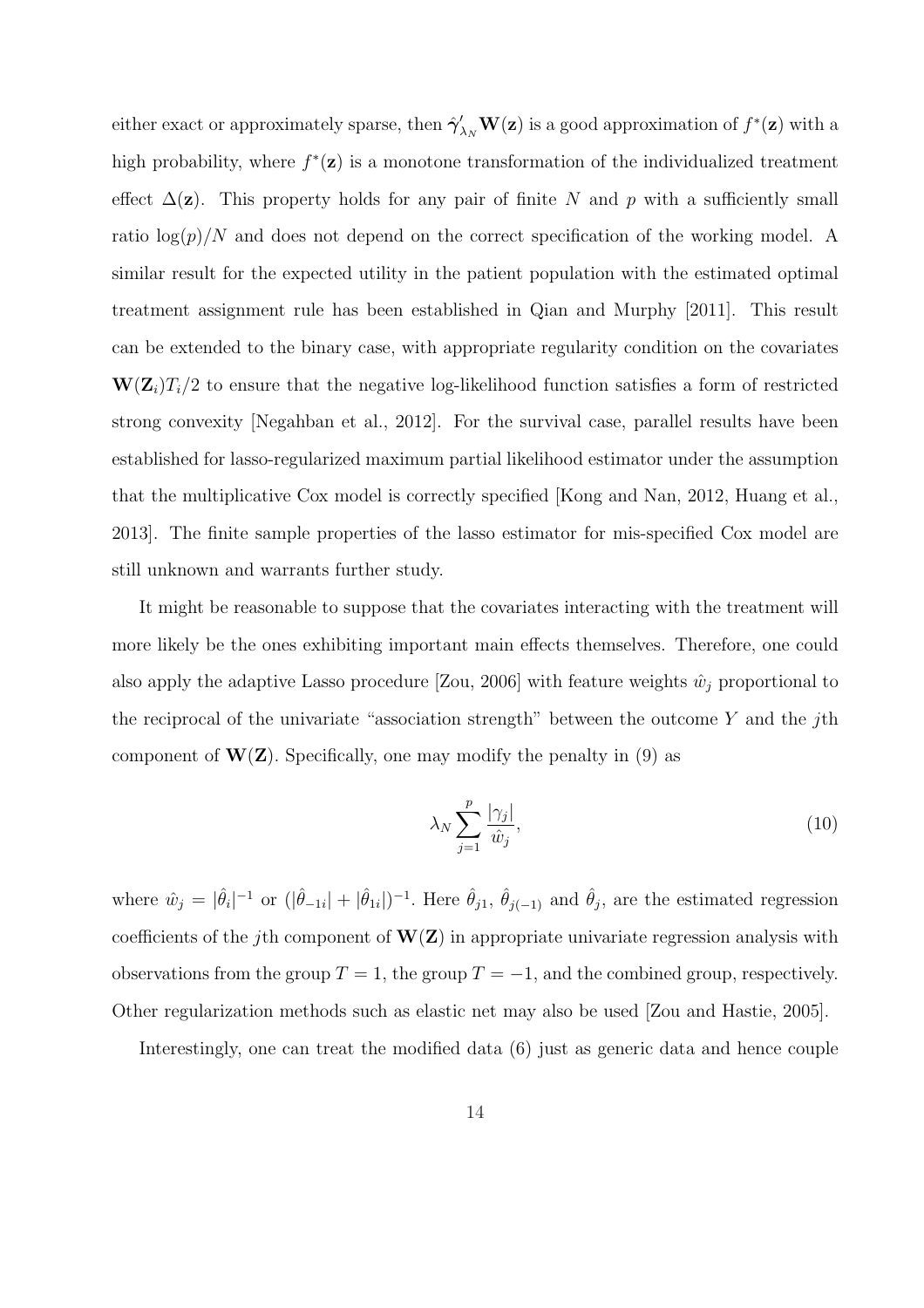it with other statistical learning techniques. For example, one can apply a classifier such as prediction analysis of microarrays (PAM) to the modified data for the purpose of finding subgroup of samples in which the treatment effect is large. We can also do large scale hypothesis testings on the modified data to determine which gene-treatment interactions have significant effects on the outcome.

#### 2.6 Efficiency Augmentation

When the models (5, 7 and 8) with modified covariates are correctly specified, the MLE estimator for  $\gamma^*$  is the most efficient estimator asymptotically. However, when models are treated as working models subject to mis-specification, a more efficient estimator can be obtained for estimating the same  $\gamma^*$ . To this end, note that in general  $\hat{\gamma}$  is defined as the minimizer of an objective function motivated from a working model:

$$
\hat{\boldsymbol{\gamma}} = \operatorname{argmin}_{\boldsymbol{\gamma}} \frac{1}{N} \sum_{i=1}^{N} l(Y_i, \boldsymbol{\gamma}' \mathbf{W}_i^*).
$$
\n(11)

Since for any function  $\mathbf{a}(\mathbf{z}): R^q \to R^p$ ,  $E\{T_i \mathbf{a}(\mathbf{Z}_i)\} = 0$  due to randomization, the minimizer of the augmented objective function

$$
\frac{1}{N}\sum_{i=1}^N \left\{ l(Y_i, \boldsymbol{\gamma}'\mathbf{W}_i^*) - T_i \mathbf{a}(\mathbf{Z}_i)' \boldsymbol{\gamma} \right\}
$$

converges to the same limit as  $\hat{\gamma}$ . Furthermore, by selecting an optimal augmentation term  $a(\cdot)$ , the minimizer of the augmented objective function may have smaller variance than that of the minimizer of the original objective function. In appendix 6.2, we show that

$$
\mathbf{a}_0(\mathbf{z}) = -\frac{1}{2}\mathbf{W}(\mathbf{z})E(Y|\mathbf{Z}=\mathbf{z}) \text{ and } \mathbf{a}_0(\mathbf{z}) = -\frac{1}{2}\mathbf{W}(\mathbf{z})\{E(Y|\mathbf{Z}=\mathbf{z}) - 0.5\}
$$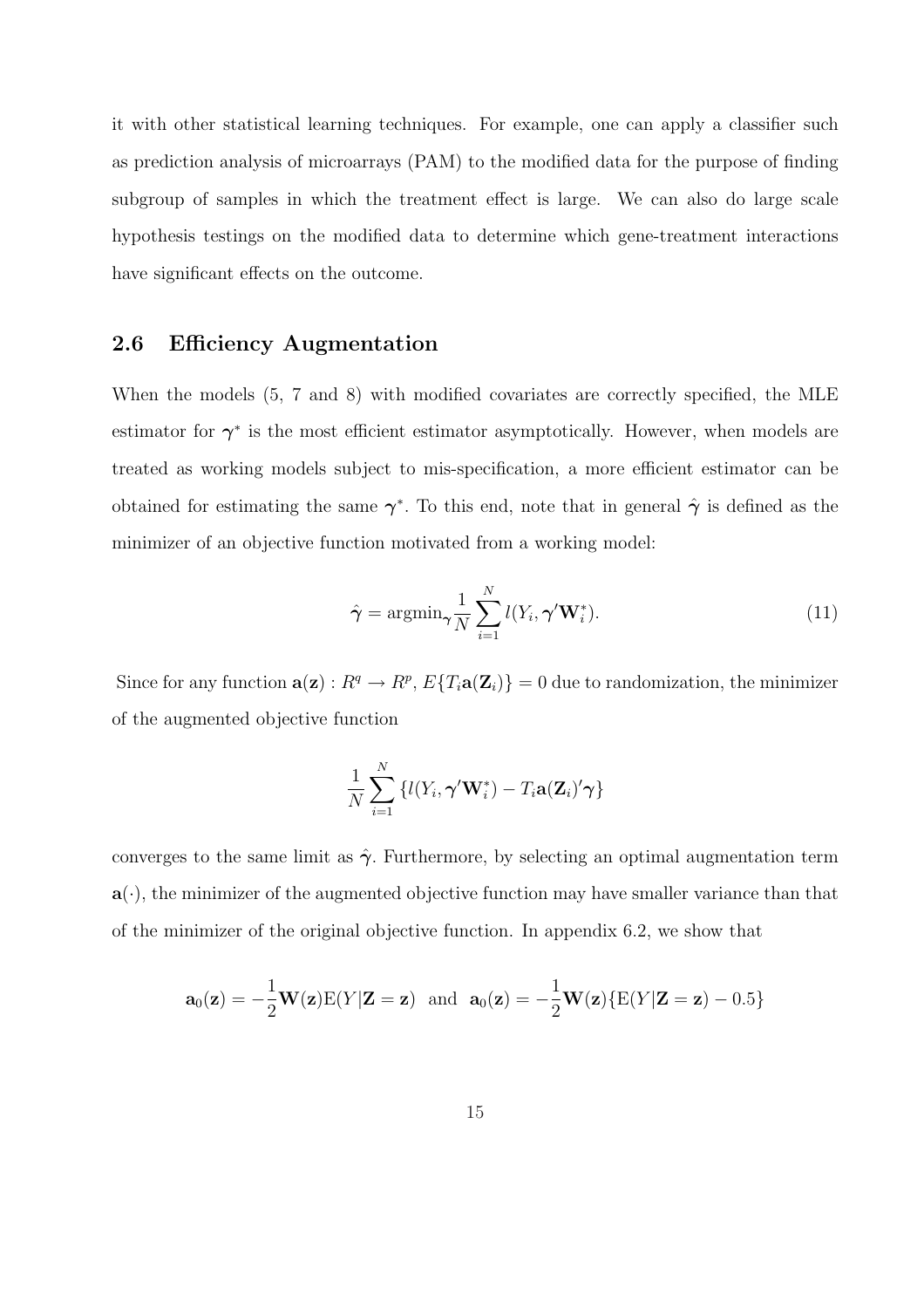are optimal choices for continuous and binary responses, respectively. Therefore, we propose the following two-step procedures for estimating  $\gamma^*$ :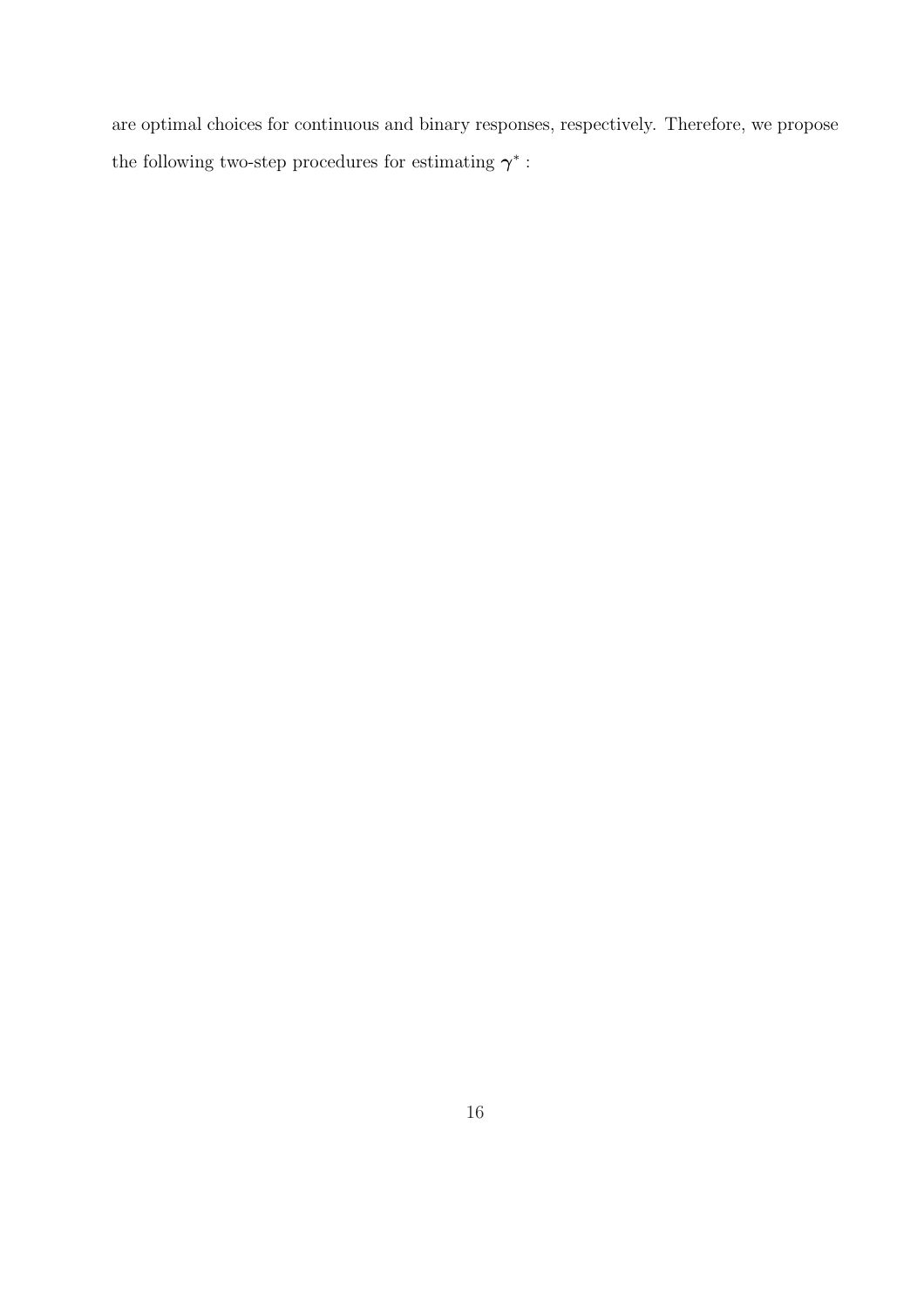1. Estimate the optimal  $\mathbf{a}_0(\mathbf{z})$ :

(a) For continuous responses, fit the linear regression model  $E(Y|Z) = \xi' \mathbf{B}(Z)$  for the appropriate function  $B(Z)$  with OLS. Appropriate regularization will be used if the dimension of  $B(Z)$  is high. Let

$$
\hat{\mathbf{a}}(\mathbf{z}) = -\frac{1}{2}\mathbf{W}(\mathbf{z}) \times \hat{\xi}' \mathbf{B}(\mathbf{z}).
$$

(b) For binary response, fit the logistic regression model logit $\{Prob(Y = 1|\mathbf{Z})\}$  =  $\xi'$ **B(Z)** for the appropriate function **B(Z)** by maximizing the likelihood function. Let  $\overline{a}$  $\mathbf{r}$ 

$$
\hat{\mathbf{a}}(\mathbf{z}) = -\frac{1}{2}\mathbf{W}(\mathbf{z}) \times \left\{ \frac{e^{\hat{\xi}'\mathbf{B}(\mathbf{z})}}{1 + e^{\hat{\xi}'\mathbf{B}(\mathbf{z})}} - \frac{1}{2} \right\}.
$$

Here  $\mathbf{B}(\mathbf{z}) = \{B_1(\mathbf{z}), \cdots, B_S(\mathbf{z})\}$  and  $\{B_s(\mathbf{z}) : R^q \to R^1, 1 \le s \le S\}$  is a set of basis functions selected by users for capturing the relationship between  $Y$  and  $Z$ . It may include, for example, spline basis functions, interactions or other transformations of the original covariates. In practice,  $B(z)$  is not necessarily but can be the same as  $\mathbf{W}(\mathbf{z})$ .

- 2. Estimate  $\gamma^*$ 
	- (a) For continuous responses, we minimize

$$
\frac{1}{N}\sum_{i=1}^N\left\{\frac{1}{2}(Y_i-\boldsymbol{\gamma}'\mathbf{W}_i^*)^2-\boldsymbol{\gamma}'\hat{\mathbf{a}}(\mathbf{Z}_i)T_i\right\}.
$$

(b) For binary responses, we minimize

$$
\frac{1}{N}\sum_{i=1}^N\left[-\{Y_i\boldsymbol{\gamma}'\mathbf{W}_i^*-\log(1+e^{\boldsymbol{\gamma}'\mathbf{W}_i^*})\}-\boldsymbol{\gamma}'\hat{\mathbf{a}}(\mathbf{Z}_i)T_i\right].
$$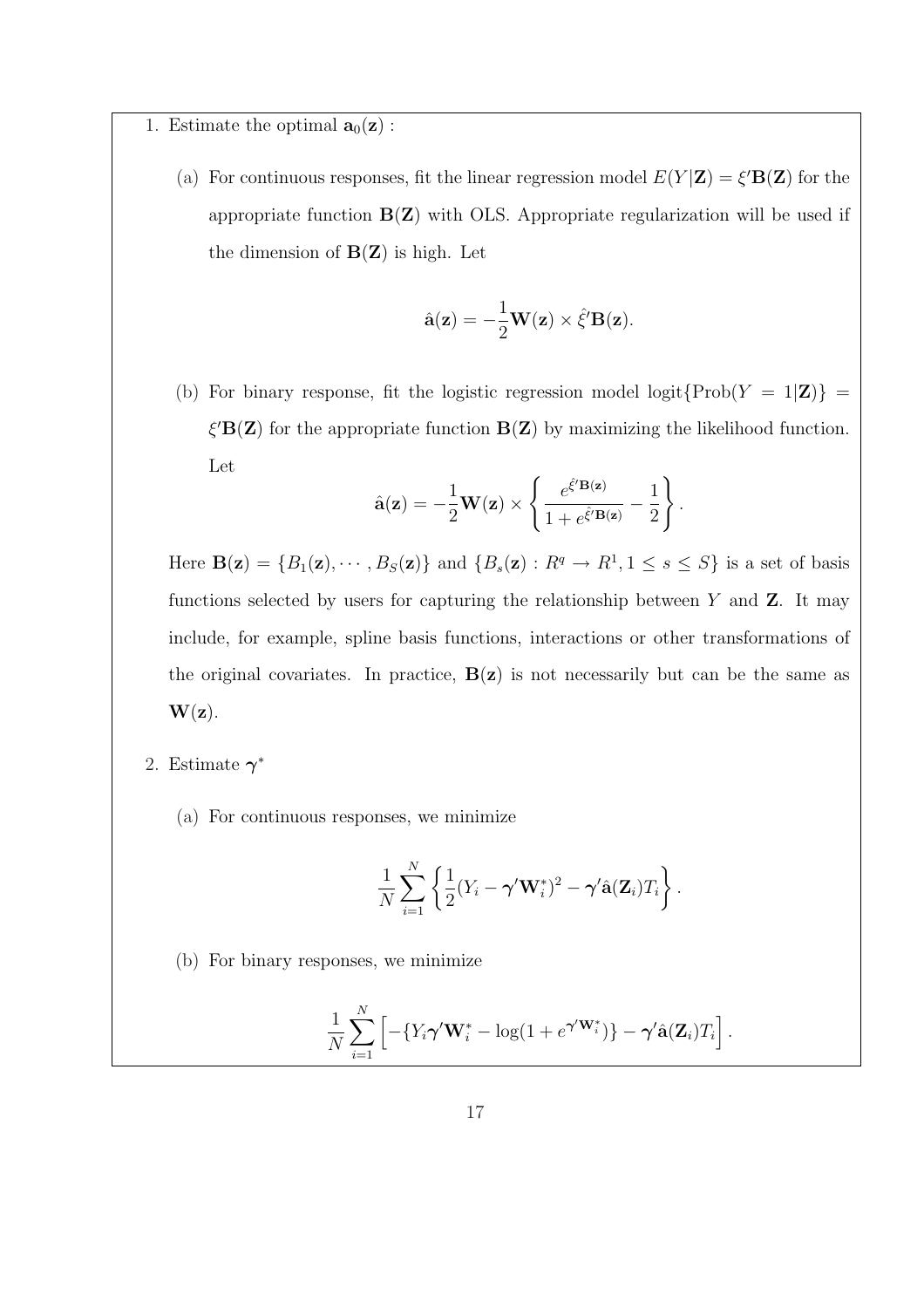For survival outcome, the log-partial likelihood function is not a simple sum of i.i.d terms. However, in appendix 6.2, we show that the optimal choice of  $a(z)$  is

$$
\mathbf{a}_0(\mathbf{z}) = -\frac{1}{2} \left[ \frac{1}{2} \mathbf{W}(\mathbf{z}) \left\{ G_1(\tau; \mathbf{z}) + G_2(\tau; \mathbf{z}) \right\} - \int_0^{\tau} \mathbf{R}(u; \boldsymbol{\gamma}^*) \{ G_1(du; \mathbf{z}) - G_2(du; \mathbf{z}) \} \right],
$$

where  $G_1(u; \mathbf{z}) = E\{M(u)|\mathbf{Z} = \mathbf{z}, T = 1\}$ ,  $G_2(u; \mathbf{z}) = E\{M(u)|\mathbf{Z} = \mathbf{z}, T = -1\}$ ,

$$
M(t, \mathbf{W}^*, \boldsymbol{\gamma}) = N(t) - \int_0^t \frac{I(X \ge u)e^{\boldsymbol{\gamma}'\mathbf{W}^*}dE\{N(u)\}}{E\{e^{\boldsymbol{\gamma}'\mathbf{W}^*}I(X \ge u)\}}
$$

and

$$
\mathbf{R}(u; \gamma) = \frac{\mathrm{E}\{\mathbf{W}^* e^{\gamma'\mathbf{W}^*} I(X \ge u)\}}{\mathrm{E}\{e^{\gamma'\mathbf{W}^*} I(X \ge u)\}}.
$$

Unfortunately,  $\mathbf{a}_0(\mathbf{z})$  depends on the unknown parameter  $\boldsymbol{\gamma}^*$ . On the other hand, for the high-dimensional case, the interaction effect is usually small and it is not unreasonable to assume that  $\gamma^* \approx 0$ . Furthermore, if the censoring patterns are similar in both arms, we have  $G_1(u, \mathbf{z}) \approx G_2(u, \mathbf{z})$ . Using these two approximations, we can simplify the optimal augmentation term as

$$
\mathbf{a}_0(\mathbf{z}) = -\frac{1}{4}\mathbf{W}(\mathbf{z}) \left\{ G_1(\tau; \mathbf{z}) + G_2(\tau; \mathbf{z}) \right\} = -\frac{1}{2}\mathbf{W}(\mathbf{z}) \times \mathbf{E} \{ M(\tau) | \mathbf{Z} = \mathbf{z} \}
$$

where

$$
M(t) = N(t) - \int_0^t \frac{I(X \ge u) dE\{N(u)\}}{E\{I(X \ge u)\}}.
$$

Therefore, we propose to employ the following approach to implement the efficiency augmentation procedure: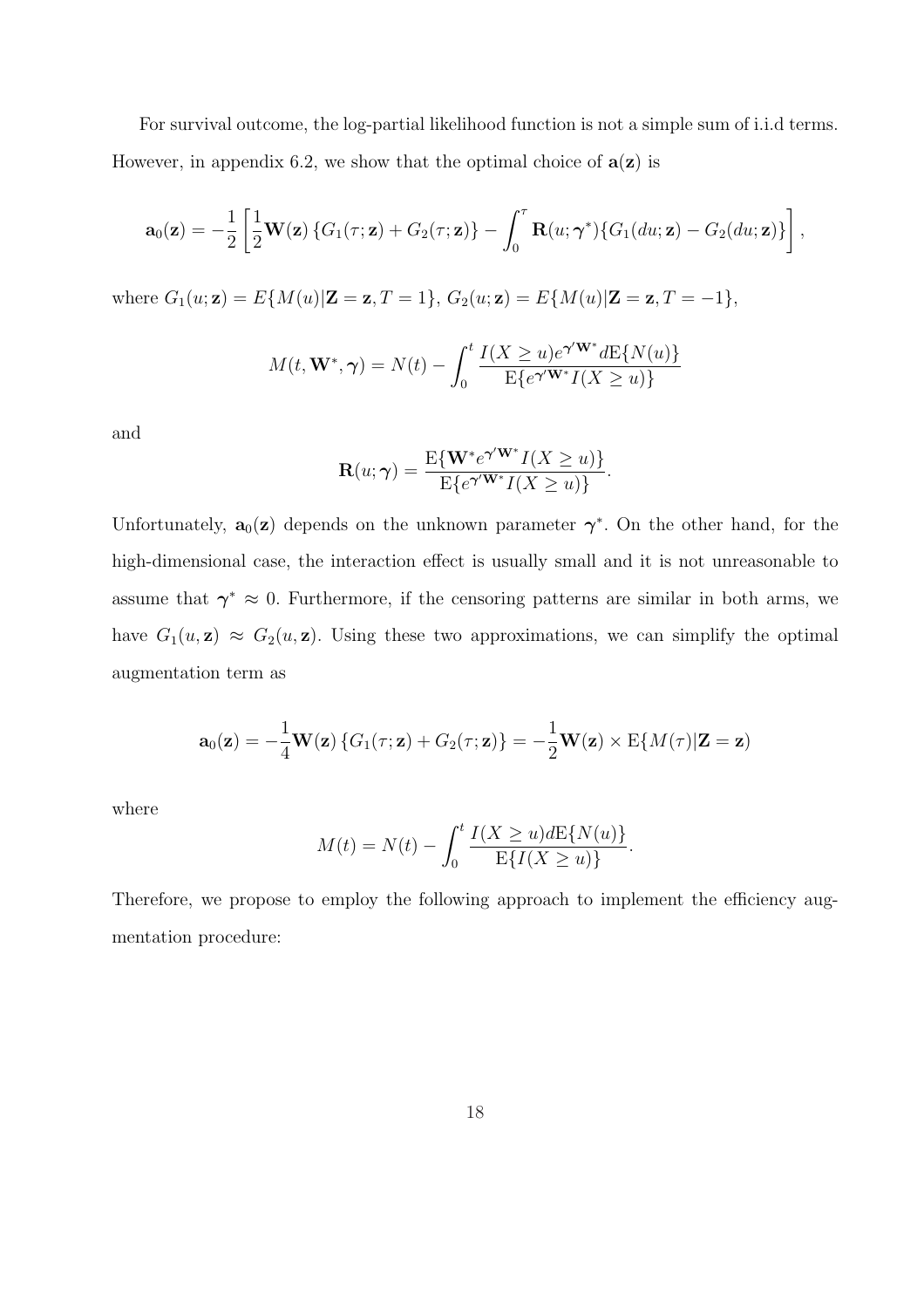1. Calculate

$$
\hat{M}_i(\tau) = N_i(\tau) - \int_0^{\tau} \frac{I(X_i \ge u) d\{\sum_{j=1}^N N_j(u)\}}{\sum_{j=1}^N I(X_j \ge u)}
$$

for  $i = 1, \dots, N$  and fit the linear regression model  $E(\hat{M}(t)|\mathbf{Z}) = \xi' \mathbf{B}(\mathbf{Z})$  for the appropriate function  $B(Z)$  with OLS and appropriate regularization if needed. Let

$$
\hat{\mathbf{a}}(\mathbf{z}) = -\frac{1}{2}\mathbf{W}(\mathbf{z}) \times \hat{\xi}' \mathbf{B}(\mathbf{z}).
$$

2. Estimate  $\gamma^*$  by minimizing

$$
\frac{1}{N} \sum_{i=1}^{N} \left( -\left[ \boldsymbol{\gamma}^{\prime} \mathbf{W}_{i}^{*} - \log \{ \sum_{j=1}^{N} e^{\boldsymbol{\gamma}^{\prime} \mathbf{W}_{i}^{*}} I(X_{j} \geq X_{i}) \} \right] \Delta_{i} - \boldsymbol{\gamma}^{\prime} \hat{\mathbf{a}}(\mathbf{Z}_{i}) T_{i} \right)
$$

with appropriate penalization if needed.

#### Remark 1

When the response is continuous, the efficient augmentation estimator is the minimizer of

$$
\sum_{i=1}^{N} \left[ \frac{1}{2} \left\{ Y_i - \frac{1}{2} \boldsymbol{\gamma}' \mathbf{W}(\mathbf{Z}_i) T_i / 2 \right\}^2 - \boldsymbol{\gamma}' \hat{\mathbf{a}}(\mathbf{Z}_i) T_i \right]
$$
  
= 
$$
\sum_{i=1}^{N} \frac{1}{2} \left\{ Y_i - \hat{\xi}' \mathbf{B}(\mathbf{Z}_i) - \frac{1}{2} \boldsymbol{\gamma}' \mathbf{W}(\mathbf{Z}_i) T_i \right\}^2 + \text{constant}.
$$

This equivalence implies that this efficiency augmentation procedures is asymptotically equivalent to that based on a simple multivariate regression with main effect  $\hat{\xi}'{\bf B(Z)}$  and interaction  $\gamma' W(Z) \cdot T$ . This is not a surprise. As we pointed out in section 2.1, the choice of the main effect in the linear regression does not affect the asymptotical consistency of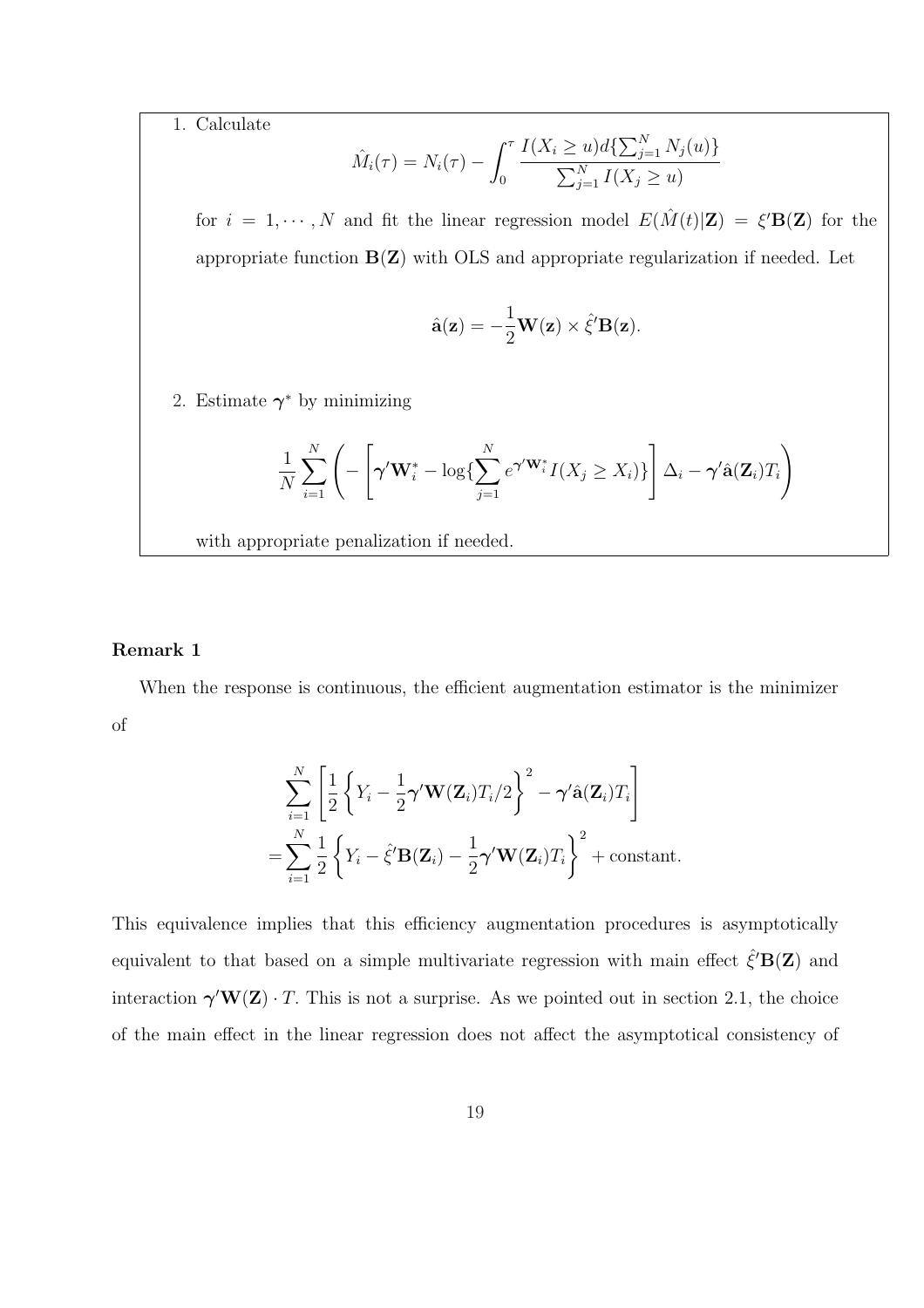estimating the interactions. On the other hand, a good choice of main effect model can help estimate the interaction, i.e., personalized treatment effect, more accurately.

Another consequence is that one may directly use the same standard algorithm to obtain the augmented estimator when the lasso penalty is used. For binary or survival responses, the augmented estimator under the lasso regularization can be obtained with slightly modified algorithm designed for the lasso optimization as well. The detailed algorithm is given in appendix 6.3.

#### Remarks 2

For nonlinear models such as logistic and Cox regressions, the augmentation method is NOT equivalent to the full regression approach including both the main effect and interaction terms. In those cases, different specifications of the main effects in the full regression model result in asymptotically different estimates for the interaction terms, which, unlike the proposed modified covariate estimators, in general can not be interpreted as surrogates for the personalized treatment effects.

#### Remark 3

With binary responses, the estimating equation targeting on approximating the relative risk is

$$
N^{-1} \sum_{i=1}^{N} \mathbf{W}_{i}^{*} \{ (1 - Y_{i}) - Y_{i} e^{-\gamma' \mathbf{W}_{i}^{*}} \} = 0
$$

and the optimal augmentation term  $a_0(\mathbf{z})$  can be approximated by

$$
-\frac{1}{2}\mathbf{W}(\mathbf{z})\left\{\mathbf{E}(Y|\mathbf{Z}=\mathbf{z})-\frac{1}{2}\right\}
$$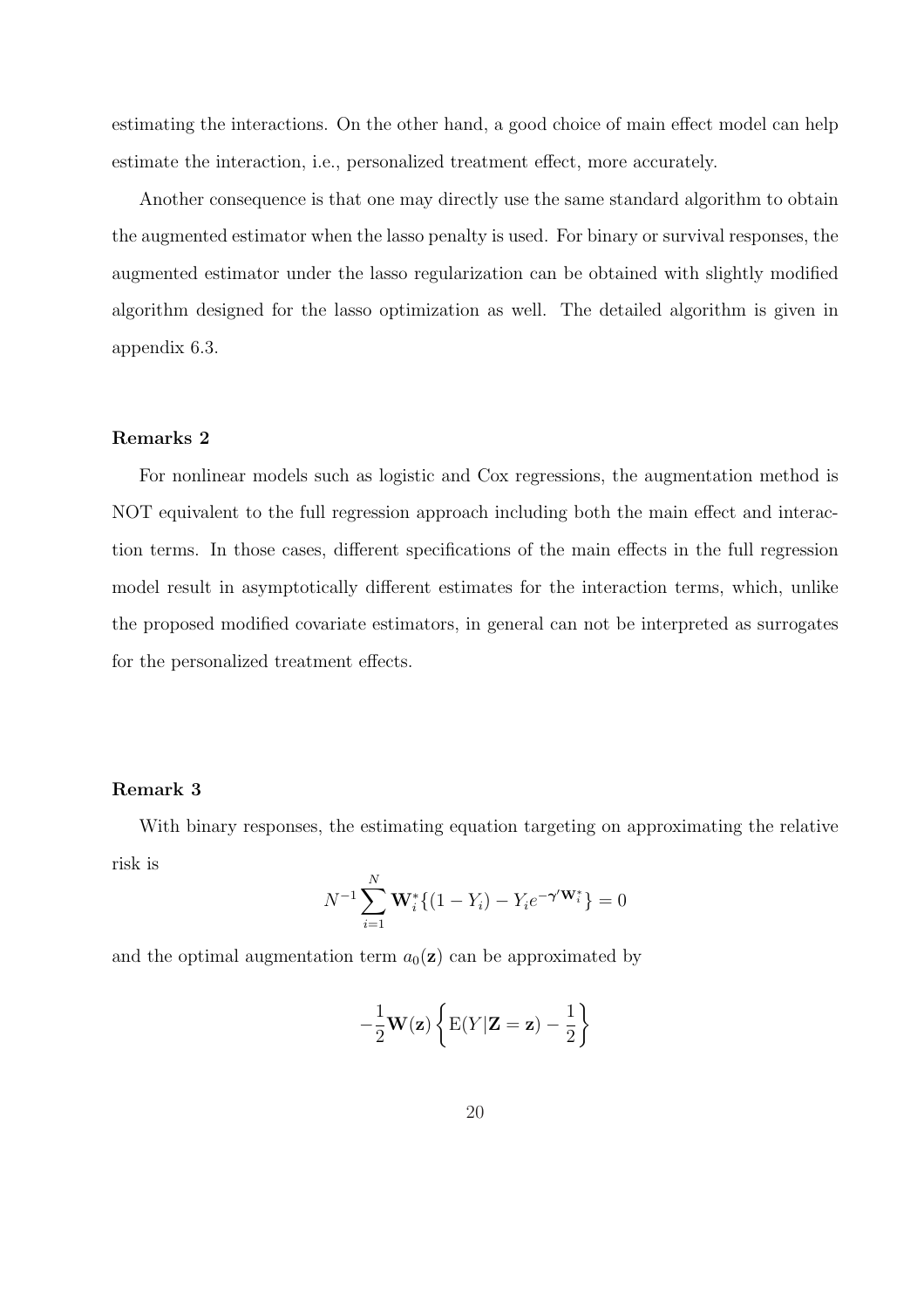when  $\gamma^* \approx 0$ . The efficiency augmentation algorithm can be carried out accordingly.

#### Remark 4

The similar technique can also be used for improving other estimators such as that proposed by Zhao et al. [2012], where the surrogate objective function for the weighted misclassification error can be written in the form of (2.6) as well. The optimal function  $\mathbf{a}_0(\mathbf{z})$ needs to be derived case by case.

### 3 Numerical Studies

In this section, we perform extensive numerical studies to investigate the finite sample performance of the proposed method in various settings: the treatment may or may not have the marginal main effect; the personalized treatment effect may depend on complicated functions of covariates such as interactions among covariates; the regression model for detecting the interactions may or may not be correctly specified. Due to the limitation of the space, we only present simulation results from the selected representative cases. The results for other scenarios are similar to those presented.

#### 3.1 Continuous Responses

For continuous responses, we generated N independent Gaussian samples from the regression model

$$
Y = (\beta_0 + \sum_{j=1}^p \beta_j Z_j)^2 + (\gamma_0 + \sum_{j=1}^p \gamma_j Z_j + \sum_{1 \le i < j \le p} \alpha_{ij} Z_i Z_j) T + \sigma_0 \cdot \epsilon,\tag{12}
$$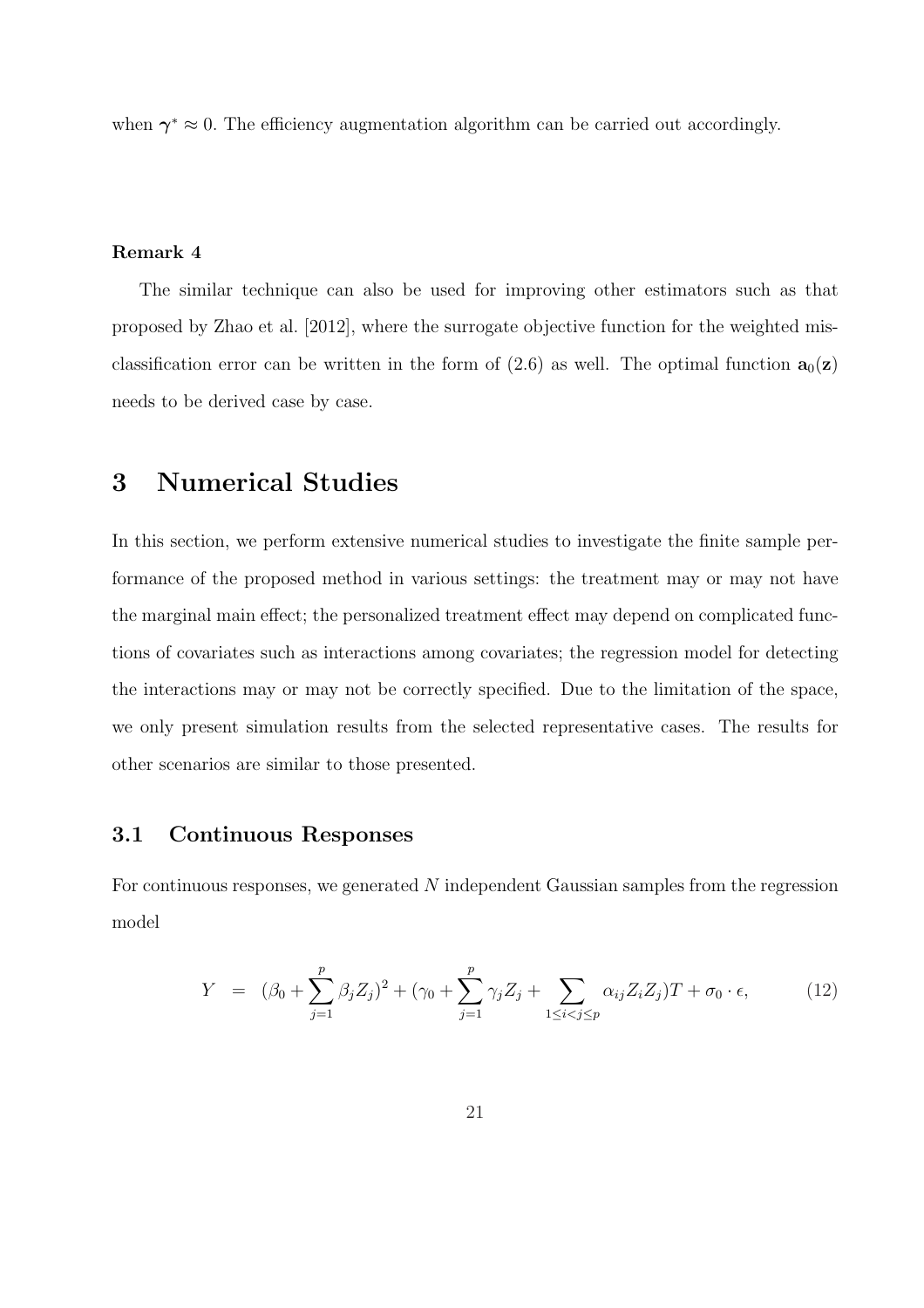where the covariates  $(Z_1, \dots, Z_p)$  follow a mean zero multivariate normal distribution with a compound symmetric variance-covariance matrix,  $(1 - \rho)I_p + \rho I' \mathbf{1}$ , and  $\epsilon \sim N(0, 1)$ . We let  $(\gamma_0, \gamma_1, \gamma_2, \gamma_3, \gamma_4, \gamma_5, \cdots, \gamma_p) = (0.4, 0.8, -0.8, 0.8, -0.8, 0, \cdots, 0), \alpha_{ij} = 0.8I(i = 1, j = 2),$  $\sigma_0 = \sqrt{2}$ ,  $N = 100$ , and  $p = 50$  and 1000 representing high and low dimensional cases, √ respectively. The treatment T was generated as  $\pm 1$  with equal probability at random. We consider four sets of simulations:

1. 
$$
\beta_0 = (\sqrt{6})^{-1}, \beta_j = (2\sqrt{6})^{-1}, j = 3, 4, \dots
$$
, 10 and  $\rho = 0$ ;  
\n2.  $\beta_0 = (\sqrt{6})^{-1}, \beta_j = (2\sqrt{6})^{-1}, j = 3, 4, \dots$ , 10 and  $\rho = 1/3$ ;  
\n3.  $\beta_0 = (\sqrt{3})^{-1}, \beta_j = (2\sqrt{3})^{-1}, j = 3, 4, \dots$ , 10 and  $\rho = 0$ ;  
\n4.  $\beta_0 = (\sqrt{3})^{-1}, \beta_j = (2\sqrt{3})^{-1}, j = 3, 4, \dots$ , 10 and  $\rho = 1/3$ .

Settings 1 and 2 represented cases with relatively small main effects, where the variances in response contributable to the main effect, interaction and random error were about 37.5%, 37.5% and 25%, respectively, when the covariates were correlated. Settings 3 and 4 represented cases with relatively big main effects, where the variances in response contributable to the main effect, interaction and random error were about 75%, 15% and 10%, respectively, when the covariates were correlated. For each of the simulated data set, we implemented three methods:

- full regression: Fit a multivariate linear regression with complete main effects and covariate/treatment interaction terms, i.e., the dimension of the covariate matrix was  $2(p+1)$ . The Lasso was used to select the variables.
- new: Fit a multivariate linear regression with the modified covariate  $W^* = (1, \mathbf{Z})' \cdot T/2$ . The dimension of the covariate matrix was  $p+1$ . Again, the Lasso was used for selecting variables.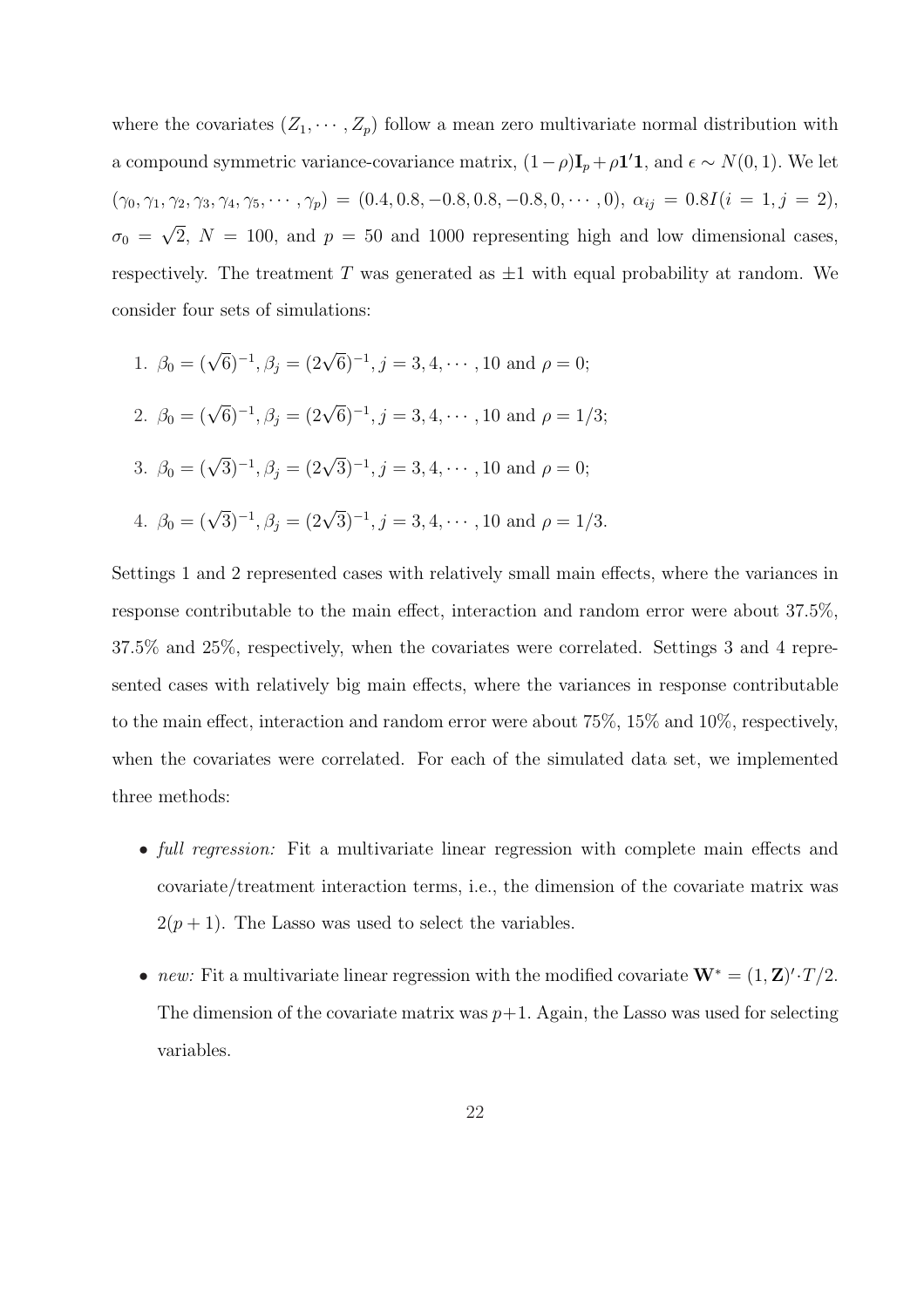• new/augmented: The proposed method with efficiency augmentation, where  $E(Y|Z)$ was estimated with lasso-regularized ordinary least squared method and  $B(z) = z$ .

The selection of  $W(z) = B(z) = z$  mimicked the realistic situation where the knowledge of the true functional forms for interaction and main effects were often lacking. For all three methods, we selected the Lasso penalty parameter via 20-fold cross-validation. To evaluate the performance of the resulting score measuring the individualized treatment effect, we estimated the Spearman's rank correlation coefficient between the estimated score and the "true" treatment effect

$$
\Delta(\mathbf{Z}) = E(Y^{(1)} - Y^{(-1)}|\mathbf{Z}) = 1.6 \times (0.5 + Z_1 - Z_2 + Z_3 - Z_4 + Z_1 Z_2)
$$

in an independently generated set with a sample size of 10000. Based on 500 sets of simulations, we plotted the boxplots of the rank correlation coefficients between the estimated scores  $\hat{\gamma}'\mathbf{Z}$  and  $\Delta(\mathbf{Z})$  under simulation settings (1), (2), (3) and (4) in the top left, top right, bottom left and bottom right panels of Figure 3, respectively. For the first three settings, the performance of the proposed method was better than that of the full regression approach. The superiority of the new method was fairly obvious especially when  $p = 1000$ . For example, in the setting 3, where all the covariates were independent and the main effect was relatively big, the median correlation coefficients were 0.14, 0.51 and 0.51 for the full regression, new and new/augmented methods, respectively. In the setting 4, the most challenging setting to estimate the individualized treatment effect, the median correlation coefficients were zero for all the methods. On the other hand, the proportions of obtaining a positive correlation coefficient are 41%, 48% and 46% for the full regression, new and new/augmented methods, respectively, while the corresponding proportions of obtaining a negative correlation coefficient, which corresponded to a false detection, were 34%, 20% and 17%, respectively. Therefore, the proposed method with and without augmentation was still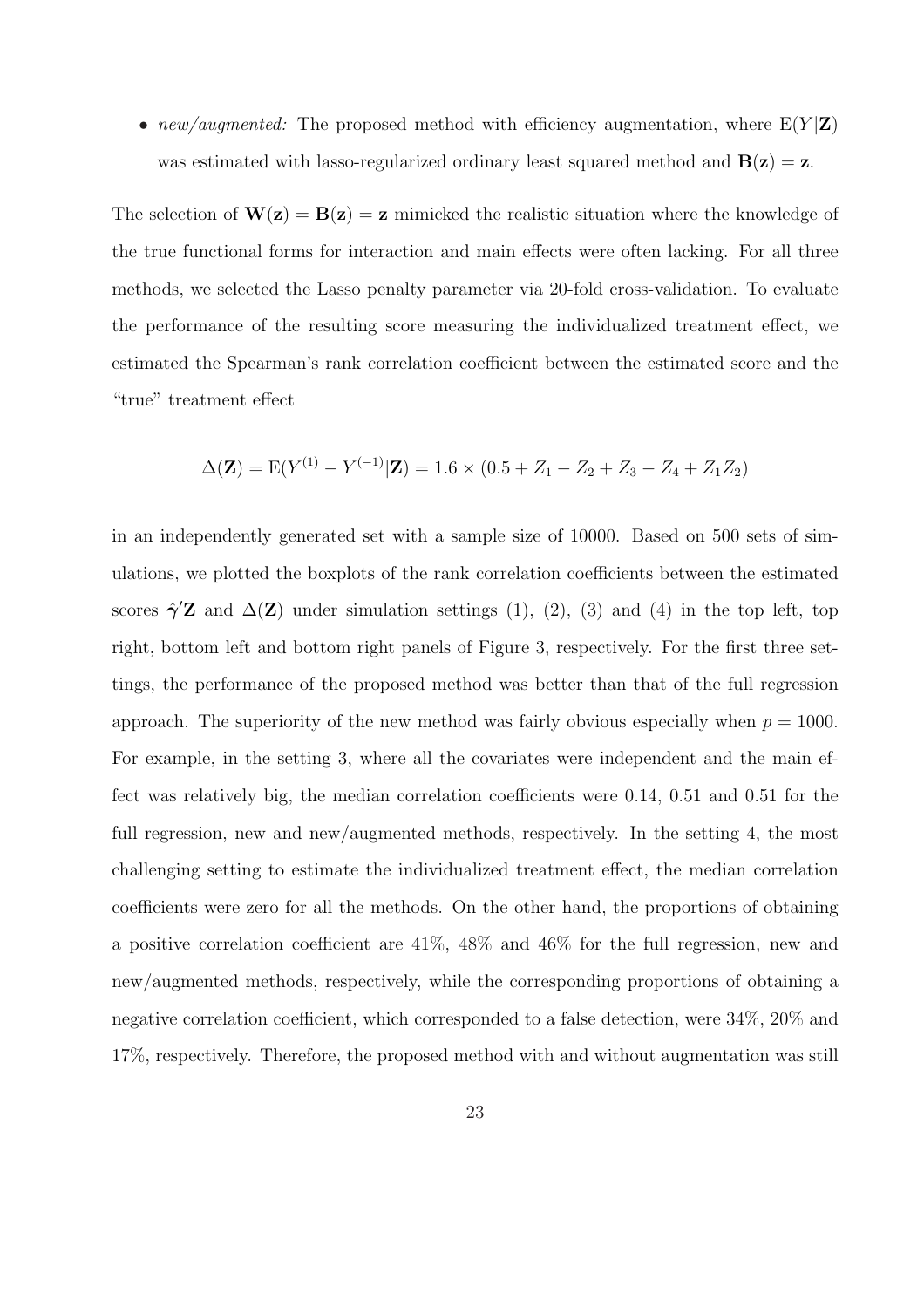superior to the conventional counterpart. Furthermore, the new method was also superior in terms of selecting the right covariates interacting with the treatment. For example, in the setting 3 with  $p = 1000$ , while the proposed method (with or without augmentation) on average selected 8 covariates with 2 true positives, i.e. covariates from  $Z_i, 1 \leq i \leq 4$ , the full regression method only selected 5 covariates with one true positive. If  $p$  reduced to 50, then on average, the proposed method (with or without augmentation) selected 9.5 covariates with 4 true positives and the full regression method selected 11.5 covariates with 3 true positive.

#### 3.2 Binary Responses

For binary responses, we used the same simulation design as that for the continuous response. Specifically, we generated N independent binary samples from the regression model

$$
Y = I\left((\beta_0 + \sum_{j=1}^p \beta_j Z_j)^2 + (\gamma_0 + \sum_{j=1}^p \gamma_j Z_j + \sum_{1 \le i < j \le p} \alpha_{ij} Z_i Z_j)T + \sigma_0 \cdot \epsilon \ge 0\right), \tag{13}
$$

where all the model parameters were the same as those in the case of continuous responses. Noting that the logistic regression model was mis-specified under the chosen simulation design. We also considered the same four settings with different combinations of  $\beta_j$  and  $\rho$ . For each of the simulated data set, we implemented three methods:

- 1. full regression: Fit a lasso regularized multivariate logistic regression with complete main effects and covariate/treatment interaction terms.
- 2. new: Fit a lasso regularized multivariate logistic regression (without intercept) with the modified covariate  $\mathbf{W}^* = (1, \mathbf{Z})' \cdot T/2$ .
- 3. new/augmented: The proposed method with efficiency augmentation, where  $E(Y|Z)$ was estimated with Lasso-penalized logistic regression.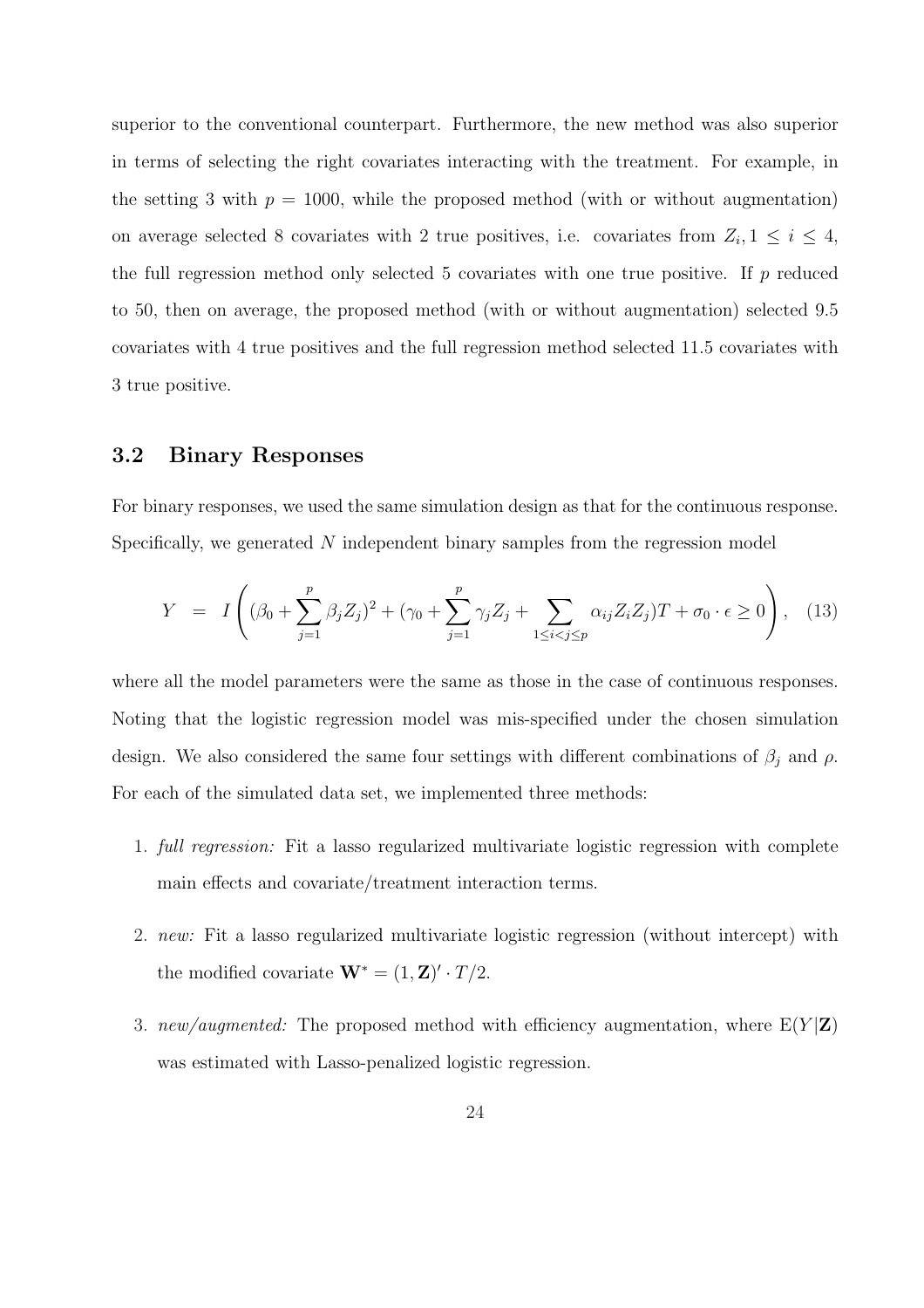To evaluate the performance of the resulting score measuring the individualized treatment effect, we estimated the Spearman's rank correlation coefficient between the estimated score and the "true" treatment effect

$$
\Delta(\mathbf{Z}) = \mathbf{E}(Y^{(1)} - Y^{(-1)}|\mathbf{Z})
$$

Although the scores measuring the interaction from the first and second/third methods were different even when the sample size goes to infinity, the rank correlation coefficients put them on the same footing in comparing performances.

In the top left, top right, bottom left and bottom right panels of Figure 4, we plotted the boxplots of the correlation coefficients between the estimated scores  $\hat{\gamma}'\mathbf{Z}$  and  $\Delta(\mathbf{Z})$  under simulation settings  $(1)$ ,  $(2)$ ,  $(3)$  and  $(4)$ , respectively. The patterns were similar to that for the continuous response. The "new/augmented method" performed the best or close to the best in all four settings. For example, in the setting 3, the median correlation coefficients were 0.02, 0.15 and 0.17 for the full regression, new and new/augmented methods, respectively, when  $p = 1000$ . In addition, while the proposed methods on average selected 15 covariates with 2 true positives, the full regression method only selected 2 covariates with 0.3 true positive in the same setting.

#### 3.3 Survival Responses

For survival responses, we used the same simulation design as that for the continuous and binary responses. Specifically, we generated N independent survival time from the regression model

$$
\tilde{X} = \exp\left\{ (\beta_0 + \sum_{j=1}^p \beta_j Z_j)^2 + (\gamma_0 + \sum_{j=1}^p \gamma_j Z_j + \sum_{1 \le i < j \le p} \alpha_{ij} Z_i Z_j) T + \sigma_0 \cdot \epsilon \right\}, \quad (14)
$$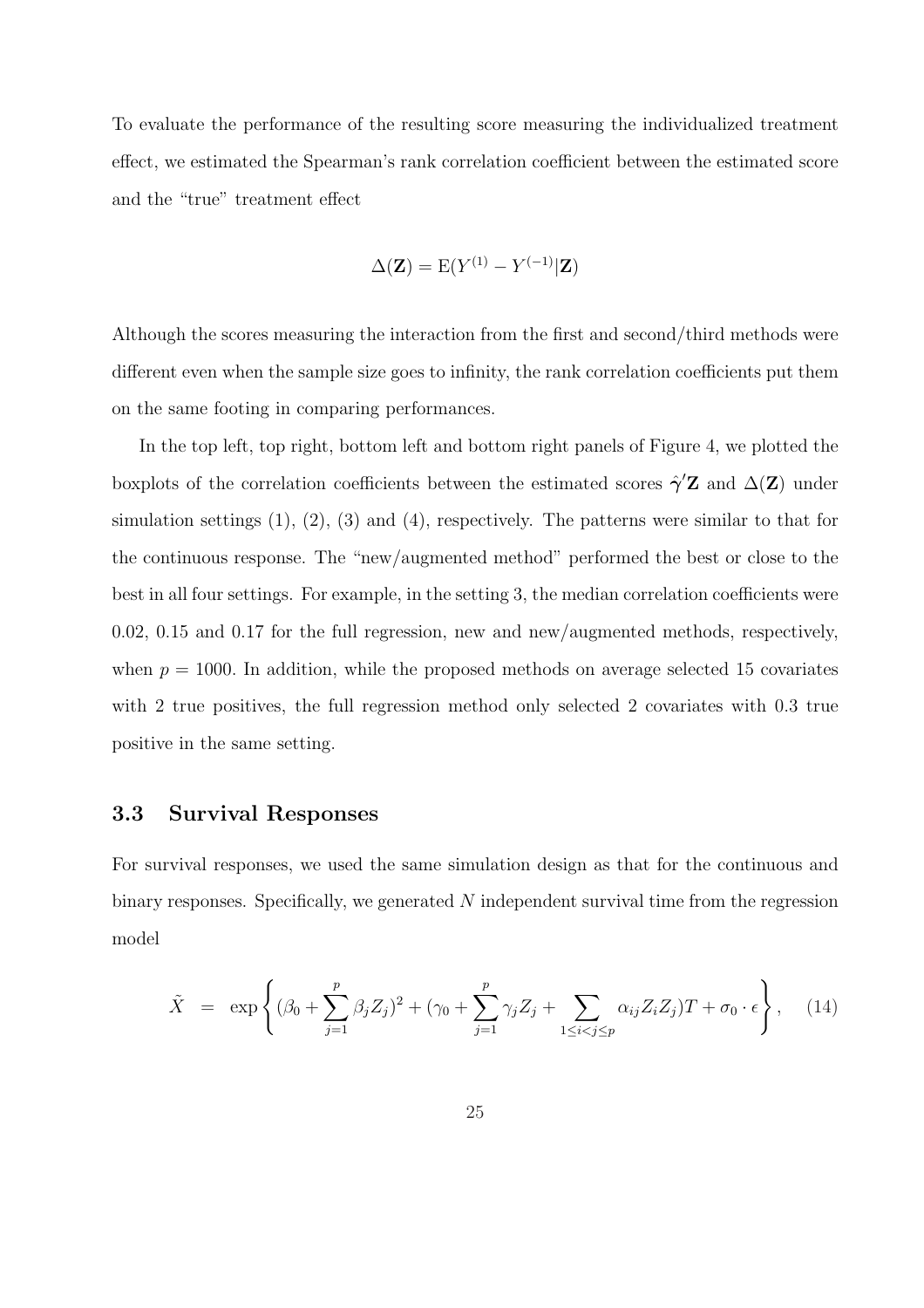where all the model parameters were the same as in the previous subsections. The censoring time was generated from the uniform distribution  $U(0, \xi_0)$ , where  $\xi_0$  was selected to induce a censoring rate of 25%. For each simulated data set, we implemented the following three methods:

- 1. full regression: Fit a lasso regularized multivariate Cox regression with full main effect and covariate/treatment interaction terms, i.e., the dimension of the covariate matrix was  $2p+1$ .
- 2. new: Fit a lasso regularized multivariate Cox regression with modified covariates.
- 3. *new/augmented:* The proposed method with efficiency augmentation. To model the  $E\{M(\tau)|\mathbf{Z}\}\text{, we used linear regression with the lasso regularization method.}$

To evaluate the performance of the resulting score measuring the individualized treatment effect, we estimated the Spearman's rank correlation coefficient between the estimated score and the "true" treatment effect based on survival probability at  $t_0 = 20$ 

$$
\Delta(\mathbf{Z}) = \text{Prob}(\tilde{X}^{(1)} \ge t_0|\mathbf{Z}) - \text{Prob}(\tilde{X}^{(-1)} \ge t_0|\mathbf{Z})
$$

In the top left, top right, bottom left and bottom right panels of Figure 5, we plotted the boxplots of the correlation coefficients between the estimated scores  $\hat{\gamma}'\mathbf{Z}$  and  $\Delta(\mathbf{Z})$  under simulation settings,  $(1)$ ,  $(2)$ ,  $(3)$  and  $(4)$ , respectively. The patterns were similar to those for the continuous and binary responses and confirmed our findings that the "efficiencyaugmented method" performed the best among the three methods. For example, when  $p = 1000$ , the median correlation coefficients were 0.00, 0.41 and 0.41 in the setting 3 for the full regression, new and new/augmented methods, respectively. In addition, on average the proposed method selected 11 covariates with 2.2 true positives and the full regression method only selected 2 covariates with 0.5 true positive in the same setting.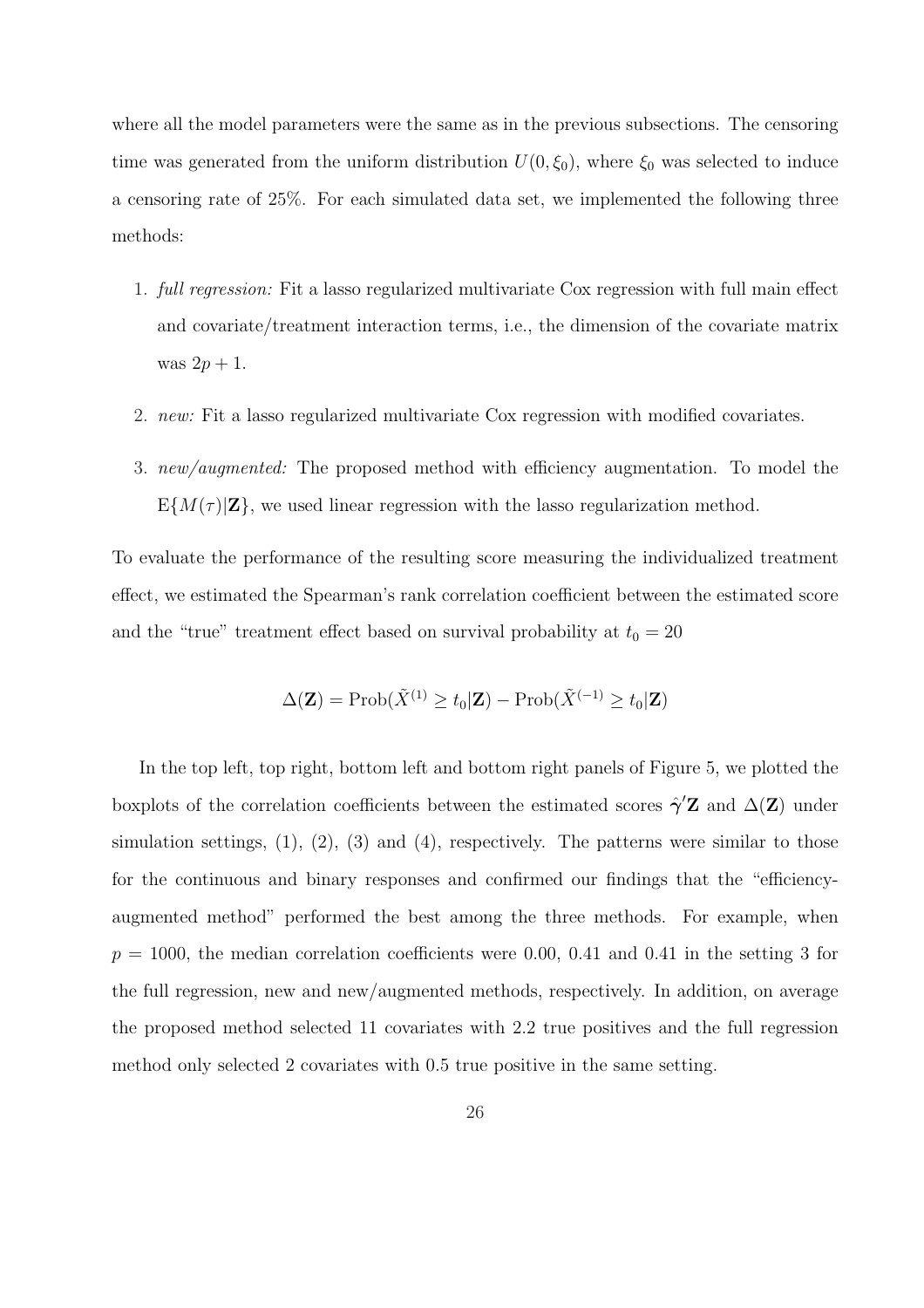### 4 Examples

In this section, we applied the proposed method to analyze two real data examples. In the first example, we considered a recent clinical trial "Preventive of Events with Angiotensin Converting Enzyme Inhibition" (PEACE) to study if the ACE inhibitors are effective for lowering cardiovascular risk for patients with stable coronary artery disease and normal or slightly reduced left ventricular function [Braunwald et al., 2004]. In this study, 8290 patients were randomly assigned to treatment and control arms with 633 deaths occurred by the end of the study. The estimated hazard ratio is 0.95 with an insignificant p-value of 0.13. However, in a secondary analysis, Solomon et al. [2006] reported that ACE inhibitors might significantly reduce the mortality for patients whose kidney function was abnormal at the baseline. Although this result needs to be interpreted cautiously, it suggests the possibility of existence of a subgroup of patients who may benefit from the treatment. For this example, we considered the survival time as the primary endpoint and the objective was to use seven baseline covariates: age, gender, left ventricular ejection fraction (LVEF), renal function measured by EGFR, hypertension, diabetic status and history of myocardial infarction to build a scoring system capturing the individualized treatment effect. Those covariates were selected for their known association with the cardiovascular risk. The continuous covariates, age, LVEF and EGFR are log-transformed. In addition to the seven covariates, we also included all the two-way interactions among them in the model. In summary, Z was a 7 dimensional vector and  $\mathbf{W}(\mathbf{Z})$  was a  $7 + 7 \times 6/2 = 28$  dimensional vector. We included all patients with complete information on these seven covariates. The final data set consisted of 3947 patients in the treatment arm and 3918 patients in the placebo arm. The outcome of interest was the survival time and there were 292 and 315 deaths in the treatment and placebo arms, respectively. The estimated survival curves by arms were plotted in figure 6. The goal of the analysis was to construct a score using baseline covariates to identify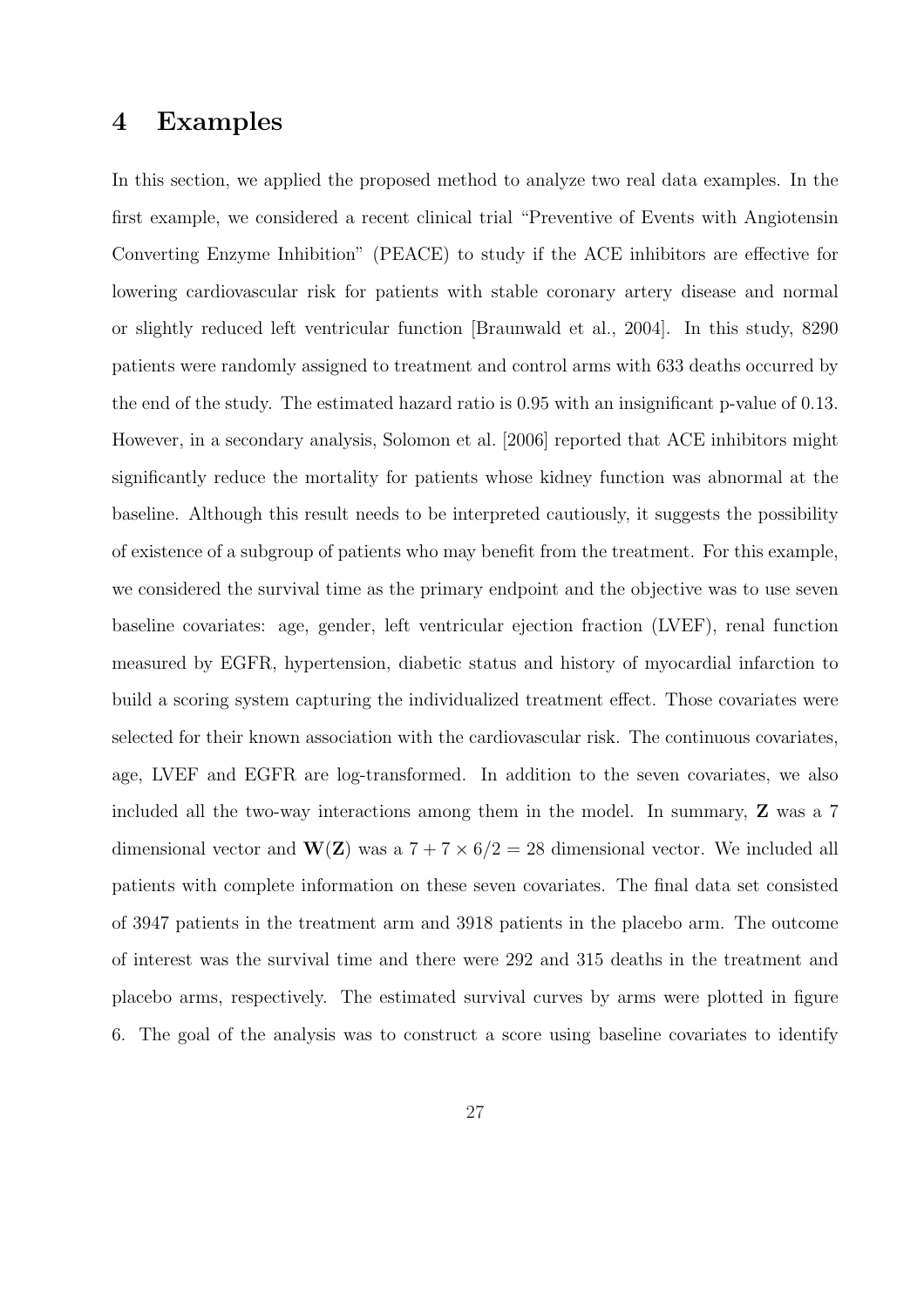subgroups of patients who may or may not be benefited from the ACE inhibition treatment. To this end, we selected the first 2000 patients in the treatment arm and placebo arm to form the training set and reserved the rest 3865 patients as an independent validation set. In selecting the training and validation sets, we used the original order of the observations in the data set without additional sorting to ensure the objectivity.

First we maximized the partial likelihood function with modified covariates to construct a score aiming for capturing the individualized treatment effect. The resulting score was a linear combination of selected covariates and their two-way interactions. Here, a low score favored ACE inhibition treatment. We then applied the score to classify the patients in the validation set into the high and low score groups depending on whether the patient's score was greater than the median level. In the high score group, the survival time in the ACE inhibition arm was slightly shorter than that in the placebo arm with an estimated hazard ratio of 1.27 for ACE inhibitor versus placebo ( $p = 0.163$ ). In the low score group, the survival time in the ACE inhibition arm was longer than that in the placebo arm with an estimated hazard ratio of 0.74 ( $p = 0.061$ ). The estimated survival functions of both treatment arms were plotted in the upper panels of Figure 7. The interaction between the constructed score and treatment was statistically significant in the multivariate Cox regression based on the validation set  $(p = 0.022)$ .

Furthermore, we implemented the efficiency augmentation method and obtained a new score. Again, we classified the patients in the validation set into the high and low score groups based on the constructed gene score. The results were very similar and the interaction between the constructed score and treatment was also statistically significant ( $p = 0.025$ ).

For comparison purposes, we also fitted a multivariate Cox regression model with treatment,  $W(Z)$ , and their interactions as the covariates. In this model, we had 57 different covariates. The resulting score failed to stratify the population according to the treatment effect in the validation set. The results were shown in the lower panel of Figure 7. The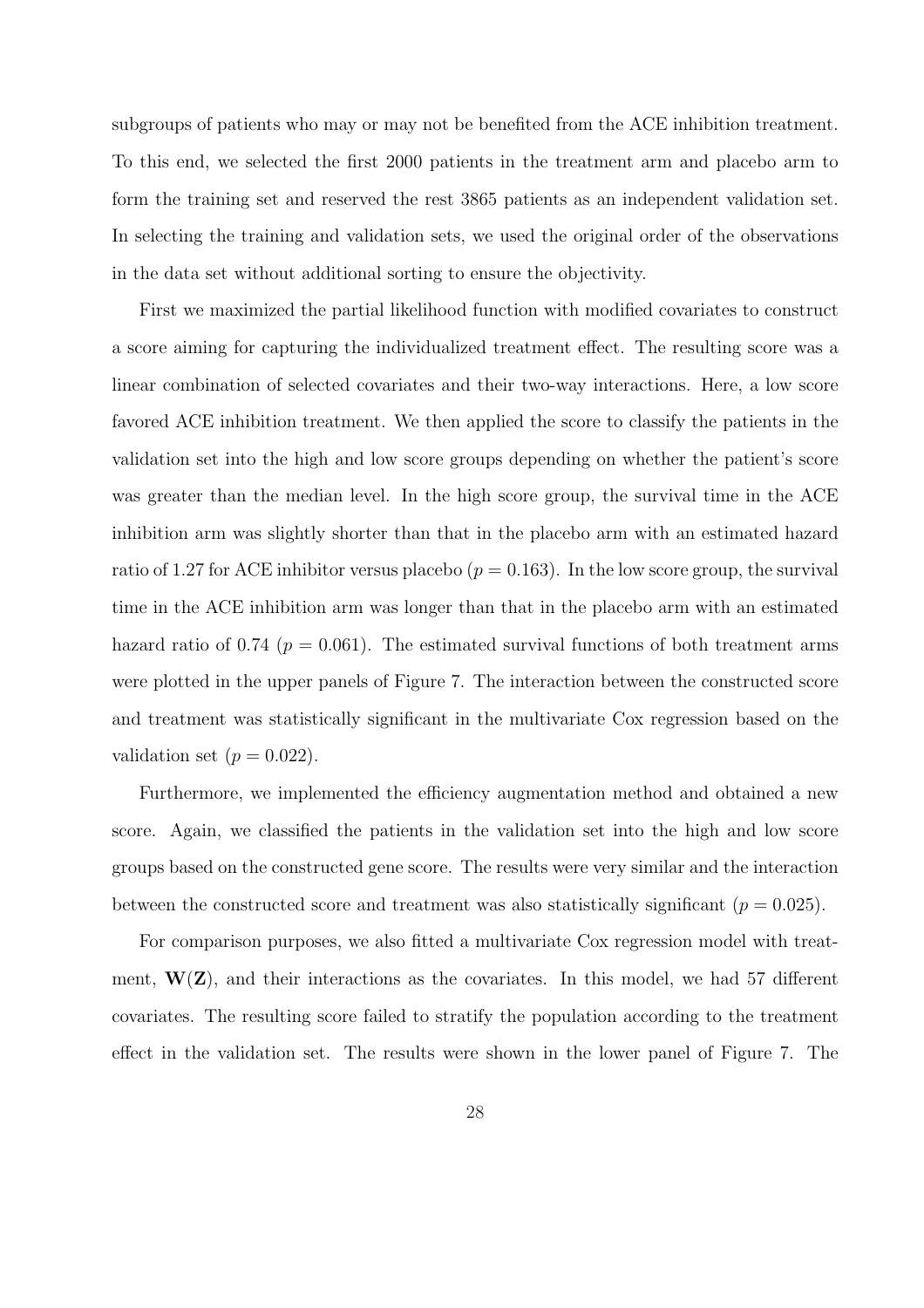interaction between the constructed score and treatment was not statistically significant  $(p = 0.980)$ .

To further objectively examine the performance of the proposal in this data set, we randomly split the data into a training set of 2000 patients and a validation set of 5865 patients. We then estimated the score measuring individualized treatment effect in the training set with the modified covariates and full regression approaches. The lasso method coupled with BIC criterion was used in the full regression approach due to the large number of covariates relative to the number of deaths in the training set. Patients in the validation set were then stratified into the high and low score groups. We calculated the hazard ratios of the ACE inhibition arm versus the placebo arm in high and low score groups, respectively. In Figure 8, we plotted the boxplots of the hazard ratios in the high and low risk groups of the validation set based on 500 random splits. The results indicated that the proposed method tended to perform better than the commonly used full regression method in separating patients according to the treatment effect measured by the hazard ratio, which was consistent with our previous findings from the simulation studies. Furthermore, the empirical probability of obtaining an interaction significant at the one-sided 0.05 level in the validation set was 27.0% for the new method and 13.6% for the full regression method. This observation supported that our previous significant findings for the detected interaction was likely not due to the random chance.

It has been known that the breast cancer can be classified into different subtypes using gene expression profile and the effective treatment may be different for different subtypes of the disease [Loi et al., 2007]. In the second example, we applied the proposed method to study the potential interactions between gene expression levels and Tamoxifen treatment in breast cancer patients. The data set consisted of 414 patients in the cohort GSE6532 collected by Loi et al. [2007] for the purpose of characterizing ER-positive subtypes with gene expression profiles. The data set can be downloaded from the web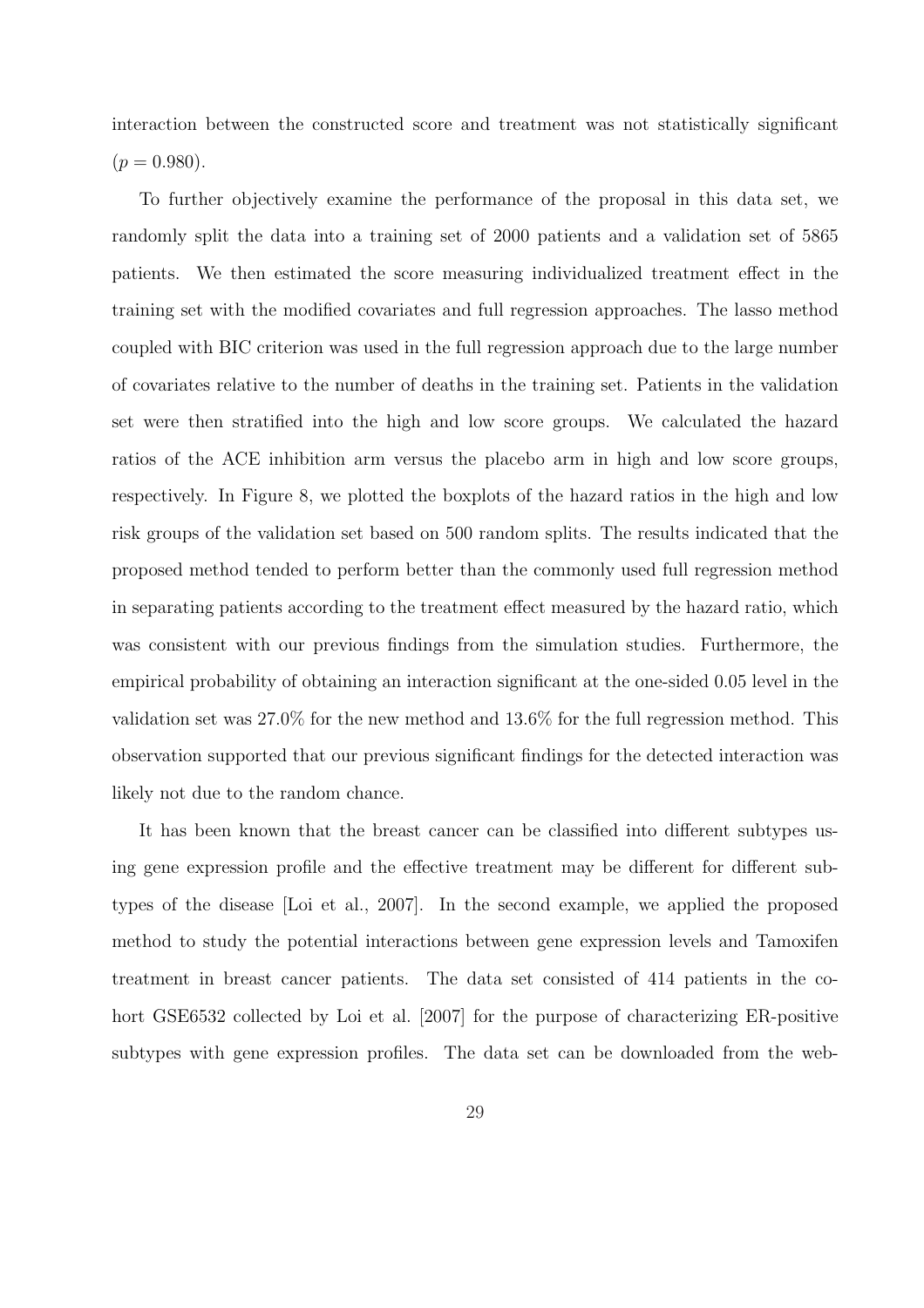site www.ncbi.nlm.nih.gov/geo/query/acc.cgi?acc=GSE6532. Excluding patients with incomplete information, there were 268 and 125 patients receiving Tamoxifen and alternative treatments, respectively. In addition to the routine demographic information, we had 44, 928 gene expression measurements for each of the 393 patients. The outcome of the primary interest here was the distant metastasis free survival (MFS) time, which could be right censored due to incomplete follow-up. The MFS times were not statistically different between the two groups with a two-sided p value of 0.59 (Figure 9). The goal of the analysis was to construct a gene score using gene expression levels to identify a subgroup of patients who may benefit from the Tamoxifen treatment. We selected the first 90 patients from each group to form the training set and reserved the rest 213 patients as the independent validation set.

We identified 5,000 genes with the highest empirical variances and then constructed a gene score by fitting the Lasso penalized Cox regression model with modified covariates in the training set. The Lasso penalty parameter was selected via cross-validation. The resulting gene score was a linear combination of expression levels of seven genes. We applied the gene score to classify the patients in the validation set into the high and low score groups according to the median. In the high score group, the MFS time in the Tamoxifen group was shorter than that in the alternative group with an estimated hazard ratio of 3.52  $(p = 0.064)$ . In the low score group, the MFS time in the Tamoxifen group was longer than that in the alternative group with an estimated hazard ratio of 0.694 ( $p = 0.421$ ). The estimated survival curves for both groups were plotted in the upper panels of Figure 10. The interaction between constructed score and treatment was statistically significant in the validation set  $(p = 0.004)$ .

We implemented the efficiency augmentation method to obtain a new gene score, which was based on the expression level of eight genes. Again, we classified the patients in the validation set into the high and low score groups using the constructed score. The results were very similar to that from the gene score constructed without augmentation.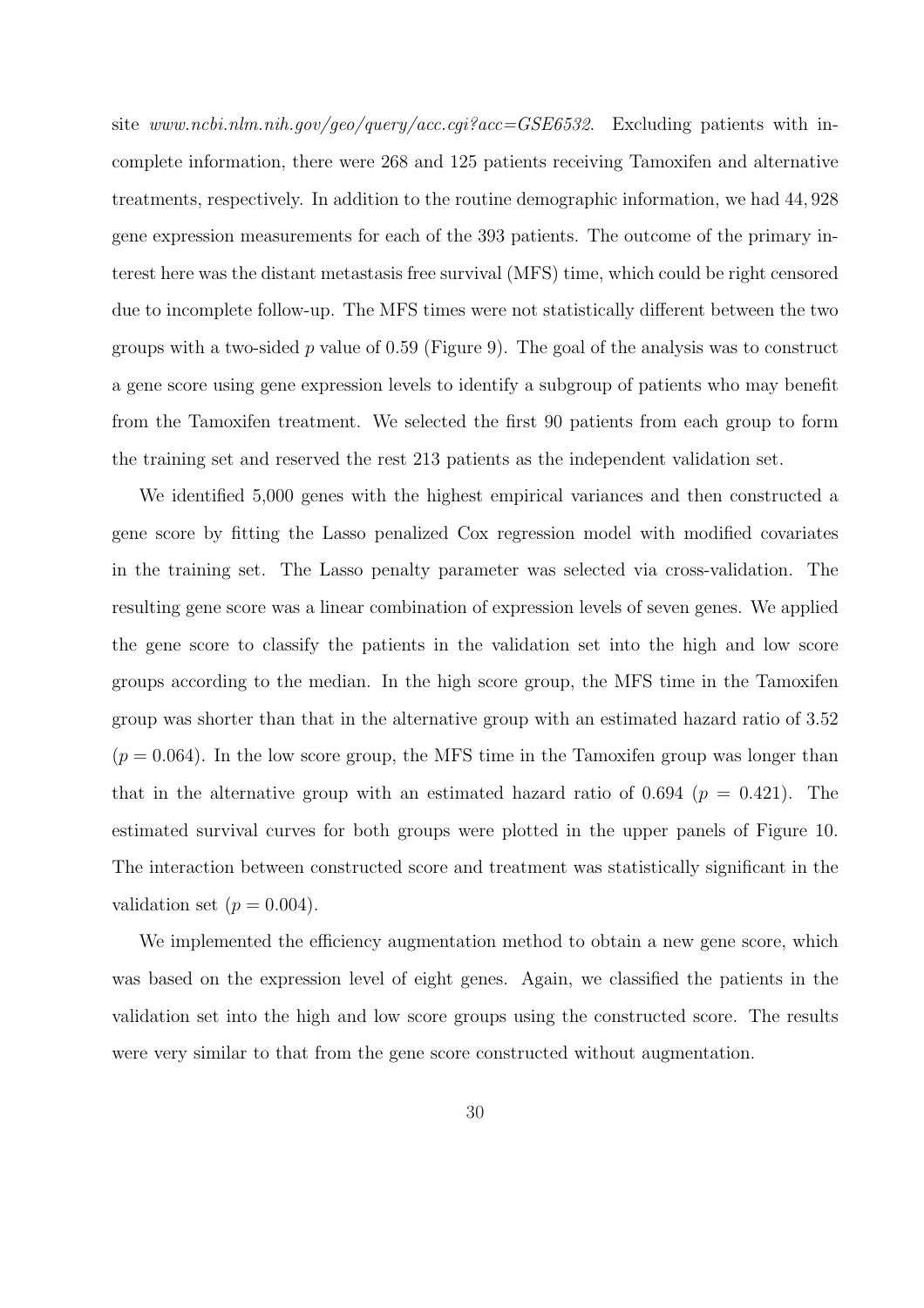When we fitted a multivariate Cox regression model with treatment, the gene expression levels, and all treatment-gene interactions as the covariates, only one gene interacting with the treatment was selected by lasso. However, the interaction could not be reproduced in the validation set (lower panel of Figure 10). Furthermore, the computational speed was substantially slower due to the high-dimensional covariates matrix in this case.

The second example was chosen for demonstrating the potential use of the proposed method in the high-dimensional setting. An important limitation of this example is that the treatment was not randomly assigned to patients as in a standard randomized clinical trial and the gene expression levels were measured at the study baseline, which may be different from treatment initiation time. Therefore, the results need to be interpreted with caution and further verification based on data from a randomized clinical trial is desired.

### 5 Discussion

In this paper, we have proposed a simple method to explore the potential interactions between treatment and a set of high dimensional covariates. The general idea is to use  $W(Z) \cdot T/2$ as new covariates in a regression model to predict the outcome. This provides a convenient approach for constructing a proper objective function whose optimizer can be used to estimate the individualized treatment effect as a function of given covariates. Once the objective function is constructed, one may employ one's favorite algorithms such as lasso and boosting to optimize the empirical version of the objective function and the resulting estimator can be used to stratify the patient population according to the treatment benefit. Therefore, the proposed method can be used in a much broader way than those already described in the paper. For example, after creating the modified covariates  $\mathbf{W}(\mathbf{Z}) \cdot T/2$ , data mining techniques such as nearest shrunken centroid classification, PAM and support vector machines can also be used to link the new covariates with the outcomes [Friedman, 1991,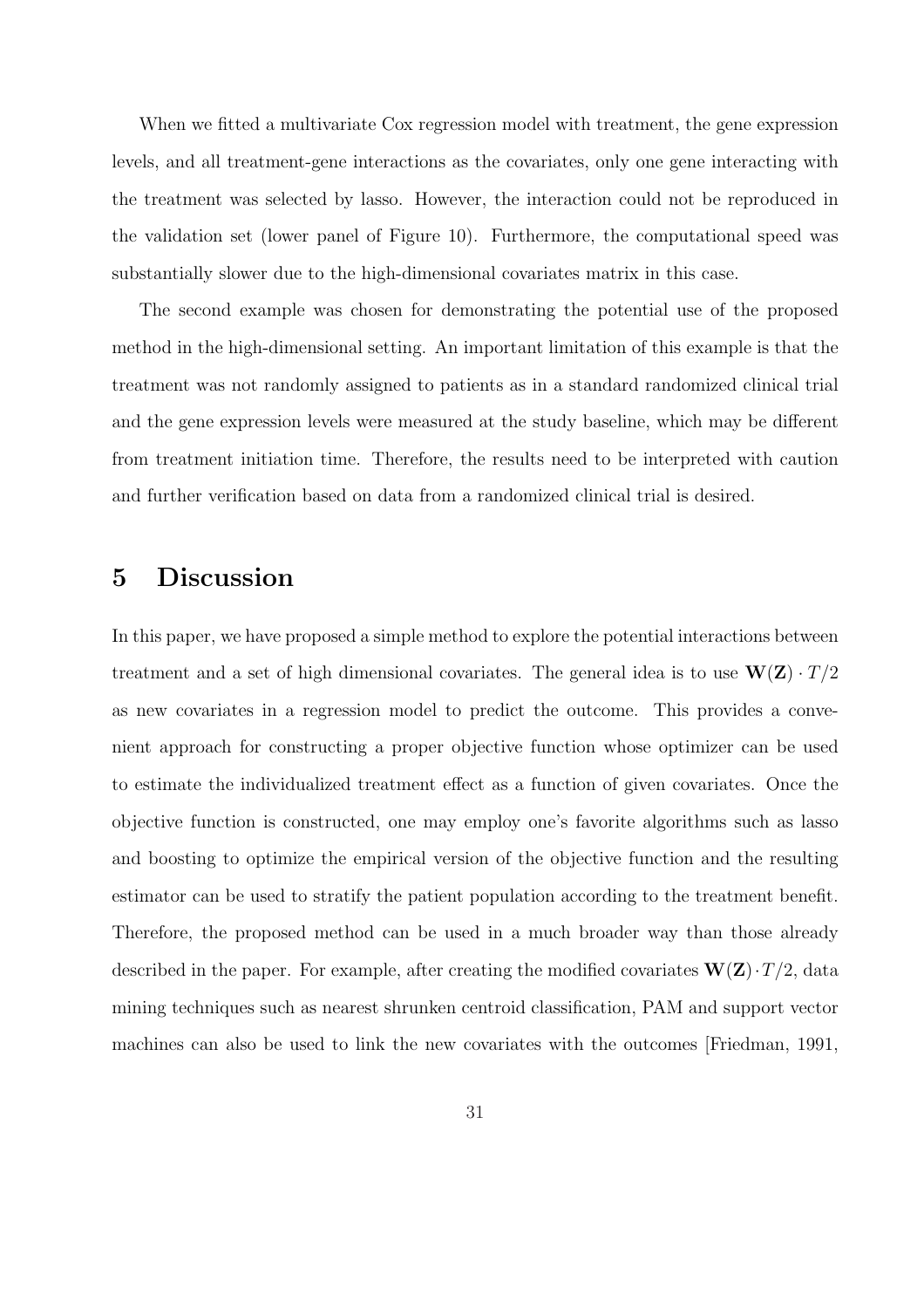Tibshirani et al., 2003, Hastie and Zhu, 2006]. Most dimension reduction methods in the literature can be readily adapted to handle the potentially high dimensional covariates. For univariate analysis, we also may perform large scale hypothesis testing on the modified data, to identify a list of covariates having interaction with the treatment; one could for example directly use the Significance Analysis of Microarrays (SAM) method [Gilbert et al., 2002] for this purpose. Extensions in these directions are promising and warrant further research.

As a limitation, the proposed method is primarily designed for analyzing data from randomized clinical trials. When applied to an observational study, where the covariates and treatment assignment are correlated, the constructed score may lose its causal interpretation. On the other hand, if a reasonable propensity score model is available, then we can still implement the modified covariate approach on matched or reweighted data so that the resulted score may retain the appropriate causal interpretations [Rosenbaum and Rubin, 1983].

Lastly, we want to emphasize that although the proposed method aims to estimate the individualized treatment effect with casual interpretation, the method is not immune to the common problems encountered in high dimensional data analysis such as multiple testing, false discovery, over-fitting et al., as the numerical studies demonstrated. To reinforce this point, we have repeated the simulation studies in Section 3 after removing the covariate/treatment interaction in generating the observed data and have found that there is non-negligible probability of false discoveries albeit the employment of cross-validation. In a typical example, where the covariates are independent and  $p = 50$ , the probabilities of detecting a non-existent interactions are as high as 52%, 44% and 40% for the full regression, new and new/augmented methods, respectively. Therefore the proposed method is just an exploratory tool and it is crucial to withhold an independent validation set, which can be used to verify the detected interaction. In the validation set, one may make valid statistical inference on various parameters of interest. For example, one may estimate and test the treatment effect in subgroup of patients selected from the detected covaraite/treatment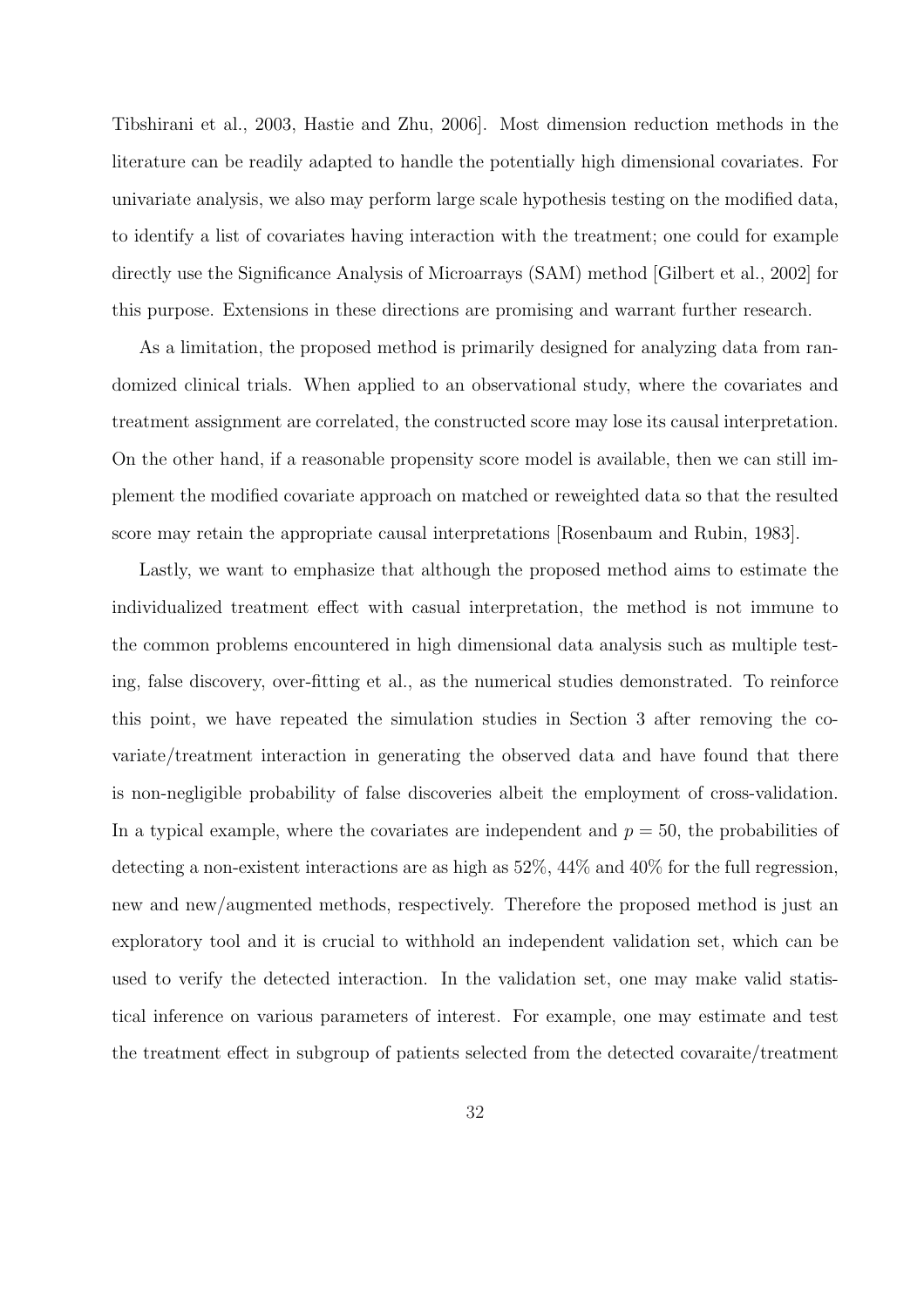interactions and the results will have causal interpretation if the validation set is from a randomized clinical trial.

### References

- M. Bonetti and R. Gelber. Patterns of treatment effects in subsets of patients in clinical trials. Biostatistics, 5(3):465–81, 2004.
- E Braunwald, M Domanski, S Fowler, N Geller, B Gersh, J Hsia, M Pfeffer, M Rice, Y Rosenberg, J Rouleau, and PEACE trial investigators. Angiotension-coverting-enzyme inhibition in stable coronary artery disease. New England Journal of Medicine, 351:2058–2068, 2004.
- W. Chen, D. Ghosh, T. Raghunathan, M. Norkin, D. Sargent, and G. Bepler. On bayesian methods of exploring qualitative interactions for targeted treatment. Statistics in Medicine, 31, 2012.
- H. Chipman, E. George, and R. McCulloch. Bayesian cart model search. Journal of the American Statistical Association, 93, 1998.
- J. Friedman. Multivariate adaptive regression splines (with discussion). Annals of Statistics, 19(1):1–141, 1991.
- C. Gilbert, B. Narasimhan, R. Tibshirani, and V. Tusher. Significance analysis of microarrays (sam) software. 2002. Available: http://www-stat.stanford.edu/˜tibs/SAM/ via the Internet. Accessed 2003 July 16.
- P. Gustafson. Bayesian regression modeling with interactions and smooth effects. Journal of the American Statistical Association, 95(451):795–806, 2000.
- T. Hastie and J. Zhu. Discussion of "support vector machines with applications" by Javier Moguerza and Alberto Munoz. Statistical Science, 21(3):352–357, 2006.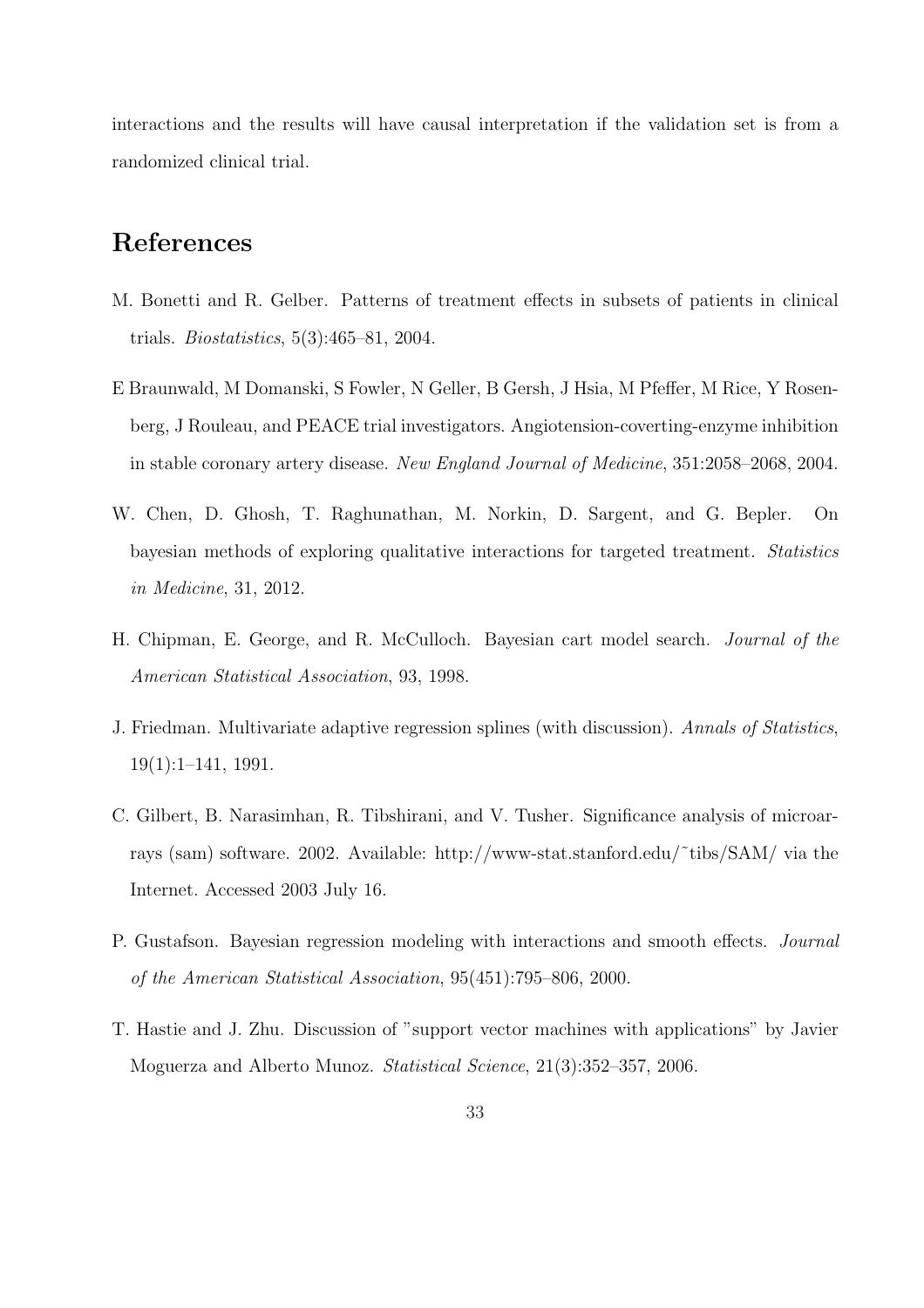- J Huang, T Sun, Z Ying, and C Zhang. Oracle inequalities for the lasso in the cox model. Annals of Statistics, 41:1055–1692, 2013.
- S Kong and B Nan. Non-asymptotic oracle inequalities for the high-dimensional cox regression via lasso. Tech Report, page 1204.1992, 2012.
- M. LeBlanc. An adaptive expansion method for regression. Statistical Sinica, 5, 1995.
- D. Lin and LJ. Wei. Robust inference for the cox proportional hazards model. *Journal of* the American Statistical Association, 84(107):1074–1078, 1989.
- S. Loi, B. Haibe-kains, C. Desmedt, and et al. Definition of clinically distinct molecular subtypes in estrogen rceptor-positive breast carcinomas through genomic grade. Journal of Clinical Oncology, 25(10):1239–1246, 2007.
- S. Negahban, P. Ravikumar, M. Wainwright, and B. Yu. A unified framework for high dimensional analysis of m-estimators with decomposable regularizers. *Statistical Science*, 27:1214/12–STS400, 2012.
- M Qian and S Murphy. Performance guarantees for individualized treatment rules. Annals of Statistics, 39:1180–1210, 2011.
- P. Rosenbaum and D. Rubin. The central role of the propensity score in observational studies for causal effects. Biometrika, 70:41–55, 1983.
- P. Royston and W. Sauerbrei. Interactions between treatment and continuous covariates: A step toward individualizing therapy. Journal of Clinical Oncology, 26(9):1397–99, 2008.
- W. Sauerbrei, P. Royston, and K. Zapien. Detecting an interaction between treatment and a continuous covariate: A comparison of two approaches. Computational Statistics and Data Analysis, 51(8):4054–63, 2007.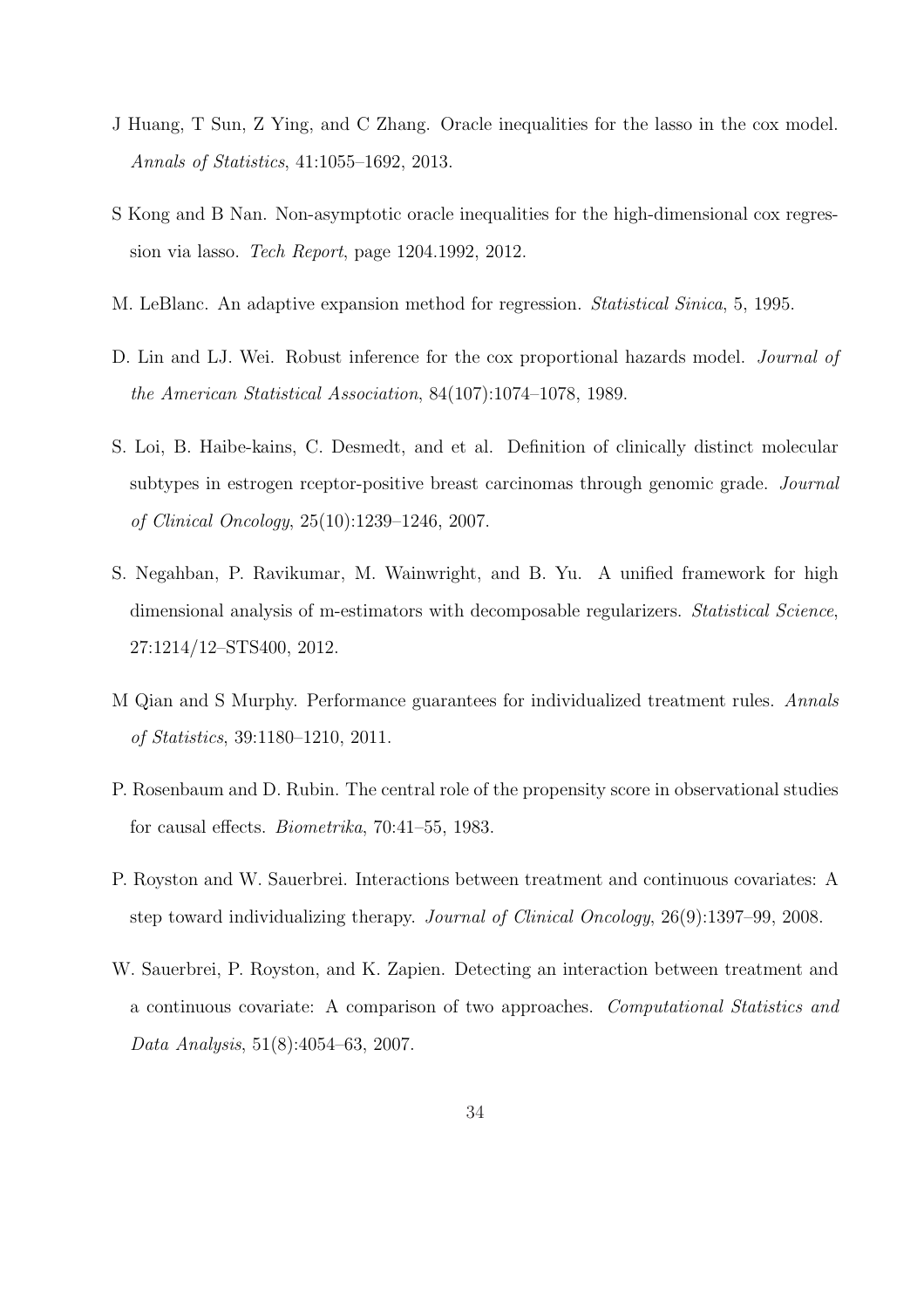- S Solomon, M Rice, K Jablonski, J Jose, M Domanski, M Sabatine, B Gersh, J Rouleau, M Pfeffer, E Braunwald, and (PEACE) Investigators. Renal function and effectiveness of angiotensin-converting enzyme inhibitor therapy in patients with chronic stable coronary disease in the prevention of events with ace inhibition (peace) trial. Circulation, 114:26–31, 2006.
- X. Su, T. Zhou, X. Yan, F. Fan, and S. Yang. Interaction trees with censored survival data. The International Journal of Biostatistics, 4(1):Article 2, 2008.
- L. Tian and R. Tibshirani. Adaptive index models for marker-based risk stratification. Biostatistics, page 10.1093/biostatistics/kxq047, 2010.
- R. Tibshirani. Regression shrinkage and selection via the lasso. Journal of the Royal Statistical Society, Series B, 58:267–288, 1996.
- R. Tibshirani, T. Hastie, B. Narasimhan, and C. Gilbert. Prediction analysis for microarrays (pam) software. 2003. */home/tibs/public<sub>h</sub>tml/PAM*.
- S. Van De Geer. High-dimensional gneralized linear models and lasso. Annals of Statistics, 36:614–645, 2008.
- S. Van De Geer and P Buhlmann. On the conditions used to prove oracle results for lasso. Electronic Journal of Statistics, 3:1360–1392, 2009.
- C. Zhang and J Huang. The sparsity and bias of the lasso selection in high-dimensional linear regression. Annals of Statistics, 36:1567–1594, 2008.
- Y. Zhao, D. Zeng, A. Rush, and M. Kosorok. Estimating individualized treatement rules using outcome weighted learning. Journal of the American Statistical Association, 107 (499):1106–1118, 2012.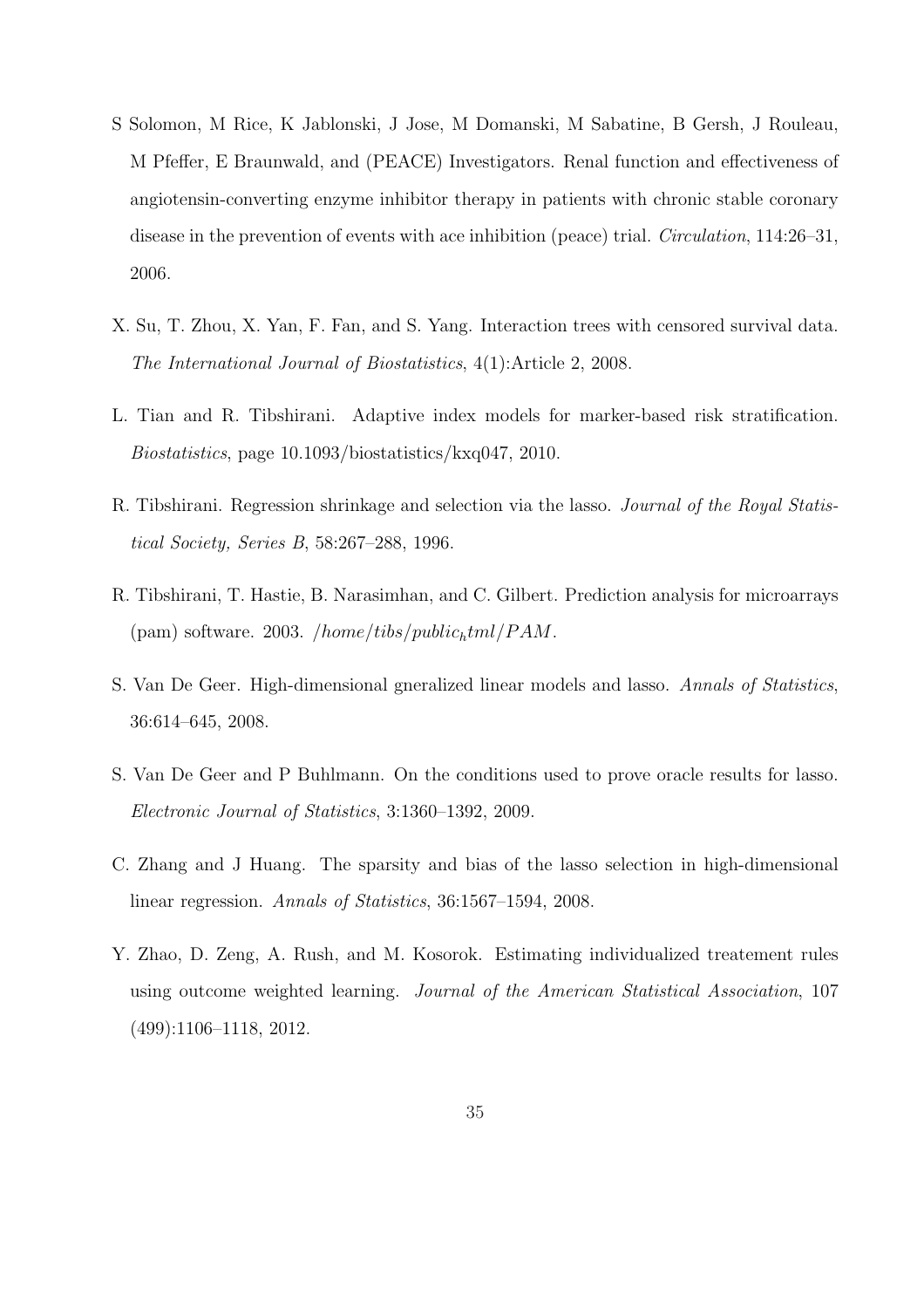- H. Zou. The adaptive lasso and its oracle properties. Journal of the American Statistical Association, 101:1418–1429, 2006.
- H. Zou and T. Hastie. Regularization and variable selection via elastic net. Journal of Royal Statistical Socienty. B, 67:301–320, 2005.

### 6 Appendix

# 6.1 Justification of the Objective Function Based on the Working Model

Under the linear working model for continuous responses, we have

$$
E\{l(Y, f(\mathbf{Z})T)|\mathbf{Z}, T = 1\} = \frac{1}{2} \left[ E\{ (Y^{(1)})^2 | \mathbf{Z} \} - 2m_1(\mathbf{Z})f(\mathbf{Z}) + f(\mathbf{Z})^2 \right]
$$

and

$$
E\{l(Y, f(\mathbf{Z})T)|\mathbf{Z}, T = -1\} = \frac{1}{2} \left[ E\{ (Y^{(-1)})^2 | \mathbf{Z} \} + 2m_{-1}(\mathbf{Z})f(\mathbf{Z}) + f(\mathbf{Z})^2 \right],
$$

where  $m_t(\mathbf{z}) = E(Y^{(t)}|\mathbf{Z} = \mathbf{z})$  for  $t = 1$  and -1. Therefore

$$
\mathcal{L}(f) = E\{l(Y, f(\mathbf{Z})T)\}
$$
  
=
$$
E_{\mathbf{Z}}\left[\frac{1}{2}E_Y\{l(Y, f(\mathbf{Z})T)|\mathbf{Z}, T=1\} + \frac{1}{2}E_Y\{l(Y, f(\mathbf{Z})T)|\mathbf{Z}, T=-1\}\right]
$$
  
=
$$
E_{\mathbf{Z}}\left(\left[\frac{1}{2}\{m_1(\mathbf{Z}) - m_{-1}(\mathbf{Z})\} - f(\mathbf{Z})\right]^2\right) + \text{constant.}
$$

The minimizer of this objective function is

$$
f^*(\mathbf{z}) = \frac{1}{2} \{m_1(\mathbf{z}) - m_{-1}(\mathbf{z})\} = \frac{1}{2} \Delta(\mathbf{z})
$$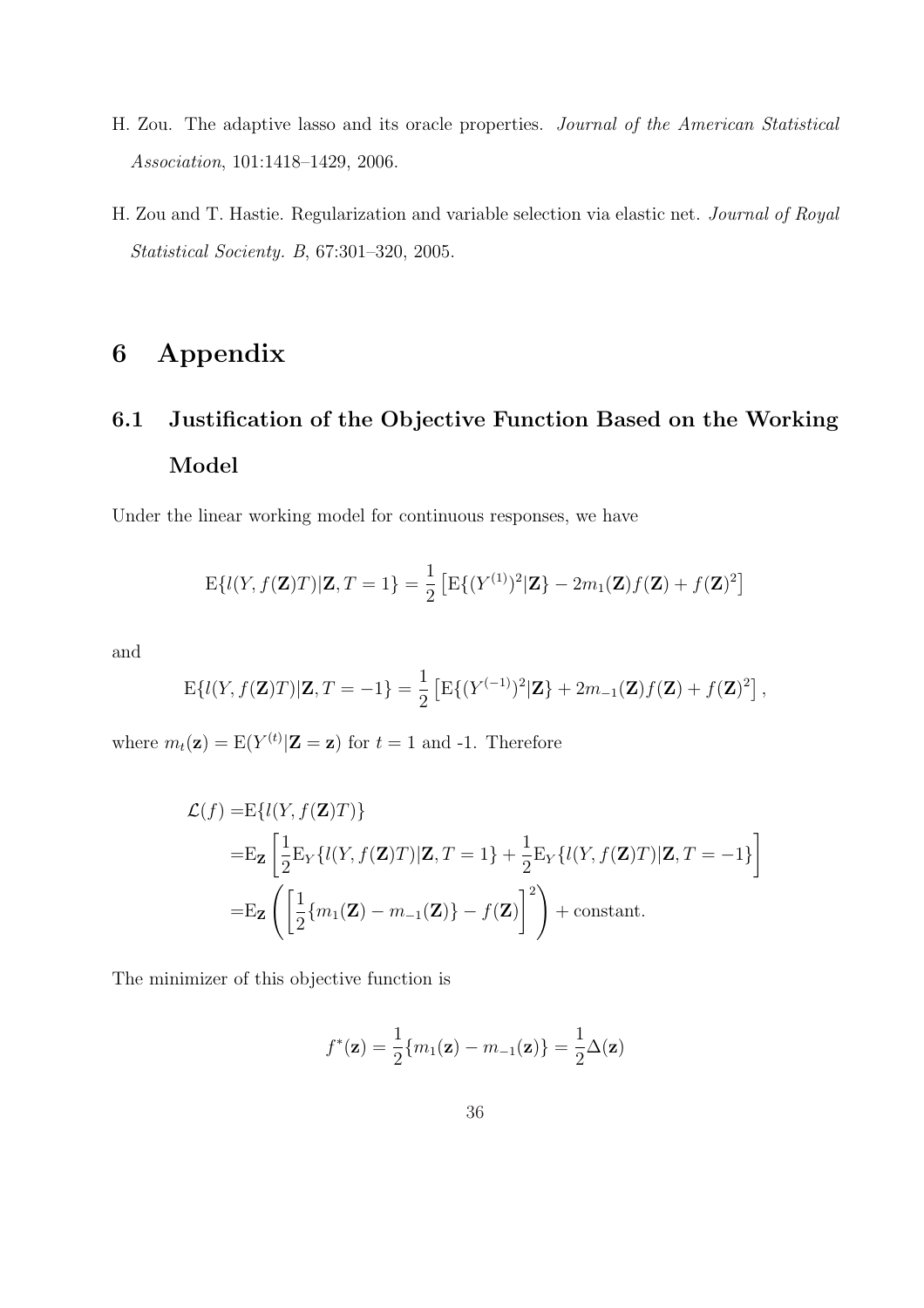for all  $z \in$  Support of Z.

Under the logistic working model for binary responses, we have

$$
E\{l(Y, f(\mathbf{Z})T)|\mathbf{Z}, T=1\} = m_1(\mathbf{Z})f(\mathbf{Z}) - \log(1 + e^{f(\mathbf{Z})}),
$$

and

$$
E\{l(Y, f(\mathbf{Z})T)|\mathbf{Z}, T = -1\} = -m_{-1}(\mathbf{Z})f(\mathbf{Z}) - \log(1 + e^{-f(\mathbf{Z})}).
$$

Thus

$$
\mathcal{L}(f) = E\{l(Y, f(\mathbf{Z})T)\}
$$
  
=
$$
E_{\mathbf{Z}}\left[\frac{1}{2}E_Y\{l(Y, f(\mathbf{Z})T)|\mathbf{Z}, T=1\} + \frac{1}{2}E_Y\{l(Y, f(\mathbf{Z})T)|\mathbf{Z}, T=-1\}\right]
$$
  
=
$$
\frac{1}{2}E_{\mathbf{Z}}\left[\Delta(\mathbf{Z})f(\mathbf{Z}) - \log(1 + e^{f(\mathbf{Z})}) - \log(1 + e^{-f(\mathbf{Z})})\right].
$$

Therefore

$$
\frac{\partial \mathcal{L}(f)}{\partial f} = \frac{1}{2} \mathbf{E}_{\mathbf{Z}} \left[ \Delta(\mathbf{Z}) - \frac{1 - e^{f(\mathbf{Z})}}{1 + e^{f(\mathbf{Z})}} \right],
$$

which implies that the minimizer of  $\mathcal{L}(f)$  is

$$
f^*(\mathbf{z}) = \log \frac{1 - \Delta(\mathbf{z})}{1 + \Delta(\mathbf{z})}
$$

for all  $\mathbf{z} \in \mathsf{Support}$  of  $\mathbf{Z}$  or equivalently

$$
\Delta(\mathbf{z}) = \frac{1-e^{f^*(\mathbf{z})}}{1+e^{f^*(\mathbf{z})}}.
$$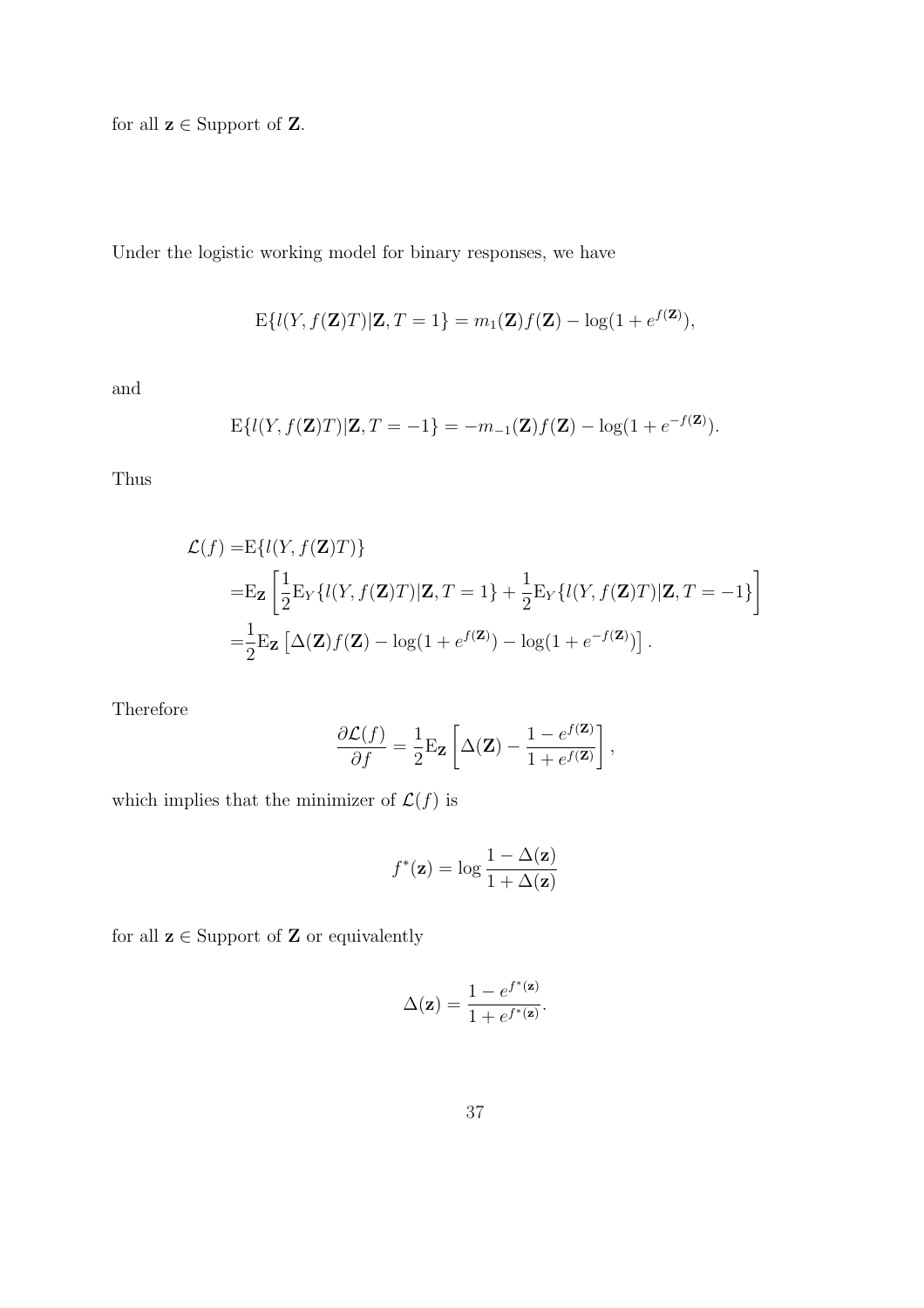Alternatively, under the logistic working model with binary responses, we may focus on the objective function

$$
\tilde{l}(Y, f(\mathbf{Z})T) = (1 - Y)f(\mathbf{Z})T + Ye^{-f(\mathbf{Z})T}.
$$

Therefore

$$
\mathrm{E}\{\tilde{l}(Y,f(\mathbf{Z})T)|\mathbf{Z},T=1\}=\{1-m_1(\mathbf{Z})\}f(\mathbf{Z})+m_1(\mathbf{Z})e^{-f(\mathbf{Z})},
$$

and

$$
E\{\tilde{l}(Y,f(\mathbf{Z})T)|\mathbf{Z},T=-1\}=-\{1-m_{-1}(\mathbf{Z})\}f(\mathbf{Z})+m_{-1}(\mathbf{Z})e^{f(\mathbf{Z})}.
$$

Thus

$$
\mathcal{L}(f) = E\{\tilde{l}(Y, f(\mathbf{Z})T)\}\
$$
  
=
$$
E_{\mathbf{Z}}\left[\frac{1}{2}E_{Y}\{l(Y, f(\mathbf{Z})T)|\mathbf{Z}, T = 1\} + \frac{1}{2}E_{Y}\{l(Y, f(\mathbf{Z})T)|\mathbf{Z}, T = -1\}\right]
$$
  
=
$$
E_{\mathbf{Z}}\left[\frac{1}{2}\{m_{-1}(\mathbf{Z}) - m_{1}(\mathbf{Z})\}f(\mathbf{Z}) + \frac{1}{2}m_{1}(\mathbf{Z})e^{-f(\mathbf{Z})} + m_{-1}(\mathbf{Z})e^{f(\mathbf{Z})}\right].
$$

Therefore

$$
\frac{\partial \mathcal{L}(f)}{\partial f} = \frac{1}{2} \mathbf{E}_{\mathbf{Z}} \left[ \{ m_{-1}(\mathbf{Z}) - m_1(\mathbf{Z}) \} - m_1(\mathbf{Z}) e^{-f(\mathbf{Z})} + m_{-1}(\mathbf{Z}) e^{f(\mathbf{Z})} \right]
$$

which implies that the minimizer of  $\mathcal{L}(f)$  is

$$
f^*(\mathbf{z}) = \log \frac{m_1(\mathbf{z})}{m_{-1}(\mathbf{z})}
$$

for all  $\mathbf{z}\in\text{Support}$  of  $\mathbf{Z}.$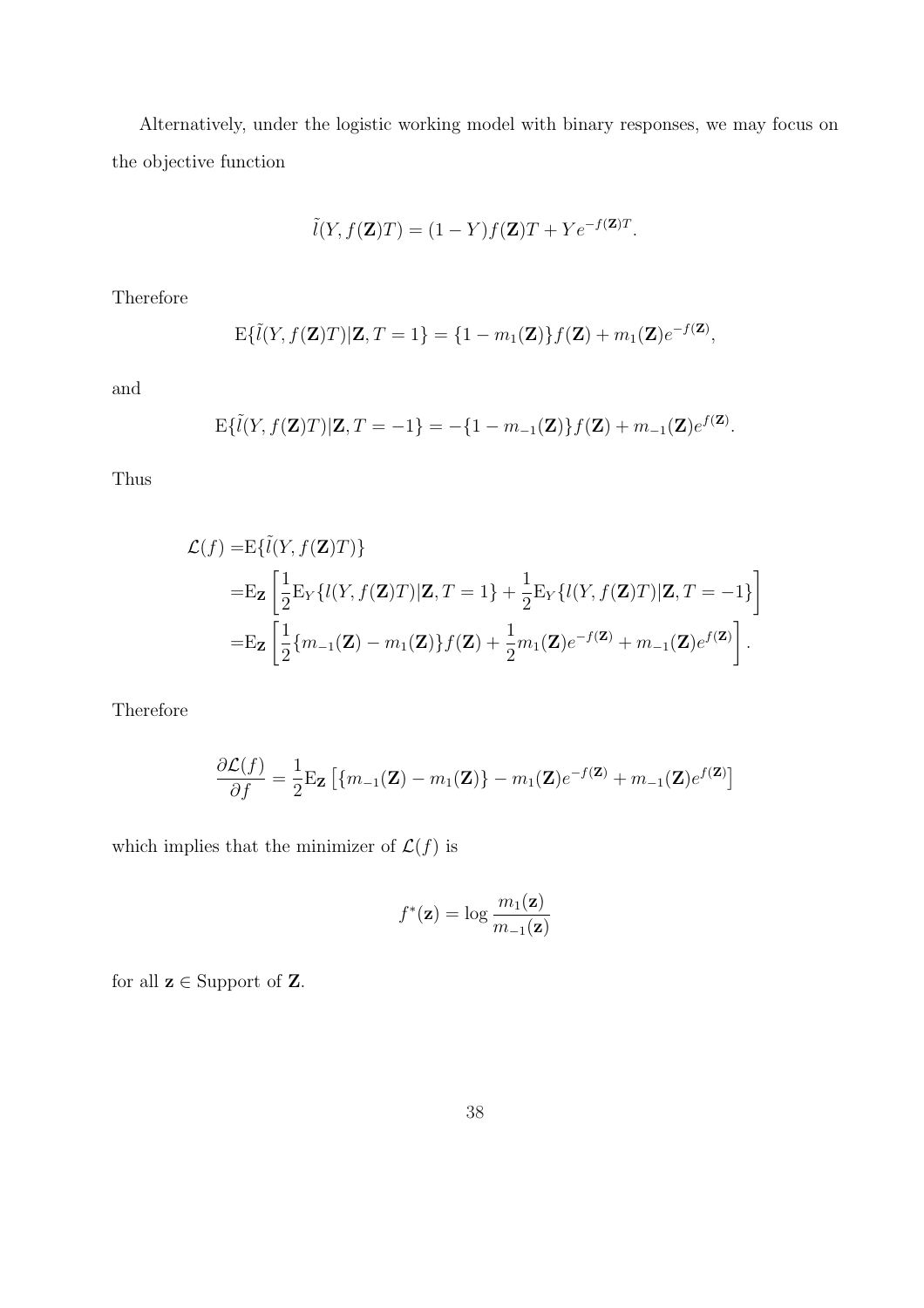Under the Cox working model for survival outcomes, we have

$$
\begin{aligned} \mathcal{E}_Y\{l(Y,f(\mathbf{Z})T)|\mathbf{Z},T\}=&\mathcal{E}_Y\left(\int_0^\tau \left[Tf(\mathbf{Z})-\log\{\mathcal{E}(e^{Tf(\mathbf{Z})}I(X\geq u))\}\right]dN(u)|\mathbf{Z},T\right) \\ =&\int_0^\tau \left[Tf(\mathbf{Z})-\log\{\mathcal{E}(e^{Tf(\mathbf{Z})}I(X\geq u))\}\right]\mathcal{E}\left\{I(X\geq u)|\mathbf{Z},T\right\}\lambda_T(u;\mathbf{Z})du \end{aligned}
$$

where  $\lambda_t(u; \mathbf{Z})$  is the hazard function for  $\tilde{X}^{(t)}$  given  $\mathbf{Z}$  for  $t = 1/-1$ . Since

$$
\mathcal{L}(f) = \mathbf{E}_{\mathbf{Z}} \left[ \frac{1}{2} \mathbf{E}_{Y} \{ l(Y, f(\mathbf{Z})T) | \mathbf{Z}, T = 1 \} + \frac{1}{2} \mathbf{E}_{Y} \{ l(Y, f(\mathbf{Z})T) | \mathbf{Z}, T = -1 \} \right],
$$

$$
\frac{\partial \mathcal{L}(f)}{\partial f} = \frac{1}{2} \mathbf{E} \int_0^{\tau} \left\{ I(X^{(1)} \ge u) \lambda_1(u; \mathbf{Z}) - I(X^{(-1)} \ge u) \lambda_{-1}(u; \mathbf{Z}) - e^{f(\mathbf{Z})} I(X^{(1)} \ge u) \lambda(u; f) + e^{-f(\mathbf{Z})} I(X^{(-1)} \ge u) \lambda(u; f) \right\} du,
$$

where  $X^{(j)} = \tilde{X}^{(j)} \wedge C^{(j)}$ ,  $C^{(j)}$  is the censoring time if the patient is assigned to the group j,

$$
\lambda(t; f) = \frac{\mathbb{E}[I(X \ge t) \{\lambda_T(t; \mathbf{Z})\}]}{\mathbb{E}\{e^{Tf(\mathbf{Z})}I(X \ge t)\}}.
$$

Setting the derivative at zero, the minimizer  $f^*(\mathbf{z})$  satisfies

$$
e^{f^*(\mathbf{z})} \mathbf{E}\{\Lambda^*(\tilde{X}^{(1)})|\mathbf{Z} = \mathbf{z}\} - e^{-f^*(\mathbf{z})} \mathbf{E}\{\Lambda^*(\tilde{X}^{(-1)})|\mathbf{Z} = \mathbf{z}\}
$$

$$
= \text{Prob}(\delta = 1|T = 1, \mathbf{Z} = \mathbf{z}) - \text{Prob}(\delta = 1|T = -1, \mathbf{Z} = \mathbf{z})
$$

for all  $\mathbf{z} \in \text{Support of } \mathbf{Z}$ , where  $\Lambda^*(t) = \int_0^\infty$  $\int_0^t$  $\int_0^t \lambda(u \wedge c; f^*) f_C(c) du dc$  is an increasing function of t. Here, we assume that the censoring time and  $(\mathbf{Z}, T)$  are independent and  $f_C(\cdot)$  is the density function of the censoring time. This assumption is reasonable when the censoring is due to administrative reasons. Furthermore, when censoring rates in two arms are close to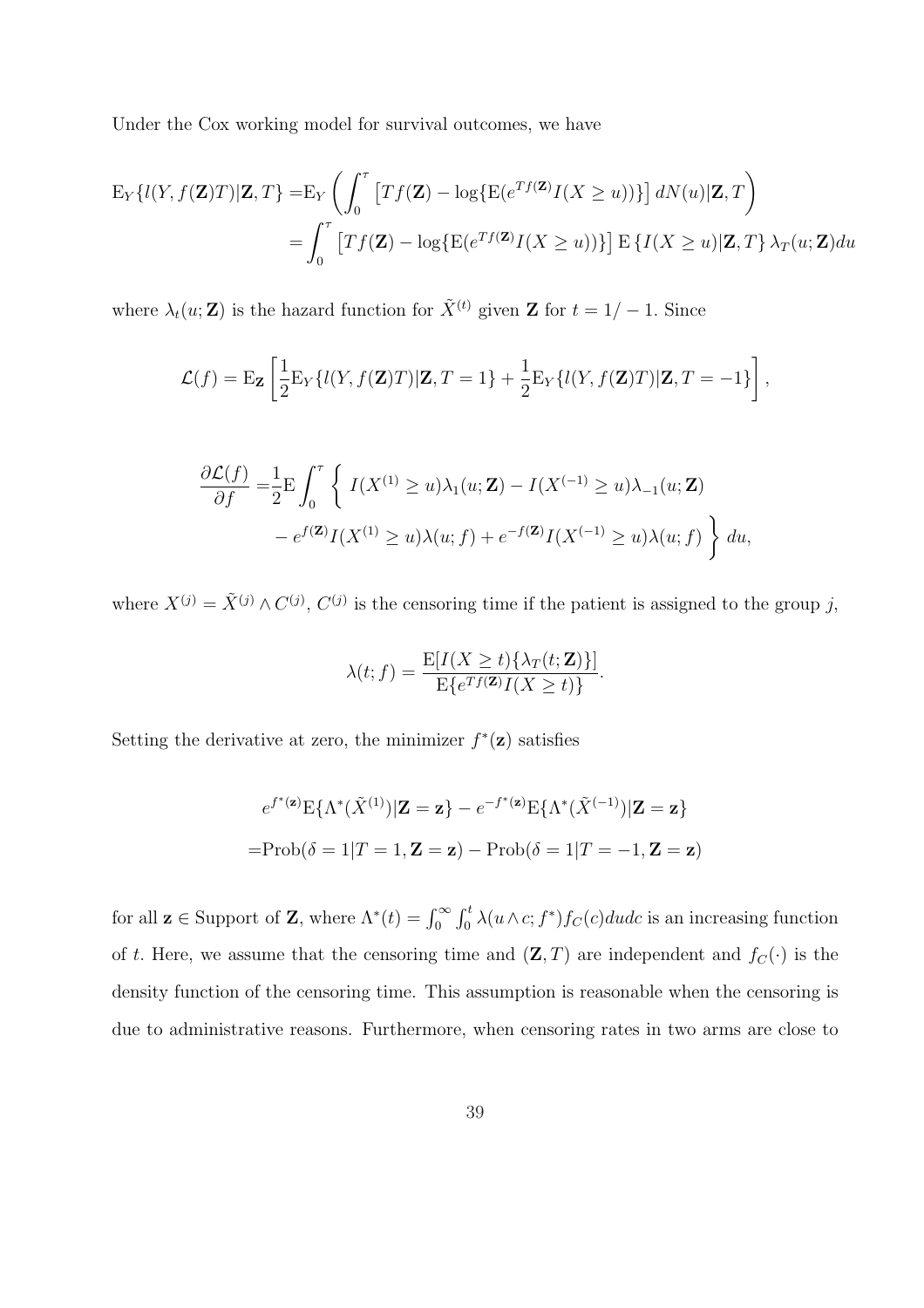each other for all given z, i.e.,  $\text{Prob}(\delta = 1|T = 1, \mathbf{Z} = \mathbf{z}) \approx \text{Prob}(\delta = 1|T = -1, \mathbf{Z} = \mathbf{z}),$ 

$$
f^*(z) \approx -\frac{1}{2} \log \left[ \frac{E\{\Lambda^*(\tilde{X}^{(1)}) | \mathbf{Z} = \mathbf{z}\}}{E\{\Lambda^*(\tilde{X}^{(-1)}) | \mathbf{Z} = \mathbf{z}\}} \right].
$$

## 6.2 Justification of the Optimal  $a_0(z)$  in the Efficiency Augmentation

Let  $S(y, \mathbf{w}^*, \boldsymbol{\gamma})$  be the derivative of the objective function  $l(y, \boldsymbol{\gamma}'\mathbf{w}^*)$  with respect to  $\boldsymbol{\gamma}$ .  $\hat{\boldsymbol{\gamma}}$  is the root of an estimating equation

$$
Q(\boldsymbol{\gamma}) = N^{-1} \sum_{i=1}^{N} S(Y_i, \mathbf{W}_i^*, \boldsymbol{\gamma}) = 0.
$$

Similarly, the augmented estimator  $\hat{\gamma}_a$  can be viewed as the root of the estimating equation

$$
Q_a(\boldsymbol{\gamma}) = N^{-1} \sum_{i=1}^N \left\{ S(Y_i, \mathbf{W}_i^*, \boldsymbol{\gamma}) - T_i \cdot \mathbf{a}(\mathbf{Z}_i) \right\} = 0.
$$

Since  $E\{T_i \cdot \mathbf{a}(\mathbf{Z}_i)\} = 0$  due to randomization, the solution of the augmented estimating equation always converges to  $\gamma^*$  in probability. It is straightforward to show that

$$
\hat{\boldsymbol{\gamma}} - \boldsymbol{\gamma}^* = N^{-1} A_0^{-1} \sum_{i=1}^N S(Y_i, \mathbf{W}_i^*, \boldsymbol{\gamma}^*) + o_P(N^{-1})
$$

and

$$
\hat{\boldsymbol{\gamma}}_a - \boldsymbol{\gamma}^* = N^{-1} A_0^{-1} \sum_{i=1}^N \{ S(Y_i, \mathbf{W}_i^*, \boldsymbol{\gamma}^*) - T_i \mathbf{a}(\mathbf{Z}_i) \} + o_P(N^{-1}),
$$

where  $A_0$  is the derivative of  $E\{S(Y_i, \mathbf{W}_i^*, \boldsymbol{\gamma})\}$  with respect to  $\boldsymbol{\gamma}$  at  $\boldsymbol{\gamma} = \boldsymbol{\gamma}^*$ . Selecting the optimal  $\mathbf{a}(\mathbf{z})$  is equivalent to minimizing the variance of  $\{S(Y_i, \mathbf{W}_i^*, \boldsymbol{\gamma}^*) - T_i \mathbf{a}(\mathbf{Z}_i)\}\)$ . Noting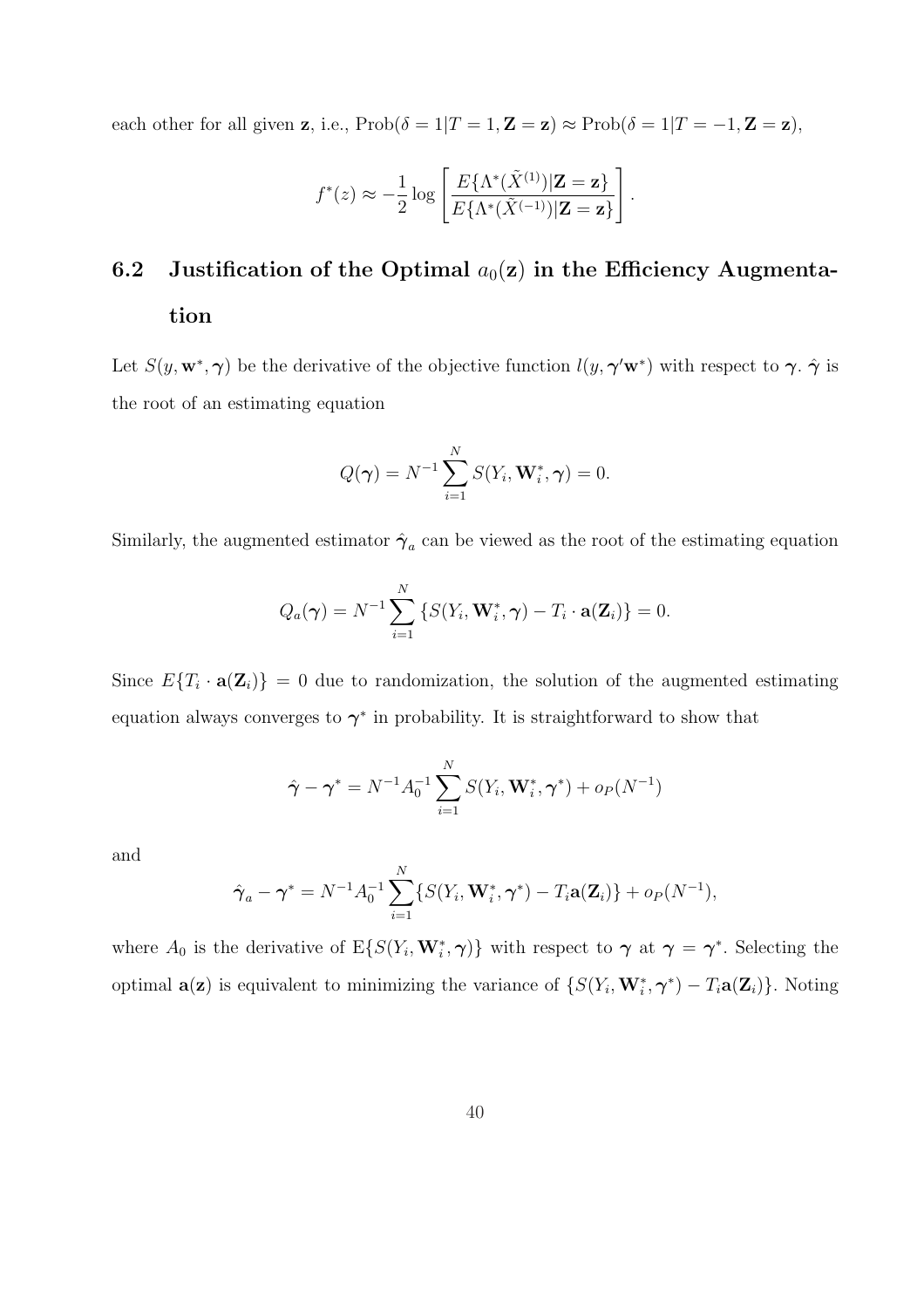that

$$
\mathrm{E}\left[\left\{S(Y_i, \mathbf{W}_i^*, \boldsymbol{\gamma}^*) - T_i \mathbf{a}(\mathbf{Z}_i)\right\}^{\otimes 2}\right] = \mathrm{E}\left[\left\{S(Y_i, \mathbf{W}_i^*, \boldsymbol{\gamma}^*) - T_i \mathbf{a}_0(\mathbf{Z}_i)\right\}^{\otimes 2}\right] + \mathrm{E}[\left\{\mathbf{a}(\mathbf{Z}_i) - \mathbf{a}_0(\mathbf{Z}_i)\right\}^{\otimes 2}],
$$

where  $\mathbf{a}_0(\mathbf{z})$  satisfies the equation

$$
E\left[\left\{S(Y, \mathbf{W}^*, \boldsymbol{\gamma}^*) - T\mathbf{a}_0(\mathbf{Z})\right\}T\eta(\mathbf{Z})\right] = 0
$$

for any function  $\eta(\cdot)$ ,  $\mathbf{a}_0(\cdot)$  is the optimal augmentation term minimizing the variance of  $\hat{\boldsymbol{\gamma}}_a$ . Since  $\mathbf{a}_0(\cdot)$  is the root of the equation

$$
E\left[\left\{S(Y, \mathbf{W}^*, \boldsymbol{\gamma}^*) - T\mathbf{a}_0(\mathbf{Z})\right\} T \mid \mathbf{Z} = \mathbf{z}\right] = 0,
$$
  

$$
\mathbf{a}_0(\mathbf{z}) = \frac{1}{2} \left[ E\{S(Y, \mathbf{W}(\mathbf{z})/2, \boldsymbol{\gamma}^*) | \mathbf{Z} = \mathbf{z}, T = 1\} - E\{S(Y, -\mathbf{W}(\mathbf{z})/2, \boldsymbol{\gamma}^*) | \mathbf{Z} = \mathbf{z}, T = -1\} \right].
$$

For continuous responses,

$$
S(Y, \mathbf{W}^*, \boldsymbol{\gamma}) = -\frac{1}{2}T\mathbf{W}(\mathbf{Z})\left\{Y - \frac{1}{2}T\mathbf{W}(\mathbf{Z})'\boldsymbol{\gamma}\right\}
$$

and

$$
a_0(\mathbf{z}) = \frac{1}{2} \left( \mathbf{E}[-\mathbf{W}(\mathbf{z}) \{ Y - \mathbf{W}(\mathbf{z})' \gamma^* / 2 \} / 2 | T = 1, \mathbf{Z} = \mathbf{z} \right) - \mathbf{E}[\mathbf{W}(\mathbf{z}) \{ Y + \mathbf{W}(\mathbf{z})' \gamma^* / 2 \} / 2 | T = -1, \mathbf{Z} = \mathbf{z} \right)
$$
  
=  $-\mathbf{W}(\mathbf{z}) \left\{ \frac{1}{4} \mathbf{E}(Y | T = 1, \mathbf{Z} = \mathbf{z}) + \frac{1}{4} \mathbf{E}(Y | T = -1, \mathbf{Z} = \mathbf{z}) \right\}$   
=  $-\frac{1}{2} \mathbf{W}(\mathbf{z}) \mathbf{E}(Y | \mathbf{Z} = \mathbf{z}).$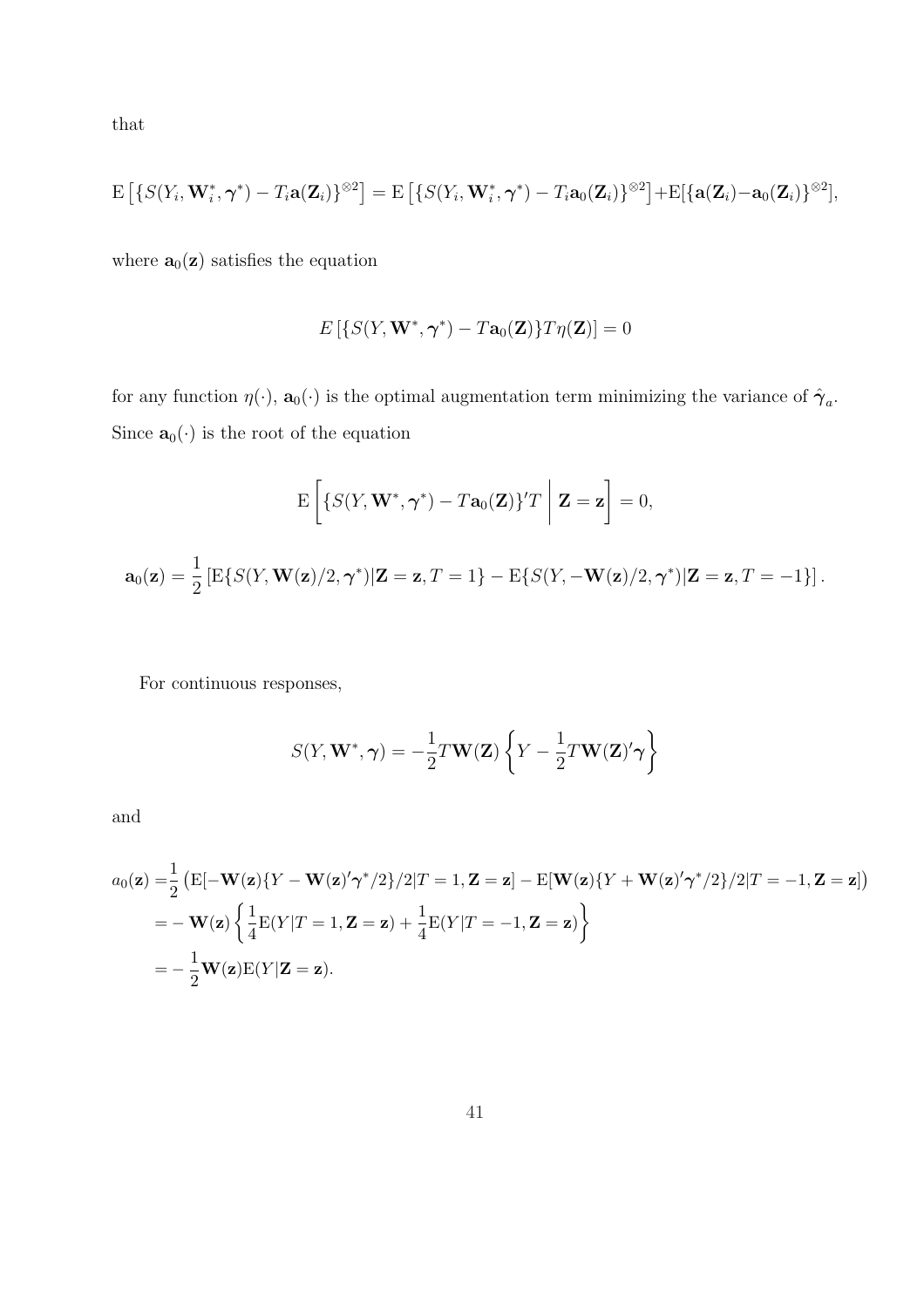For binary responses,

$$
S(Y, \mathbf{W}^*, \gamma) = -\frac{1}{2} \mathbf{W}(\mathbf{Z}) T \left\{ Y - \frac{e^{T} \mathbf{W}(\mathbf{Z})' \gamma/2}{1 + e^{T} \mathbf{W}(\mathbf{Z})' \gamma/2} \right\}
$$

and

$$
a_0(\mathbf{z}) = -\frac{1}{4}\mathbf{W}(\mathbf{z}) \left[ \mathbf{E} \left\{ Y - \frac{e^{\mathbf{W}(\mathbf{z})' \boldsymbol{\gamma}^*/2}}{1 + e^{\mathbf{W}(\mathbf{z})' \boldsymbol{\gamma}^*/2}} \; \middle| \; T = 1, \mathbf{Z} = \mathbf{z} \right\} + \mathbf{E} \left\{ Y - \frac{e^{-\mathbf{W}(\mathbf{z})' \boldsymbol{\gamma}^*/2}}{1 + e^{-\mathbf{W}(\mathbf{z})' \boldsymbol{\gamma}^*/2}} \; \middle| \; T = -1, \mathbf{Z} = \mathbf{z} \right\} \right]
$$
\n
$$
= -\frac{1}{4}\mathbf{W}(\mathbf{z}) \left\{ \mathbf{E}(Y|T=1, \mathbf{Z}=\mathbf{z}) + \mathbf{E}(Y|T=-1, \mathbf{Z}=\mathbf{z}) - \left( \frac{e^{\mathbf{W}(\mathbf{z})' \boldsymbol{\gamma}^*/2}}{1 + e^{\mathbf{W}(\mathbf{z})' \boldsymbol{\gamma}^*/2}} + \frac{e^{-\mathbf{W}(\mathbf{z})' \boldsymbol{\gamma}^*/2}}{1 + e^{-\mathbf{W}(\mathbf{z})' \boldsymbol{\gamma}^*/2}} \right) \right\}
$$
\n
$$
= -\frac{1}{2}\mathbf{W}(\mathbf{z}) \left\{ \mathbf{E}(Y|\mathbf{Z}=\mathbf{z}) - \frac{1}{2} \right\}.
$$

For survival responses, the estimating equation based on the partial likelihood function is asymptotically equivalent to the estimating equation  $N^{-1} \sum_{i=1}^{N} S(Y_i, \mathbf{W}_i^*, \boldsymbol{\gamma}) = 0$ , where

$$
S(Y, \mathbf{W}^*, \boldsymbol{\gamma}) = -\int_0^{\tau} \left[\mathbf{W}^* - \mathbf{R}(u; \boldsymbol{\gamma})\right] M(du, \mathbf{W}^*, \boldsymbol{\gamma}).
$$

Thus

$$
\mathbf{a}_0(\mathbf{z}) = -\frac{1}{2} \left[ \frac{1}{2} \mathbf{W}(\mathbf{z}) \left\{ G_1(\tau; \mathbf{z}) + G_2(\tau; \mathbf{z}) \right\} - \int_0^{\tau} \mathbf{R}(u) \left\{ G_1(du; \mathbf{z}) - G_2(du; \mathbf{z}) \right\} \right].
$$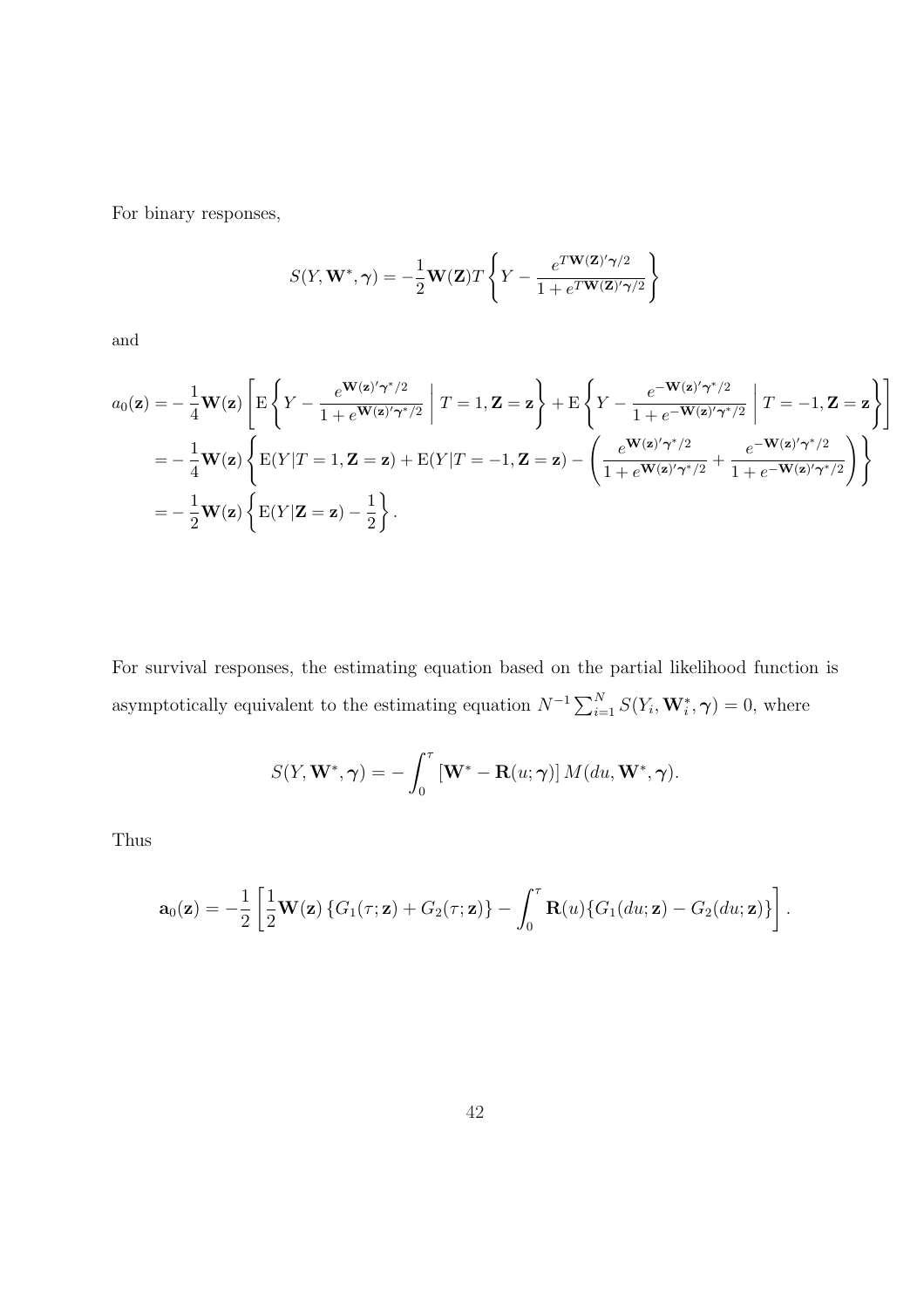#### 6.3 The Lasso Algorithm in the Efficiency Augmentation

In general, the augmentation term is in the form of  $\mathbf{a}_0(\mathbf{Z}_i) = \mathbf{W}(\mathbf{Z}_i)' \hat{r}(\mathbf{Z}_i)$ , where  $\hat{r}(\mathbf{Z}_i)$  is a simple scalar. The lasso regularized objective function can be written as

$$
\frac{1}{N}\sum_{i=1}^N \left\{ l(Y_i, \boldsymbol{\gamma}' \mathbf{W}_i^*) - \boldsymbol{\gamma}' \mathbf{W}_i^* \hat{r}(\mathbf{Z}_i) \right\} + \lambda |\boldsymbol{\gamma}|.
$$

In general, this lasso problem can be solved iteratively. For example, when  $l(\cdot)$  is the loglikelihood function of the logistic regression model, we may update  $\hat{\gamma}$  iteratively by solving the standard OLS-lasso problem

$$
\frac{1}{N}\sum_{i=1}^N \hat{w}_i(\hat{z}_i - \boldsymbol{\gamma}' \mathbf{W}_i^*)^2 + \lambda \|\boldsymbol{\gamma}\|_1,
$$

where

$$
\hat{z}_i = \hat{\boldsymbol{\gamma}}' \mathbf{W}_i^* + \hat{w}_i^{-1} \{ Y_i - \hat{p}_i - \hat{r}(\mathbf{Z}_i) \}, \quad \hat{w}_i = \hat{p}_i (1 - \hat{p}_i),
$$

 $\hat{\gamma}$  is the current estimator for  $\gamma$  and

$$
\hat{p}_i = \frac{\exp\{\hat{\boldsymbol{\gamma}}'\mathbf{W}_i^*\}}{1 + \exp\{\hat{\boldsymbol{\gamma}}'\mathbf{W}_i^*\}}.
$$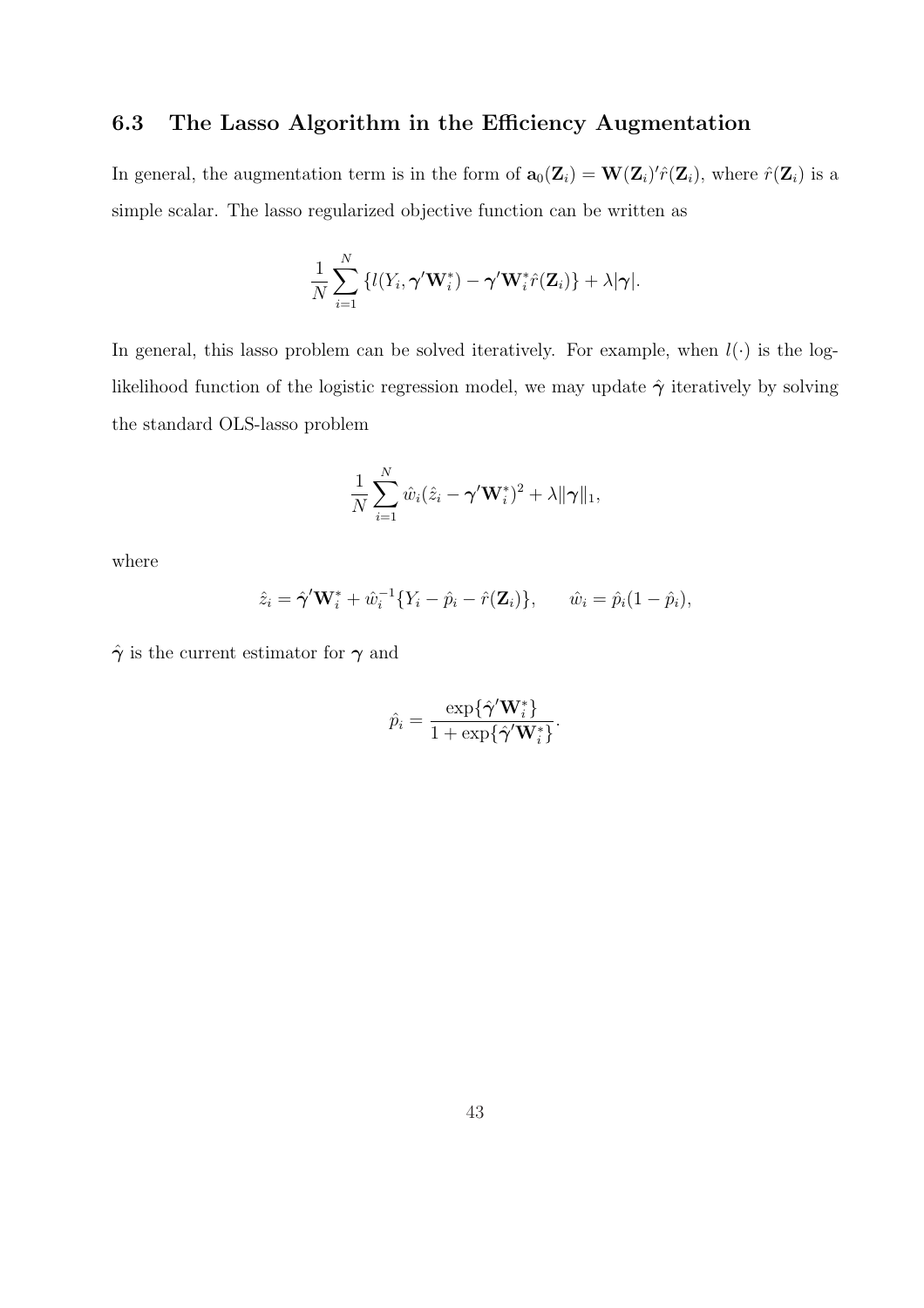

Figure 1: Example of the modified covariate approach, applied to patients with stable coronary artery disease and normal or slightly reduced left ventricular function, who were randomly given ACE inhibitor or placebo in a randomized trial. Our procedure constructed a score based on baseline covariates to detect covariates-treatment interactions. The numerical score was constructed on a training set, and then categorized into low and high. The panels show the survival curves for a separate validation set, overall and stratified by the score.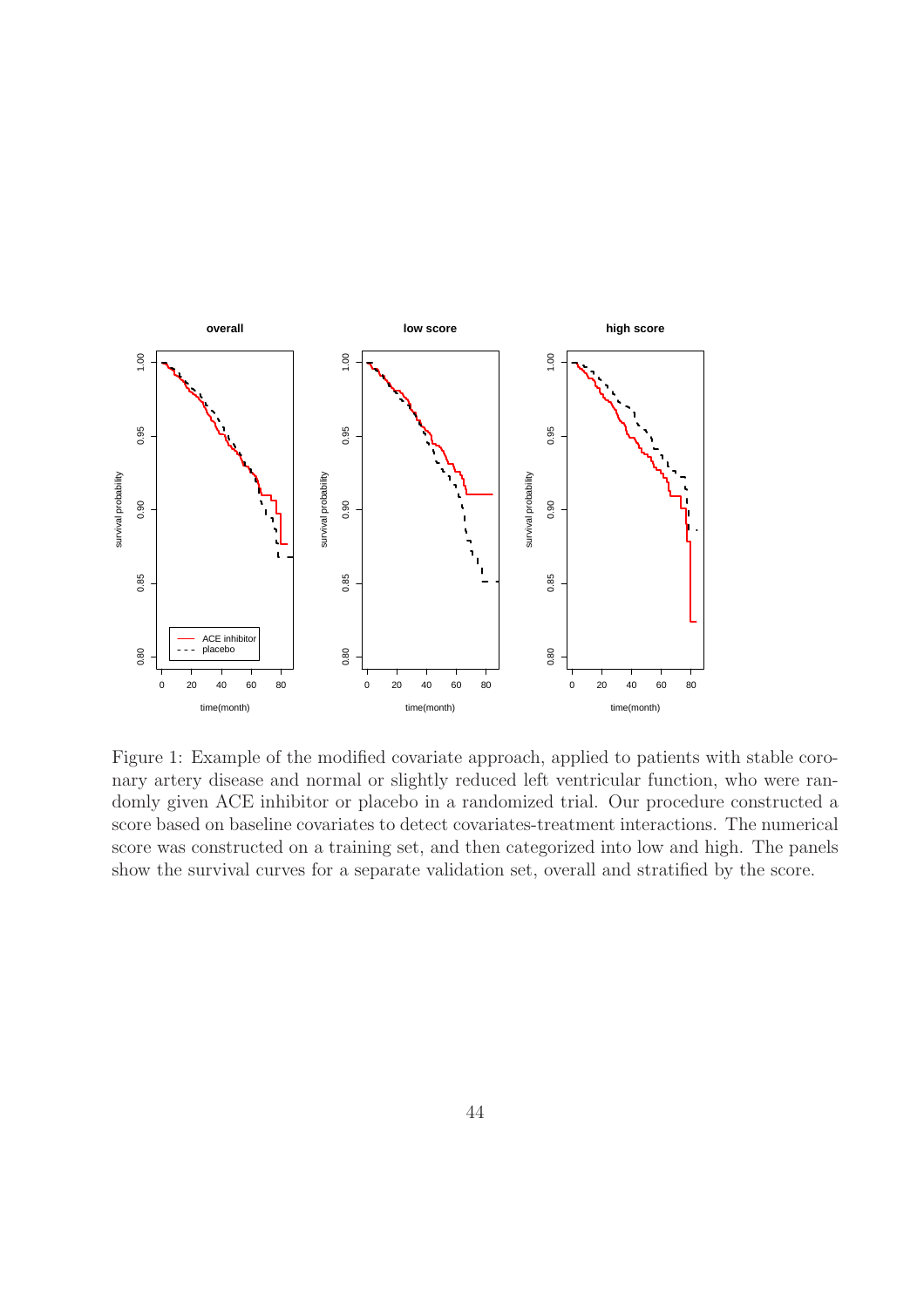

Figure 2: Example of the modified covariate approach. The raw data is shown on the left, consisting of a single covariate Z and a treatment  $T = -1$  or 1. The treatment-covariate interaction has a slope  $\gamma$  approximately being 1. On the right panel, we have plotted the response against  $Z \cdot T/2$ . The regression line computed in the right panel estimates the treatment effect for each given value of covariate Z.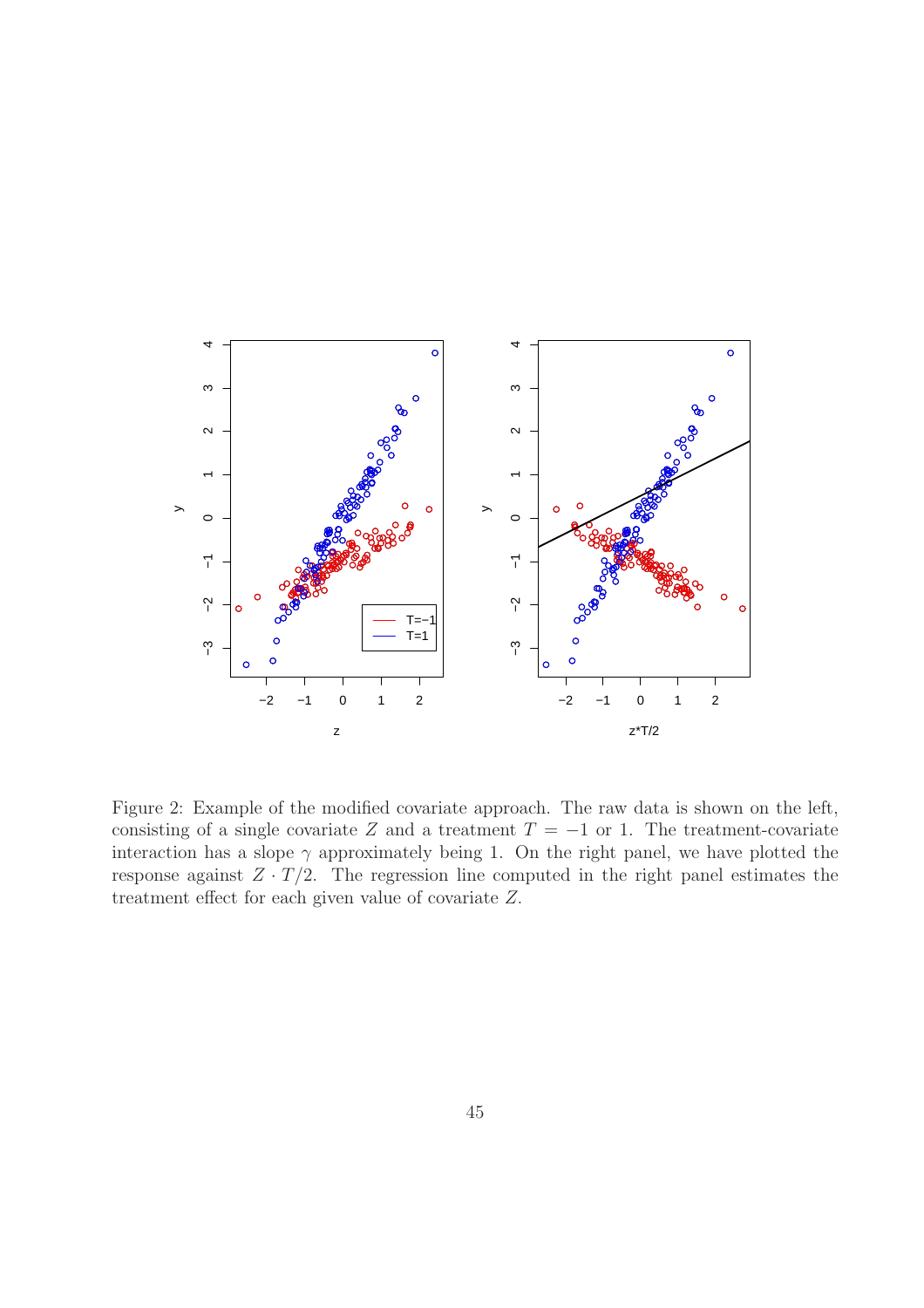

Figure 3: Boxplots for the correlation coefficients between the estimated score and true treatment effect with three different methods applied to continuous outcomes. The empty and filled boxes represent high and low dimensional ( $p = 1000$  and  $p = 50$ ) cases, respectively. Left upper panel: moderate main effect and independent covariates; right upper panel: moderate main effect and correlated covariates; left lower panel: big main effect and independent covariates; right lower panel: big main effect and correlated covariates.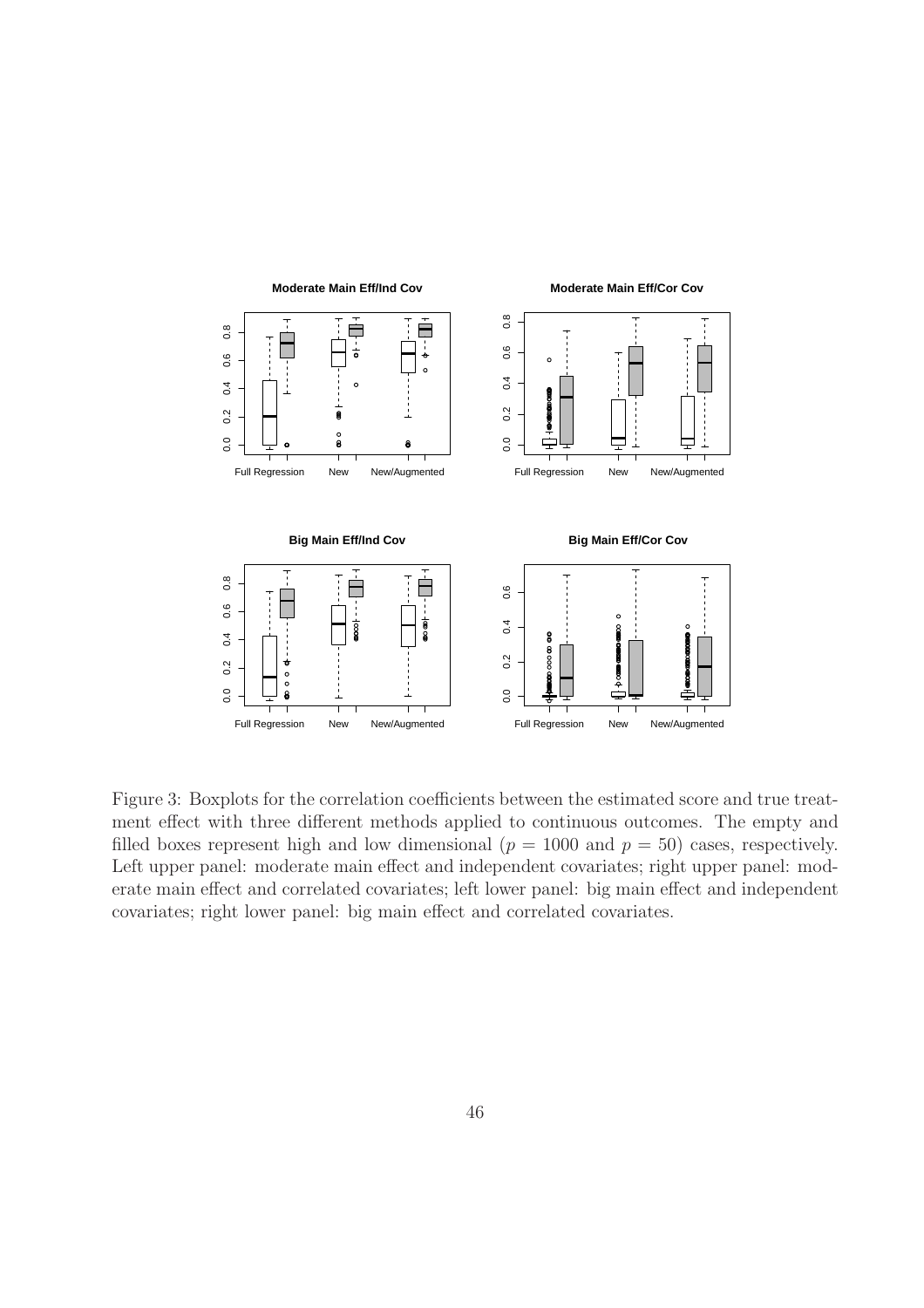

Figure 4: Boxplots for the correlation coefficients between the estimated score and true treatment effect with three different methods applied to binary outcomes. The empty and filled boxes represent high and low dimensional ( $p = 1000$  and  $p = 50$ ) cases, respectively. Left upper panel: moderate main effect and independent covariates; right upper panel: moderate main effect and correlated covariates; left lower panel: big main effect and independent covariates; right lower panel: big main effect and correlated covariates.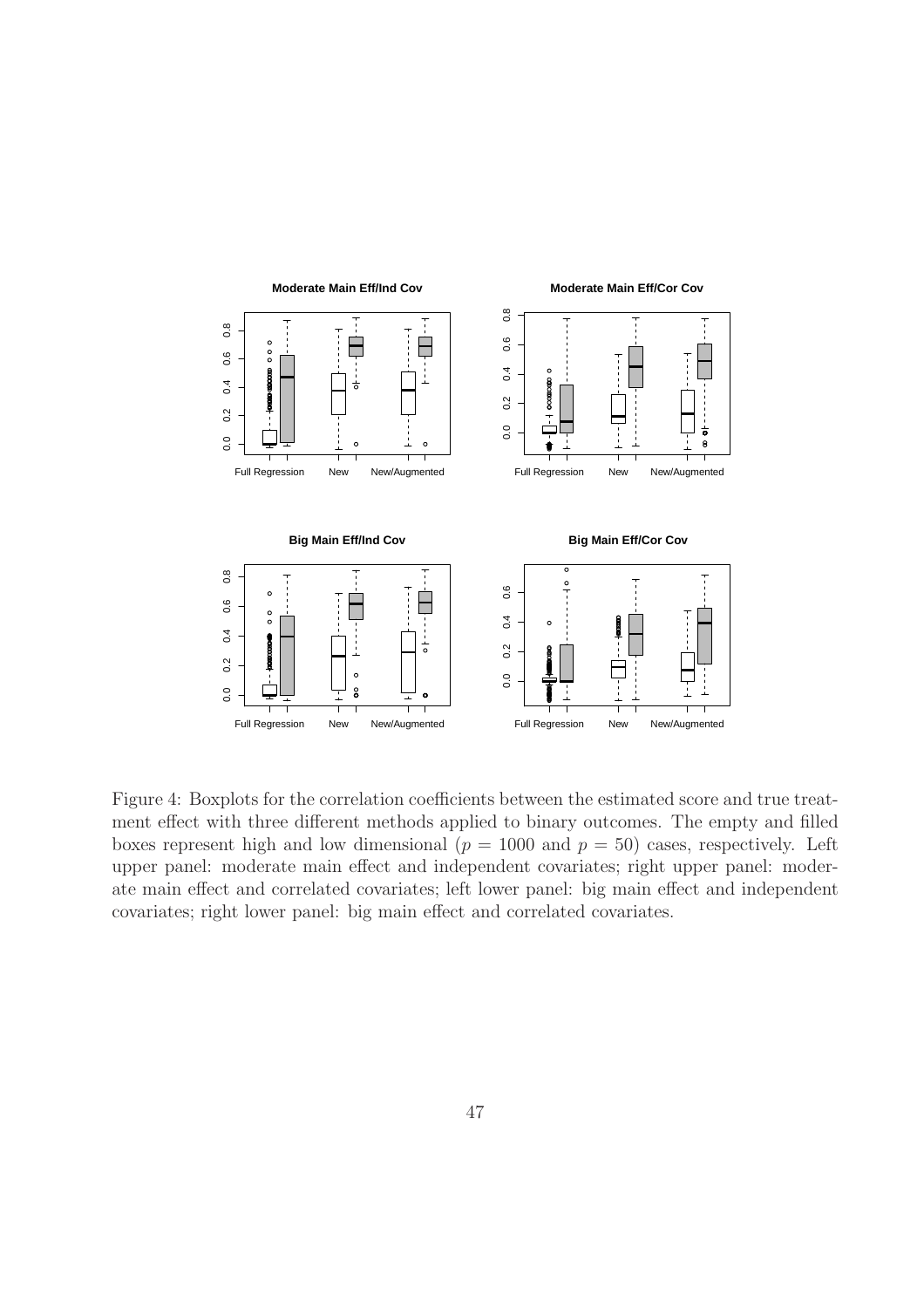

Figure 5: Boxplots for the correlation coefficients between the estimated score and true treatment effect with three different methods applied to survival outcomes. The empty and filled boxes represent high and low dimensional ( $p = 1000$  and  $p = 50$ ) cases, respectively. Left upper panel: moderate main effect and independent covariates; right upper panel: moderate main effect and correlated covariates; left lower panel: big main effect and independent covariates; right lower panel: big main effect and correlated covariates.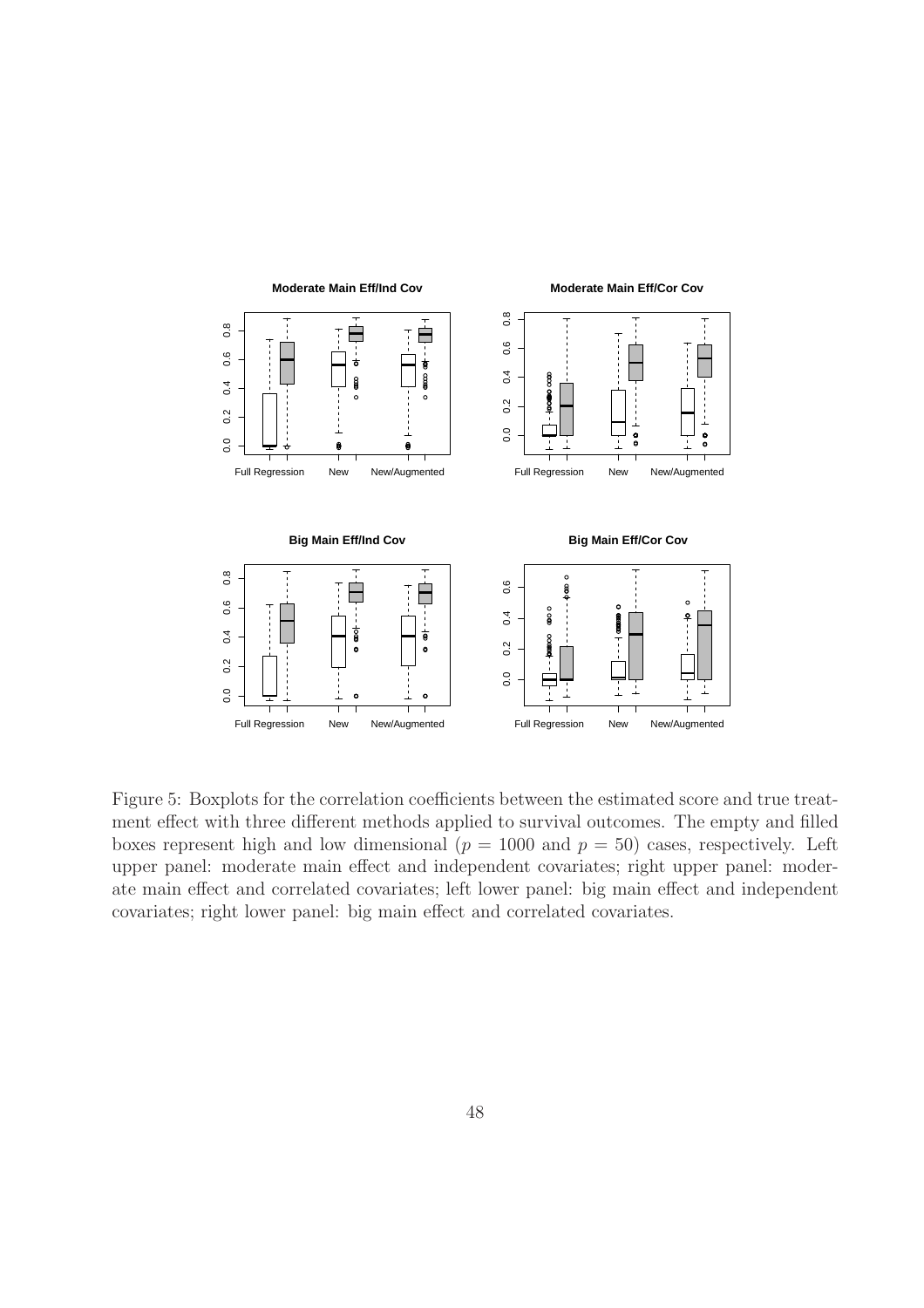

Figure 6: Survival functions of the ACE inhibitor and placebo arms (7865 patients): red line, the ACE inhibitor arm; black line, the placebo arm; thin line, the point-wise 95% confidence limits.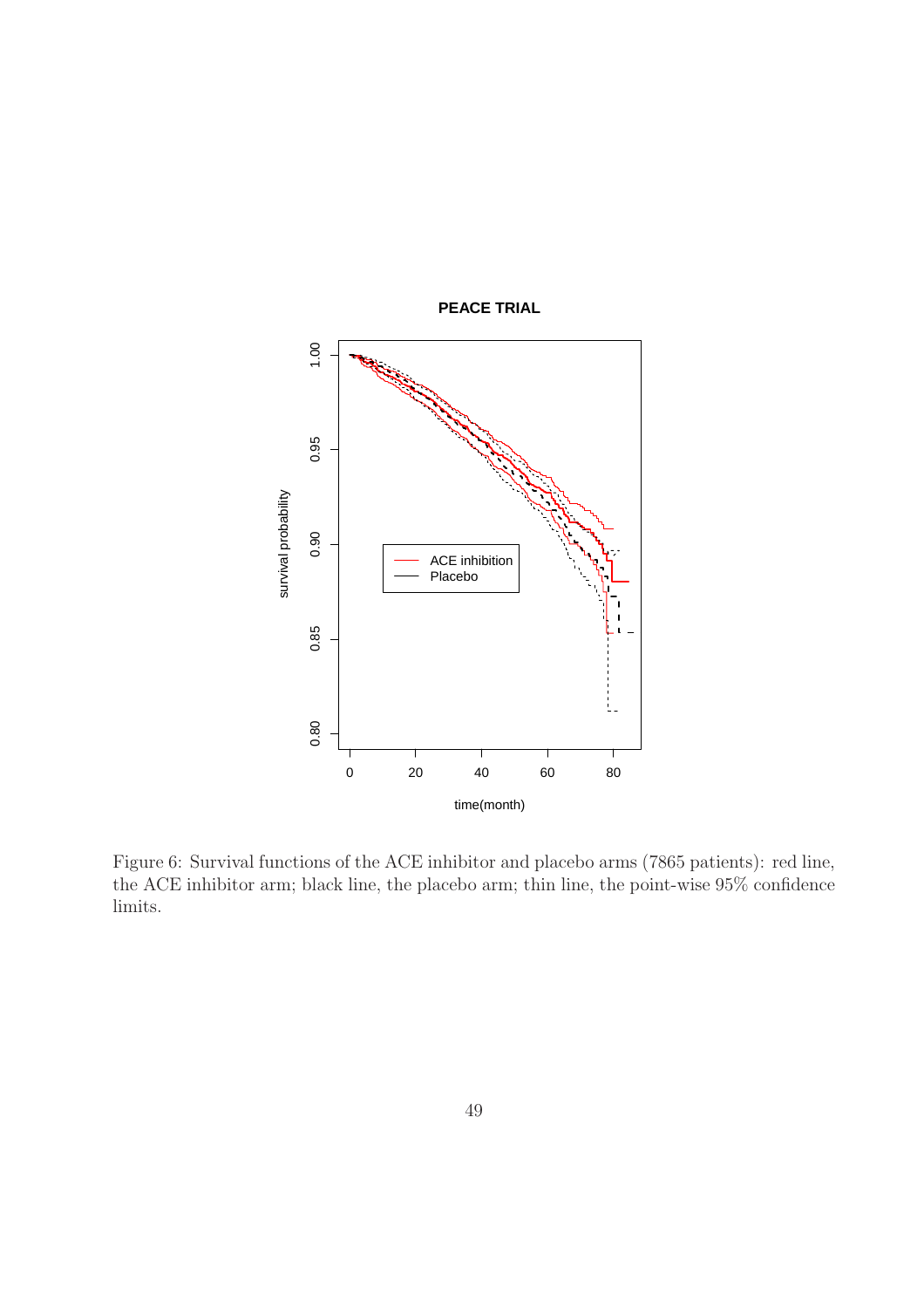

Figure 7: Survival functions of the ACE inhibitor and placebo arms stratified by the estimated score in the validation set: red line, the ACE inhibitor arm; black line, the placebo arm; thin line, the point-wise 95% confidence limits. Upper panels: the score is based on the "new" method; lower panel: the score is based on the "full regression" method.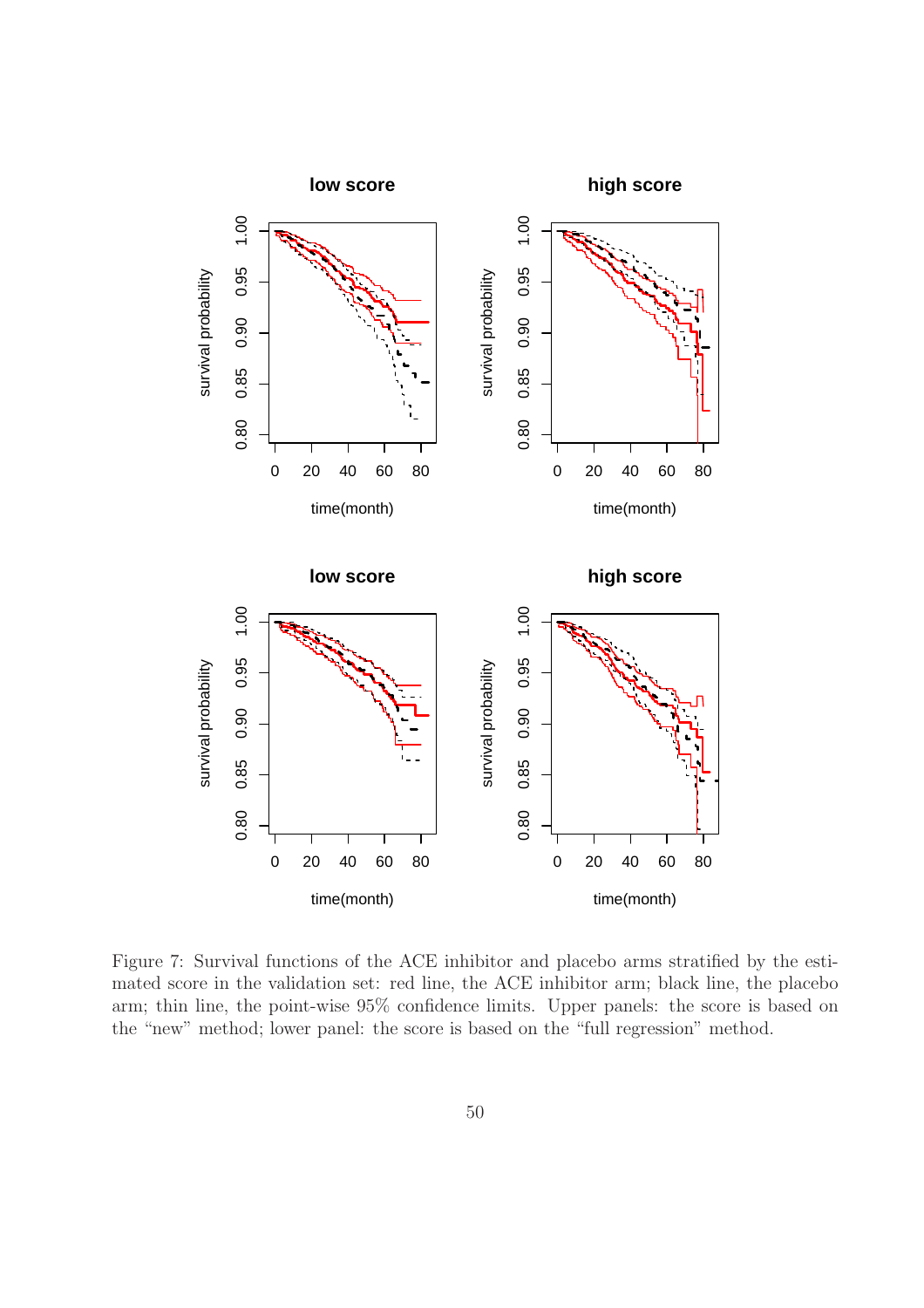

Figure 8: Boxplots for hazard ratios in high and low risk groups based on 500 random splits of the PEACE data. A big difference between the two groups represents high quality of the constructed score in stratifying patients according to the individualized treatment effect.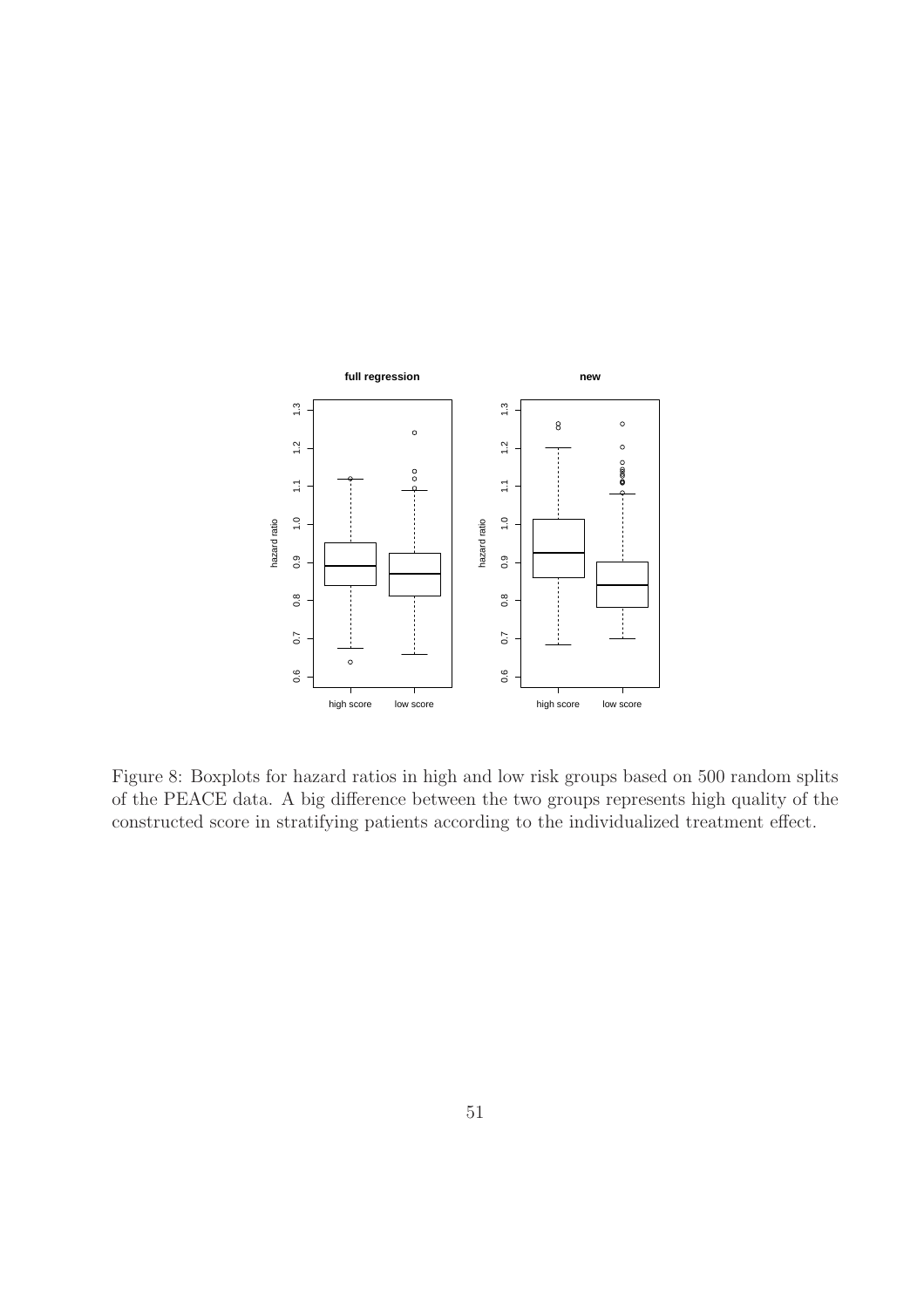

Figure 9: Survival functions of the Tamoxifen and alternative treatment groups: red line, the Tamoxifen group; black line, the alternative treatment arm; thin line, the point-wise 95% confidence limits.